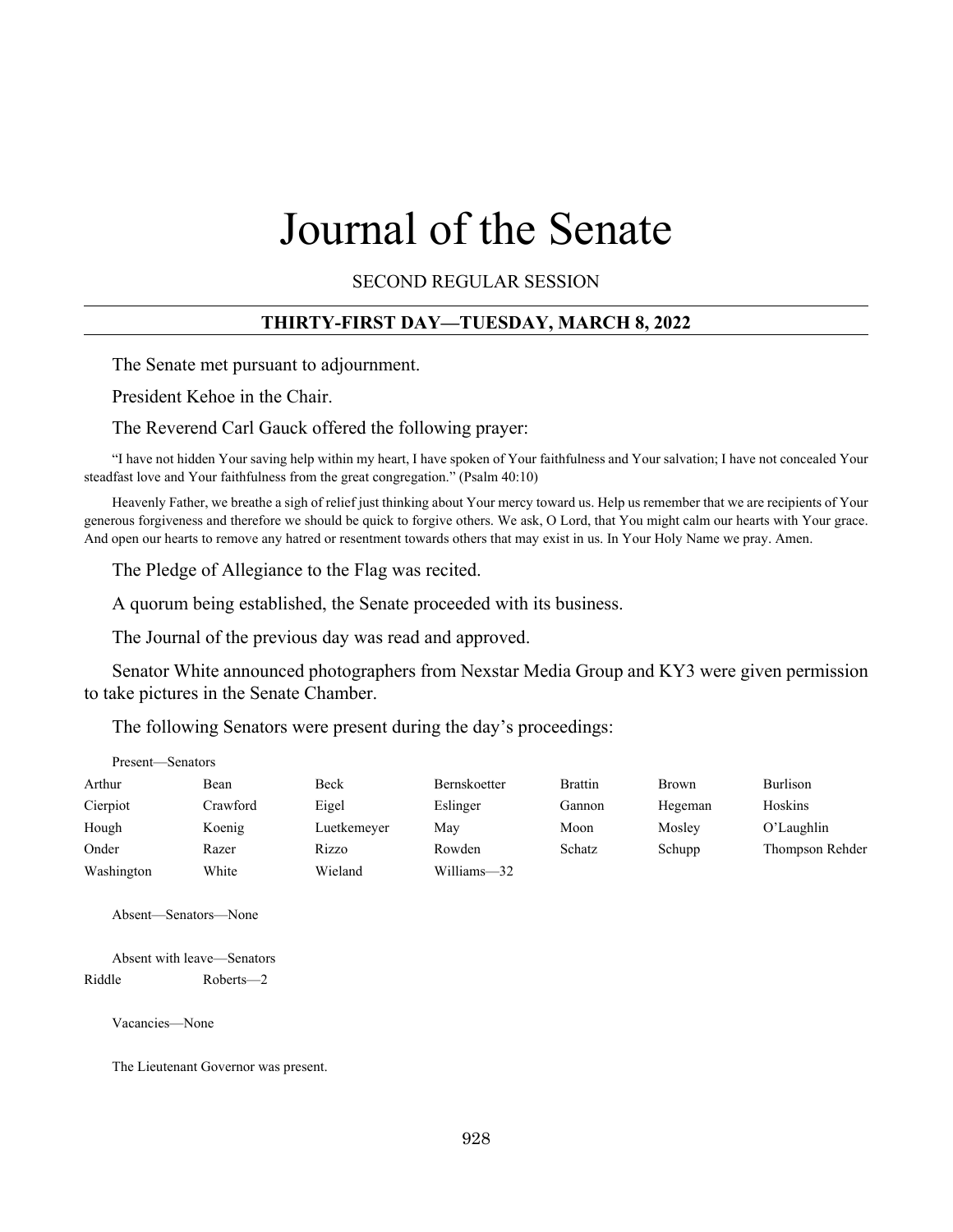#### **REPORTS OF STANDING COMMITTEES**

On behalf of Senator Rowden, Chairman of the Committee on Rules, Joint Rules, Resolutions and Ethics, Senator White submitted the following report:

Mr. President: Your Committee on Rules, Joint Rules, Resolutions and Ethics, to which was referred **SB 820**, begs leave to report that it has examined the same and finds that the bill has been truly perfected and that the printed copies furnished the Senators are correct.

#### **REFERRALS**

President Pro Tem Schatz referred **SB 820** to the Committee on Governmental Accountability and Fiscal Oversight.

Senator Rowden moved that the Senate recess to repair to the House of Representatives to receive the State of the Judiciary Address from the Chief Justice of the Supreme Court, the Honorable Paul C. Wilson, which motion prevailed.

#### **JOINT SESSION**

The Joint Session was called to order by President Kehoe.

On roll call the following Senators were present:

|          | Present—Senators           |                 |              |                |              |             |
|----------|----------------------------|-----------------|--------------|----------------|--------------|-------------|
| Arthur   | Bean                       | Beck            | Bernskoetter | <b>Brattin</b> | <b>Brown</b> | Burlison    |
| Cierpiot | Crawford                   | Eslinger        | Gannon       | Hegeman        | Hoskins      | Hough       |
| Koenig   | Luetkemeyer                | May             | Moon         | Razer          | Rizzo        | Rowden      |
| Schatz   | Schupp                     | Thompson Rehder | Washington   | White          | Wieland      | Williams-28 |
|          | Absent—Senators            |                 |              |                |              |             |
| Eigel    | Mosley                     | O'Laughlin      | $Onder-4$    |                |              |             |
|          | Absent with leave—Senators |                 |              |                |              |             |
| Riddle   | $Roberts - 2$              |                 |              |                |              |             |

Vacancies—None

On roll call the following Representatives were present:

PRESENT: 130

| Adams          | Aldridge | Anderson  | Andrews        | Atchison       | Aune              | Baker      |
|----------------|----------|-----------|----------------|----------------|-------------------|------------|
| Bangert        | Baringer | Barnes    | Basye          | Billington     | Black 137         | Black 7    |
| <b>Boggs</b>   | Bromley  | Brown 16  | Brown 27       | Brown 70       | Buchheit-Courtway | Burger     |
| Burnett        | Burton   | Butz      | Christofanelli | <b>Clemens</b> | Coleman 32        | Coleman 97 |
| Collins        | Cook     | Copeland  | Cupps          | Davidson       | Davis             | Derges     |
| <b>Dinkins</b> | Dogan    | Doll      | Eggleston      | Falkner        | Fishel            | Fitzwater  |
| Fogle          | Francis  | Gray      | Griffith       | Gunby          | Haden             | Haffner    |
| Haley          | Hardwick | Henderson | Houx           | Hovis          | Hudson            | Hurlbert   |
| Ingle          | Johnson  | Kalberloh | Kelley 127     | Kelly 141      | Kidd              | Lewis 25   |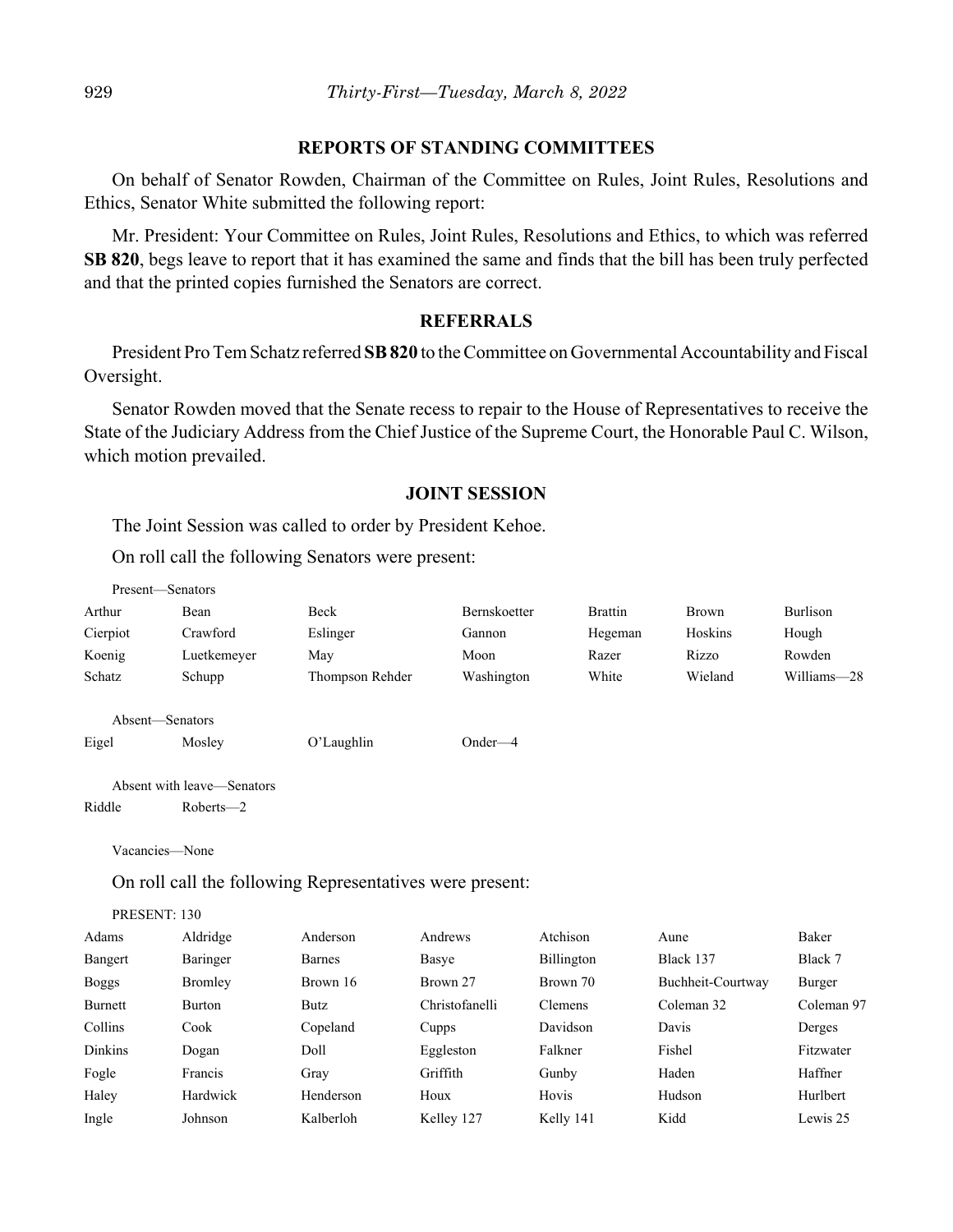| Lewis 6           | Lovasco    | Mackey               | Mayhew        | McCreery       | McDaniel              | McGaugh    |
|-------------------|------------|----------------------|---------------|----------------|-----------------------|------------|
| McGirl            | Merideth   | Morse                | Mosley        | Murphy         | O'Donnell             | Patterson  |
| Perkins           | Person     | Phifer               | Plocher       | Pollitt 52     | Pollock 123           | Porter     |
| Pouche            | Proudie    | Ouade                | Railsback     | Reedy          | Richey                | Riggs      |
| Riley             | Roberts    | Roden                | Sander        | Sassmann       | Sauls                 | Schnelting |
| Schroer           | Schwadron  | Seitz                | Sharp 36      | Sharpe 4       | Shaul                 | Shields    |
| <b>Simmons</b>    | Smith 163  | Smith 45             | Smith 67      | Stacy          | Stevens 46            | Tate       |
| Taylor 139        | Taylor 48  | Terry                | Thomas        | Thompson       | <b>Toalson Reisch</b> | Trent      |
| Turnbaugh         | Unsicker   | Veit                 | Walsh 50      | Walsh Moore 93 | Weber                 | West       |
| Wiemann           | Wright     | Young                | Mr. Speaker   |                |                       |            |
| <b>ABSENT: 27</b> |            |                      |               |                |                       |            |
| Appelbaum         | Bailey     | <b>Bland Manlove</b> | <b>Bosley</b> | <b>Busick</b>  | Chipman               | Deaton     |
| DeGroot           | Ellebracht | Evans                | Gregory 51    | Gregory 96     | Grier                 | Hicks      |
| Knight            | Nurrenbern | Owen                 | Pietzman      | Pike           | Price                 | Rogers     |
| Rone              | Rowland    | Smith 155            | Stephens 128  | Van Schoiack   | Windham               |            |

#### VACANCIES: 6

The Joint Committee appointed to wait upon the Chief Justice of the Supreme Court, Paul C. Wilson, escorted the Chief Justice to the dais where he delivered the State of the Judiciary Address to the Joint Assembly:

#### 2022 STATE OF THE JUDICIARY

#### Missouri Chief Justice Paul C. Wilson

#### *Introduction*

Speaker Vescovo, Lieutenant Governor Kehoe, President Pro Tem Schatz, members of the 101st General Assembly, statewide office holders, cabinet members and other executive branch officials: thank you for this opportunity to speak to you this morning.

The concept of separation of powers is one of our Constitutional cornerstones, but it can be misleading. Separate does not mean adversarial, and it never has. In truth, our constitution demands just the opposite. Despite the different roles we play in our system of checks and balances, all three branches must continually communicate and cooperate if we are to serve the constitution and the people well.

Obviously, my address this morning is largely ceremonial, but that does *not* mean it doesn't matter. I think it's important for the people of our great state to see us gathered on occasions like this – together – demonstrating the cooperation that goes on, not just on this day, but throughout the year. For that reason, and in that spirit, I deeply appreciate your willingness to listen to what I have to say.

There are somewhere north of 200 of us in this room, and we all asked to be here. No one made us take the path of civil service that brought us here. Every one of us is a volunteer, and we worked hard to have the chance to serve this state and its people. Others can rail against "the government" as if it were some nameless, faceless entity, but we in this room know better. You, me, and the nearly 50,000 other public servants who live and work in virtually every community in this state, we *are* the government. Government is people and, for today's purposes, it's us.

I was born and raised here in Jefferson City, and maybe that's why this idea is so important to me and so ingrained in who I am. The legislature wasn't just some headline to me. Instead, it was my neighbor and childhood idol Jim Strong, who served in this chamber and then in the Senate down the hall. The legislature *was* my Uncle Jim – and all those he would introduce me to on the many afternoons I came to watch him in this building.

Most of the kids I grew up with had parents who worked in government, at all levels. My dad served many years as a judge in the municipal and associate circuit courts. My mom worked in public health for nearly 50 years, starting as a school nurse and ending up as a division director in the department of health in the Ashcroft administration.

When you grow up here in Jefferson City, even statewide office holders are just people, as I learned one cold winter's day 50-some years ago when I accidentally knocked Jack Danforth off his feet at the skating rink. My Dad helped him, and me, up, and then said to me: "You know who that is, don't you!?!" Well, of course, I didn't ... but I quickly learned and, Senator, if you're listening, please accept this very overdue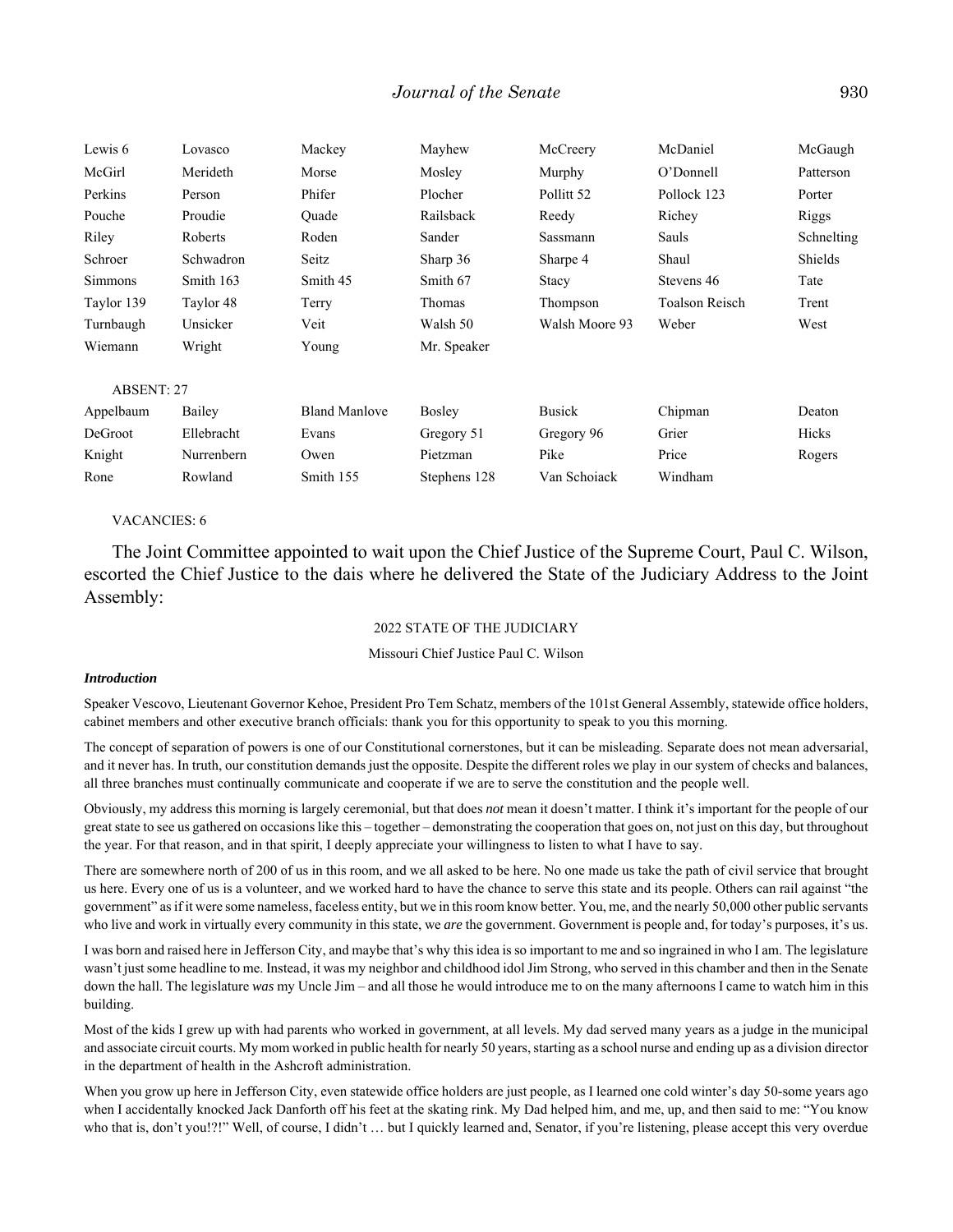apology!

My father is no longer around to pick me up when I make a mistake, but my wife Laura is. She's the love of my life for more than 30 years, and she's with us in the gallery today. Please make her feel welcome.

The point is, I grew up believing that government *is* people – well-meaning, hardworking people – and I believe that still today. I promise you it's no less true of me or my colleagues than it is of you or yours. We all have different jobs, and we serve in different ways, but we are united in the spirit and goal of service. This unity of purpose brings us together this morning so the people of this state can see us – gathered in *their* name – to discuss *their* business … together.

So, let's get down to business ….

#### *Court employees*

The state of the judicial branch is sound. Last year, despite all its challenges, more than 750,000 circuit court cases were resolved. While the pandemic impacted our backlog, its effect was not as big or as widespread as some feared, and we are working to clear it.

And, when I say we, I mean them – the 350 trial judges, and the more-than-3,000 court clerks, bailiffs, court reporters, juvenile officers, juvenile detention officers, and all the other staff who *really* make up the judicial branch. It's not the seven of us – it's all of them and the work they do. We know it, they know it, and I want all of you to know it too.

They are the ones who kept the courts open through the pandemic. They are the ones who work to help keep Missouri kids safe. Who collect and disperse more than \$100 million dollars every year. Who schedule every court hearing and help people know when and where they're supposed to be.

Our people are your people, your constituents, your friends and neighbors, and they live and work in every corner of this state. They are the face and beating heart of your judicial system. The work they do is incredibly important and often incredibly difficult, and I would ask you to help me recognize them now.

On their behalf, I thank you for the cost-of-living increases you have been able to give in recent years and, especially, the one you approved just a few days ago. That kind of increase is important to our employees, not merely in terms of buying power, but because it demonstrates that you in this chamber know who they are. You *see* them, and you proudly recognize the work they do.

But there is more we can, and need, to do. Like the rest of government, we struggle to retain experienced workers and recruit new employees to careers in the courts. All too often, we spend precious tax dollars recruiting and training people, giving them the skills and experience we need them to have, only to see them move to better-paying, private-sector jobs after our training is complete. A market-based approach to compensation will give us a fighting chance to attract and keep expert staff in our courtrooms and courthouses. Those folks want to serve, just as all of us do, and competitive compensation will allow them to do that. By continuing to work with you, we can find a common-sense, longterm solution to this problem.

#### *Judges*

I urge each of you to reach out to your local judges. Spend some time in your local courthouses. Talk with your local court staff, and see what's happening there. Decide for yourselves how busy Missouri's courts are, how fair they are, and how well we serve the laws you write and the constitutional principles every one of us has sworn to protect. My hope is you'll see ways we can work together to improve our justice system.

One reason I ask you to do this is because so many of our judges are new. In the last four years alone, 40 percent of all the trial and appellate judges have been new to their positions. Some of those changes came as the result of local elections, but more than three-fourths of the new judges over these last four years – including 109 trial judges and 13 appellate judges – were appointed by the governor either under article IV, section 4, or under our constitution's nonpartisan court plan.

One of these recent appointees is Judge Robin Ransom, the newest member of the Supreme Court. She is a native of St. Louis. She worked as a public defender, a prosecutor, a family court staff attorney, a court commissioner and then a circuit judge. In 2019, Governor Parson elevated her to the Court of Appeals and then, last May, appointed her to the Supreme Court. She is not only the owner/operator of the most infectious smile you've ever seen, but she also just might be the best bowler in this room! We could not be more thrilled to work with her. Please join me in recognizing our newest judge.

#### *Court security*

With the judicial branch working in more than 120 courthouses around the state, security – for citizens, lawyers, judges and other court personnel – has always been a priority.

Thankfully, security *in* our courthouses has come a long way since 1992, when a man shot four people in a St. Louis County courtroom and then executed his wife on the witness stand. But security risks continue, they're on the rise, and they are no longer just inside the courthouse.

Those of us in public service are increasingly vulnerable. As public servants, we know we are not – and should not be – immune from public scrutiny and criticism … it comes with the job. But none of us – or our families – should be put in harm's way.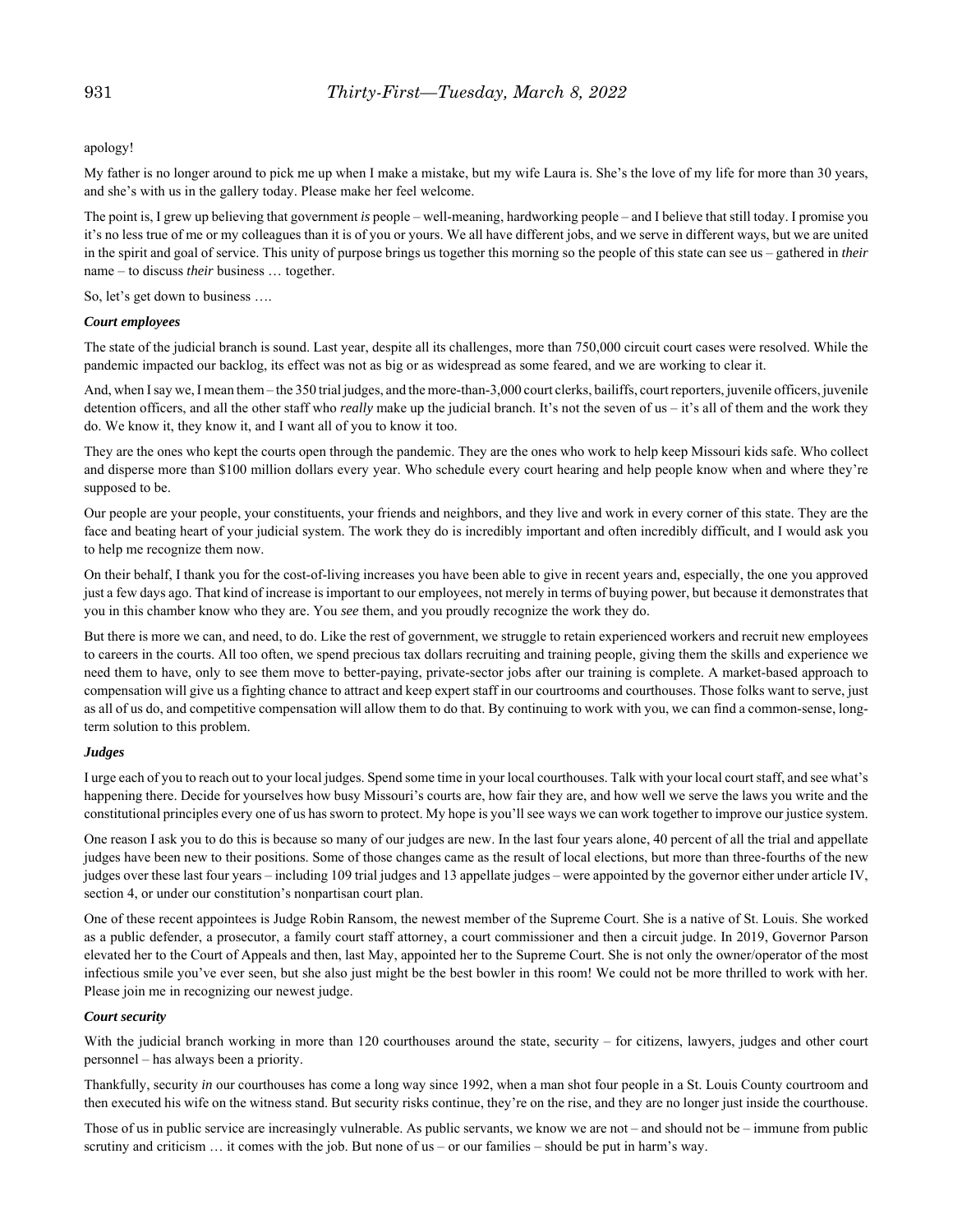#### *Journal of the Senate* 932

In 2005, a judge's husband and mother were murdered in Illinois. In 2015, a judge survived an assassination attempt outside her home in Texas. And, in 2020, a New Jersey judge's husband was shot and her son killed in an attack meant for her. All three states responded with laws aimed at protecting the private personal information of judges and their families, but those laws came too late to prevent those tragedies. We owe it to those who serve in Missouri's judiciary not to learn – in the worst possible way – that we, too, did too little, too late.

Missouri judges have been harassed online and at home, they've been threatened, and they've had their personal information posted on the web. Eleven states have already passed laws enhancing safety for judges, and more are considering such legislation now. We appreciate Representative DeGroot's efforts in this area and believe that legislative protections for Missouri's judges, together with the governor's budget recommendations you're now considering, are a good start – and we look forward to working with you on this issue as well.

#### *Court technology*

Online services are revolutionizing the courts just as they are the rest of government. This was true before COVID, and the last two years have greatly accelerated this trend. When conditions limited the number and types of hearings that could be held in person, we held thousands of hearings online, in virtual courtrooms. This approach made it possible to keep the work of the judiciary moving, and it was well received by those the courts are here to serve. Data from around the country shows that virtual proceedings not only make courts more efficient, but they also increase access to justice for many.

But this demand for increased online services highlights how much more difficult it is for some to make use of those services than others. There can be no doubt the "digital divide" is real. And it can be caused as much by geography as by poverty. Courts, whether virtual or in person, must be equally open and accessible for *all* Missourians, regardless of who you are or where you live.

This is why we're excited by Governor Parson's recommendations for broadband expansion around the state. Increased bandwidth, especially for our rural courthouses and the communities they serve, will help us better utilize online services to increase efficiency *and* access, making your courts more user-friendly for everyone.

#### *Treatment courts*

Those logistical issues – compensation, security, and infrastructure – are important, but only because they make it possible for the judicial branch to fulfill the role assigned to us. I want to turn now to some of the more creative work going on in our courts, work that presents continued opportunities for cooperation among our three branches.

One recurring theme in State of the Judiciary addresses over the past 20 years has been drug courts. They have been one of the greatest collaborative successes showing what is possible when the three branches work together with creativity and a commitment to serving Missourians better.

By identifying appropriate offenders and diverting them from prison to treatment, we – together – found a better way to serve not only those individuals, but also their families and society as a whole. This approach is cost effective, to be sure, but more importantly, it's fair … and just. These programs stand as proof that our justice system often does better when it responds to the whole person and not merely to their conduct. This was true more than a century ago when legislation created the very first diversion court, which we now call juvenile courts, and it remains true today.

#### *Veterans courts*

But there is another diversion court, another form of treatment court, that I believe needs the same sort of sustained cooperation and commitment that – together – we have given drug courts and juvenile courts in this state. I'm talking about veterans courts.

As home to Fort Leonard Wood, Whiteman Air Force Base, and many other installations, Missouri is proud to host some of the most elite fighting men and women in the world. But we are equally proud when service members choose to make Missouri their home after they leave active duty. As Governor Parson noted in his State of the State address, Missouri ranks ninth in the nation as home for our retired military.

Sadly, however, the burdens of military service do not magically disappear the moment a veteran leaves active duty. For some, those burdens can lead to mental health struggles that manifest themselves in substance abuse and conduct that, unfortunately, can land them in our justice system.

Then, our choice is clear. We can view those veterans solely in terms of their *conduct*, or we can look at the *context* from which their conduct arises and see whether treatment and other forms of support can produce a better outcome, both for the veterans and for all of us they have served.

Make no mistake: Missouri veterans courts work. We now have 15 programs serving 40 counties and, in the past five years alone, they've graduated more than 360 former service men and women. One reason these programs work so well is the role that volunteer veterans and activeduty soldiers play as mentors. No one can help a veteran like someone who's walked a mile – and probably a thousand miles – in their combat boots. Missouri veterans courts have demonstrated the kind of success we've come to expect from drug courts and other treatment courts ... and now it's time we do more.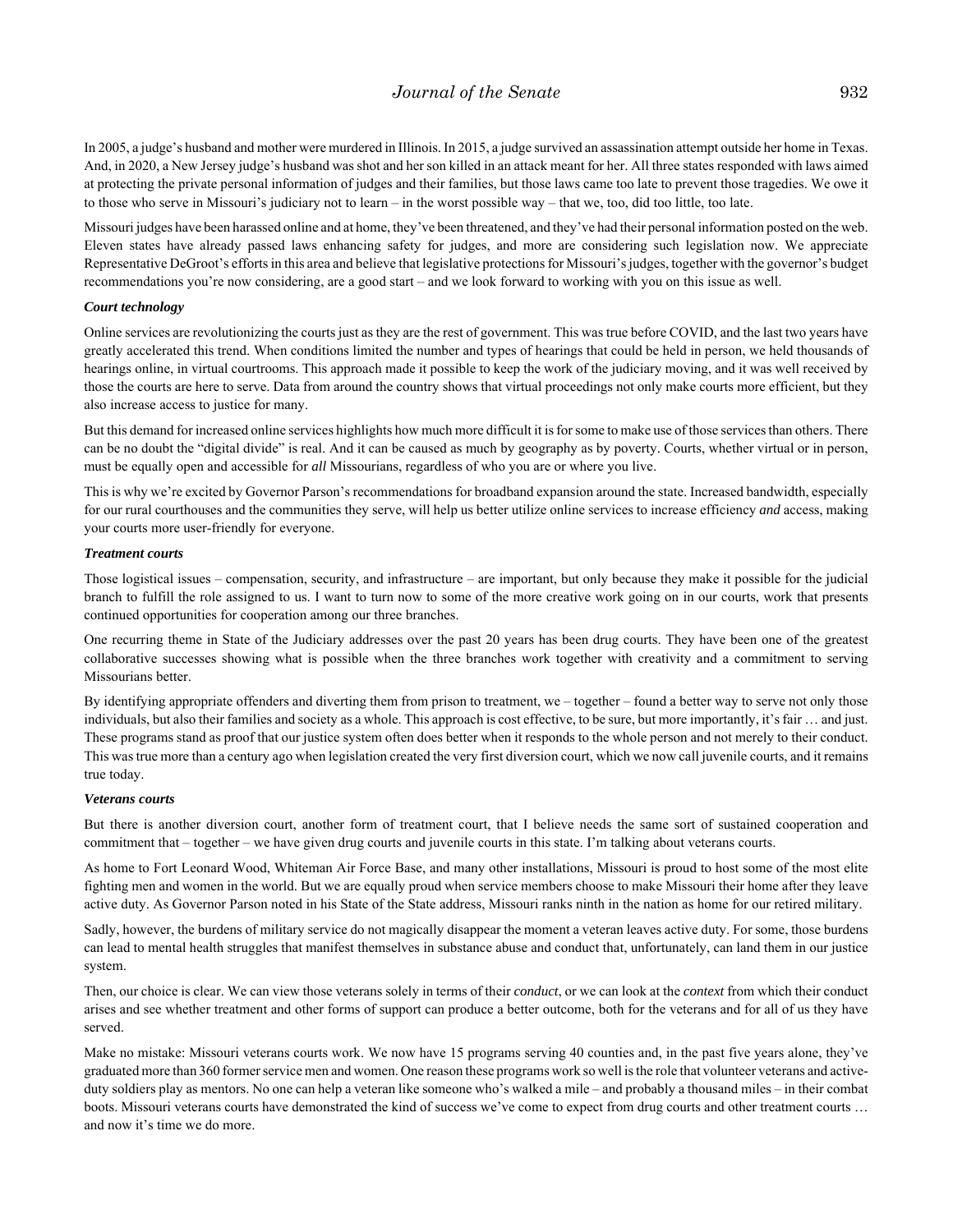Today, veterans courts serve only a third of our local jurisdictions, largely clustered around VA hospitals and clinics. Outside of those areas, however, resources are scarce. The simple truth is that veterans who need help throughout most of Missouri will not have access to a veterans court should they find themselves on the wrong side of the law. We can work together to fix this, and I hope you will agree we owe it to these men and women as the very least we can do to honor the sacrifices they've made.

#### *Cooperative solutions*

And there are other examples where our three branches have communicated and cooperated to better serve Missouri and her people:

- The Justice Reinvestment Initiative led by the department of corrections;
- the Partnership for Child Safety and Well-Being, where we work together with the children's division, youth services, and the department of mental health;
- and the initiative we call Leading Change in Criminal Justice, which helps local stakeholders better coordinate services for individuals with co-occurring mental health challenges and substance use disorders.

And the list goes on and on and on. Leaders from across government … people working together to empower local solutions. Are you sensing a winning formula? I hope so.

So, I am happy to report that the State of the Judiciary is sound, and the future is bright. While I've mentioned a few of the ways we *can* work – and *have* worked – together, the opportunities for cooperation are limited only by our creativity and our courage.

#### *Conclusion*

Missouri has always had her share of challenges. For example, as you all know, fire destroyed the state Capitol in 1911. But, as Missourians always do, we rebuilt, and this magnificent building was the result.

Yet the beauty of the design and the quality of the work that went into this building were *not* a celebration of what Missouri *was*, or a salute to leaders who *already* served. Instead, I believe this building – and, in particular, this chamber, The People's Chamber – was designed and built as a monument to what Missouri *can* be, and as a challenge to all those who would seek to lead in the future.

The commission overseeing the new Capitol project identified 14 qualities – characteristics the people of Missouri should aspire to embody. But I think it's instructive that – of *all* the places around the Capitol that the commission might have chosen to display these qualities – they chose here. Those 14 traits are literally carved into the walls of this chamber. They have stood here for more than a century as a silent challenge to all those who sought to lead.

Even now, today, they challenge you and me to find these virtues in ourselves and in each other.

To find Honor and Truth and Charity,

To find Justice and Equality and Liberty,

and all the rest.

To find them within ourselves *and* in each other – and to let those virtues guide the work we've volunteered to do.

And yet, as I look at these virtues, I can't help but notice the one that *isn't* there. Courage. Maya Angelou, a native of St. Louis and one of America's greatest poets, once said:

Courage is the most important of all the virtues, because without courage you can't practice any other virtue consistently. You can practice any virtue erratically, but nothing consistently without courage.

You see, it takes courage to lead; to make the decision you know is right but may not be popular; to listen and cooperate and compromise; to build a future for everyone and not merely those who look and sound like us. There is no tomorrow for *any* of us that is not the tomorrow for *all* of us, and that future will only be as bright as we make it.

So, will those of us who have gathered in this chamber today have what it takes to practice these virtues?

To practice Justice and Truth … Liberty and Honor … Equality and Charity ... and all the rest?

And will we have the Courage needed to practice them consistently?

With God's help and blessings, I believe we will.

Thank you.

On motion of Senator Rowden, the Joint Session was dissolved and the Senators returned to the Chamber where they were called to order by Senator Rowden.

#### **MESSAGES FROM THE HOUSE**

The following message was received from the House of Representatives through its Chief Clerk: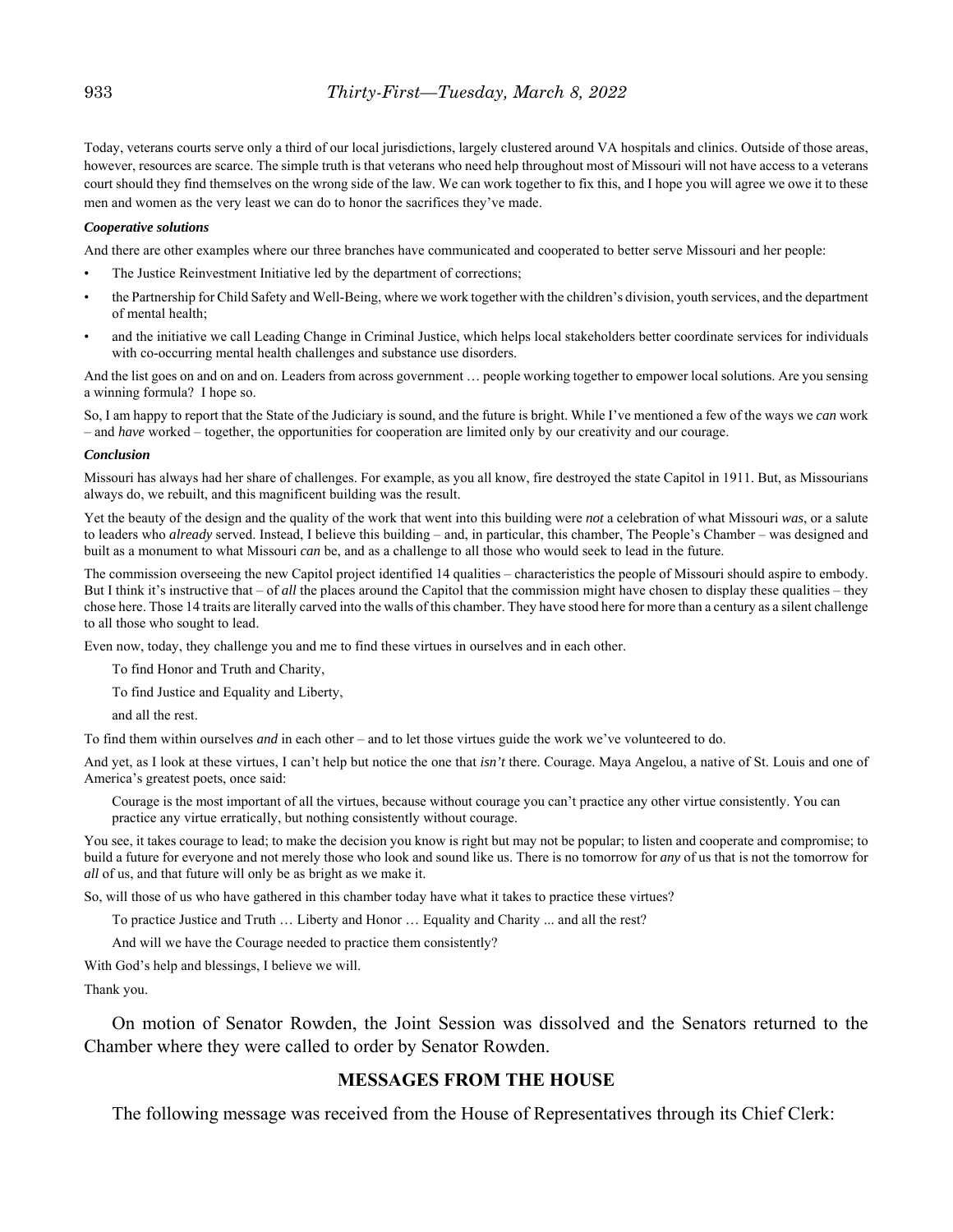Mr. President: I am instructed by the House of Representatives to inform the Senate that the Speaker has appointed the following members to act with a like committee from the Senate pursuant to **HCR 74**. Representatives: Evans, Riley, Gregory (51), Pike, Shields, Ellebracht, Clemens, Brown (27), Nurrenbern and Butz.

On motion of Senator White, the Senate recessed until 2:00 p.m.

#### **RECESS**

The time of recess having expired, the Senate was called to order by Senator Rowden.

#### **SENATE BILLS FOR PERFECTION**

Senator Luetkemeyer moved that **SJR 38**, with **SS** and **SA 1** (pending), be called from the Informal Calendar and again taken up for perfection, which motion prevailed.

At the request of Senator Luetkemeyer, **SS** for **SJR 38** was withdrawn, rendering **SA 1** moot.

Senator Luetkemeyer offered **SS No. 2** for **SJR 38**, entitled:

# SENATE SUBSTITUTE NO. 2 FOR SENATE JOINT RESOLUTION NO. 38

Joint Resolution submitting to the qualified voters of Missouri, an amendment repealing section 21 of article X of the Constitution of Missouri, and adopting one new section in lieu thereof relating to the funding of law enforcement agencies.

Senator Luetkemeyer moved that **SS No. 2** for **SJR 38** be adopted.

Senator Hough assumed the Chair.

Senator Bean assumed the Chair.

The Senate observed a moment of silence for the three Joplin Police officers injured in the line of duty.

Senator Luetkemeyer moved that **SS No. 2** for **SJR 38** be adopted, which motion prevailed on a standing division vote.

On motion of Senator Luetkemeyer, **SS No. 2** for **SJR 38** was declared perfected and ordered printed.

Senator Brown moved that **SB 762** be taken up for perfection, which motion prevailed.

Senator Brown offered **SS** for **SB 762**, entitled:

# SENATE SUBSTITUTE FOR SENATE BILL NO. 762

An Act to repeal sections 32.095, 144.070, 144.1021, 301.147, 307.350, and 643.315, RSMo, and section 144.020 as enacted by house bill no. 220, one hundredth general assembly, first regular session, and section 144.020 as enacted by senate bills nos. 153  $\&$  97, one hundred first general assembly, first regular session, and to enact in lieu thereof eight new sections relating to motor vehicles.

Senator Brown moved that **SS** for **SB 762** be adopted.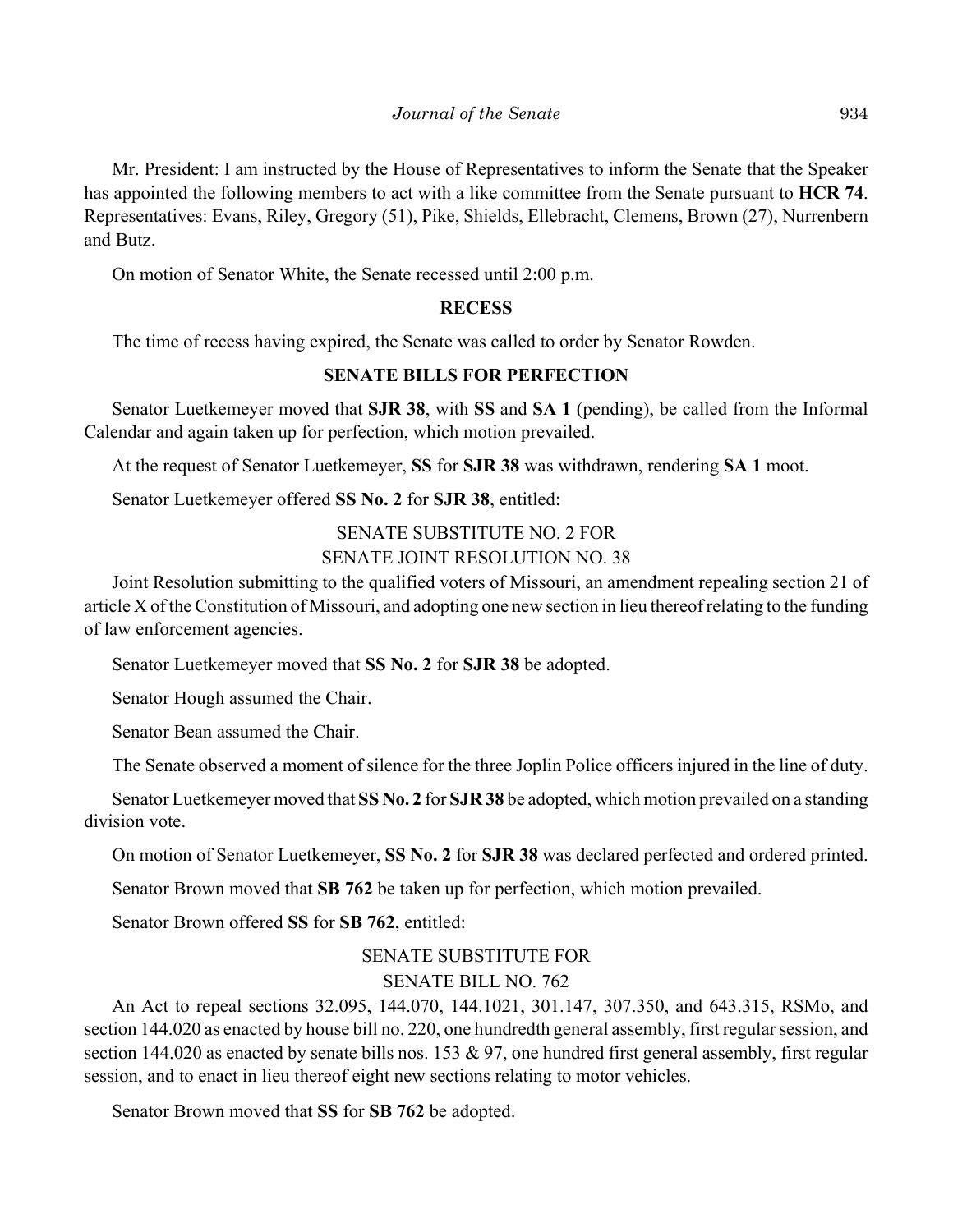Senator Eigel offered **SA 1**:

#### SENATE AMENDMENT NO. 1

Amend Senate Substitute for Senate Bill No. 762, Page 20, Section 307.350, Line 74, by inserting after all of said line the following:

"643.310. 1. The commission may, by rule, establish a decentralized motor vehicle emissions inspection program pursuant to sections 643.300 to 643.355 for any portion of a nonattainment area located within the area described in subsection 1 of section 643.305**, except that no decentralized motor vehicle emissions inspection program shall be established in any county with a charter form of government and with more than three hundred thousand but fewer than four hundred fifty thousand inhabitants or any county of the first classification with more than one hundred one thousand but fewer than one hundred fifteen thousand inhabitants or any county with a charter form of government and with more than two hundred thousand but fewer than three hundred fifty thousand inhabitants**. The decentralized motor vehicle emissions inspection program shall be implemented and applied in the same manner throughout every portion of a nonattainment area located within the area described in subsection 1 of section 643.305 **except any county with a charter form of government and with more than three hundred thousand but fewer than four hundred fifty thousand inhabitants or any county of the first classification with more than one hundred one thousand but fewer than one hundred fifteen thousand inhabitants or any county with a charter form of government and with more than two hundred thousand but fewer than three hundred fifty thousand inhabitants**. The commission shall ensure that, for each nonattainment area, the state implementation plan established pursuant to subsection 1 of section 643.305 incorporates and receives all applicable credits allowed by the United States Environmental Protection Agency for emission reduction programs in other nonattainment areas of like designation in other states. The commission shall ensure that emission reduction amounts established pursuant to subsection 2 of section 643.305 shall be consistent with and not exceed the emissions reduction amounts required by the United States Environmental Protection Agency for other nonattainment areas of like designation in other states. No motor vehicle emissions inspection program shall be required to comply with subsection 1 of section 643.305 unless the plan established thereunder takes full advantage of any changes in requirements or any agreements made or entered into by the United States Environmental Protection Agency and any entity or entities on behalf of a nonattainment area concerning compliance with National Ambient Air Quality Standards of the federal Clean Air Act, as amended, 42 U.S.C. Section 7401, et seq., and the regulations promulgated thereunder. **If the exception of certain counties from provisions of this subsection has the effect of placing the state of Missouri in noncompliance with any federal constitutional, statutory, or regulatory provision that results in the loss of any federal funds to the state, the exception of certain counties shall expire three years from the date the state is deemed to be in noncompliance.**

2. (1) The department, with the cooperation and approval of the commissioner of administration, shall select a person or persons to operate an inspection facility or inspection program pursuant to sections 643.300 to 643.355, under a bid procedure or under a negotiated process or a combination thereof based on criteria and expectations established by the department. This process may use either a licensing arrangement or contractual arrangement with the selected party or parties. The selection of persons to operate inspection facilities or inspection programs shall be exempt from the provisions of all site procurement laws. Each person who is authorized to operate a station pursuant to this section shall be capable of providing adequate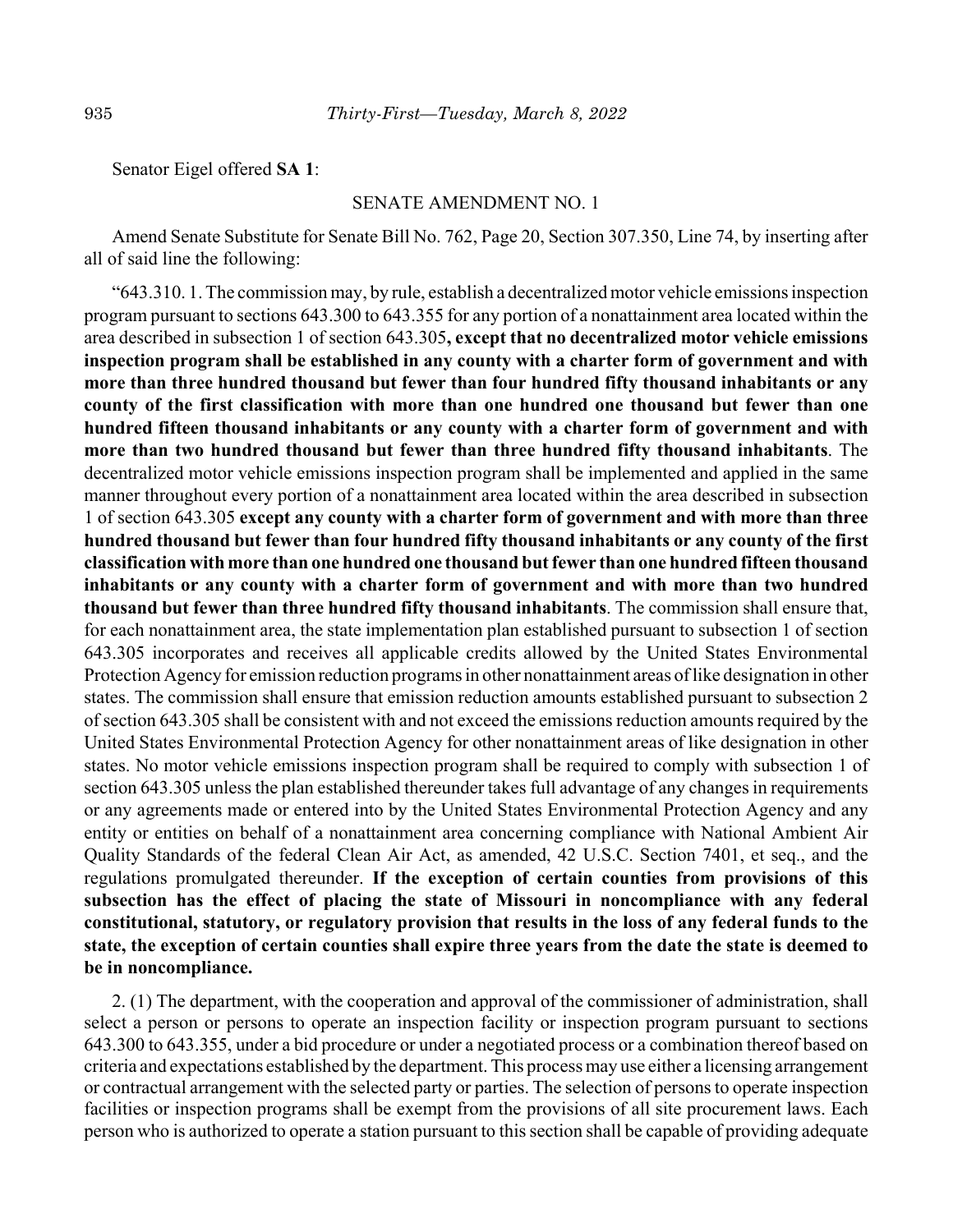and cost-effective service to customers.

(2) Service management, coordination and data processing may be provided by the department or by another person, including a contractor or licensee, based upon the most cost-effective proposal for service.

(3) A license or contract shall be for a period of up to seven years, consistent with the provisions of Article IV, Section 28 of the Missouri Constitution, and licenses or contracts shall be annually reviewed. A license or contract may be suspended or revoked if the licensee or contractor is not meeting the conditions of sections 643.300 to 643.355, all applicable rules, the license agreement or contract as determined by the department. A licensee or contractor found to have violated sections 643.300 to 643.355, applicable rules or the conditions of the license agreement or contract shall be in violation of section 643.151 and subject to the penalties provided thereunder.

3. The commission, the department of economic development and the office of administration shall, in cooperation with the minority business advocacy commission, select the contractor or contractors to provide an inspection program which satisfies the minimum requirements of this section in accordance with the requirements of section 37.014 and chapter 34. The commission, the office of administration and the department of economic development, in cooperation with the minority business advocacy commission, shall ensure adequate minority business participation in the selection of the contractor or contractors to provide an inspection program pursuant to this section. The commission, the office of administration and the department of economic development shall ensure adequate participation of Missouri businesses in the selection of the contractor or contractors to provide an inspection program pursuant to this section.

4. With approval of the commission and pursuant to rules adopted by the commission, an organization whose members are motor vehicle dealers or leasing companies may establish one or more additional emissions inspection facilities, which may be either mobile or stationary, to be used solely to inspect motor vehicles owned and held for sale or lease by the members of the organization. With approval of the commission and pursuant to rules adopted by the commission, any person operating a fleet of motor vehicles may establish one or more additional emissions inspection facilities, which may be either mobile or stationary, to be used solely to inspect motor vehicles owned or leased and operated by the person establishing the facility. The inspections performed in facilities established pursuant to this subsection shall be performed by a contractor selected by the commission pursuant to this section and the contractor performing such inspections shall be responsible solely to the department and shall satisfy all applicable requirements of sections 643.300 to 643.355.

5. If the governor applies to the administrator of the Environmental Protection Agency to require federal reformulated gasoline in nonattainment areas, nothing in sections 643.300 to 643.355 shall prevent the storage of conventional gasoline in nonattainment areas which is intended for sale to agricultural, commercial or retail customers outside said nonattainment areas subject to reformulated gasoline."; and

Further amend the title and enacting clause accordingly.

Senator Eigel moved that the above amendment be adopted.

Senator Eigel offered **SA 1** to **SA 1**, which was read:

SENATE AMENDMENT NO. 1 TO SENATE AMENDMENT NO. 1

Amend Senate Amendment No. 1 to Senate Substitute for Senate Bill No. 762, Page 2, Line 54, by striking "three years" and inserting in lieu thereof the following: "**eighteen months**".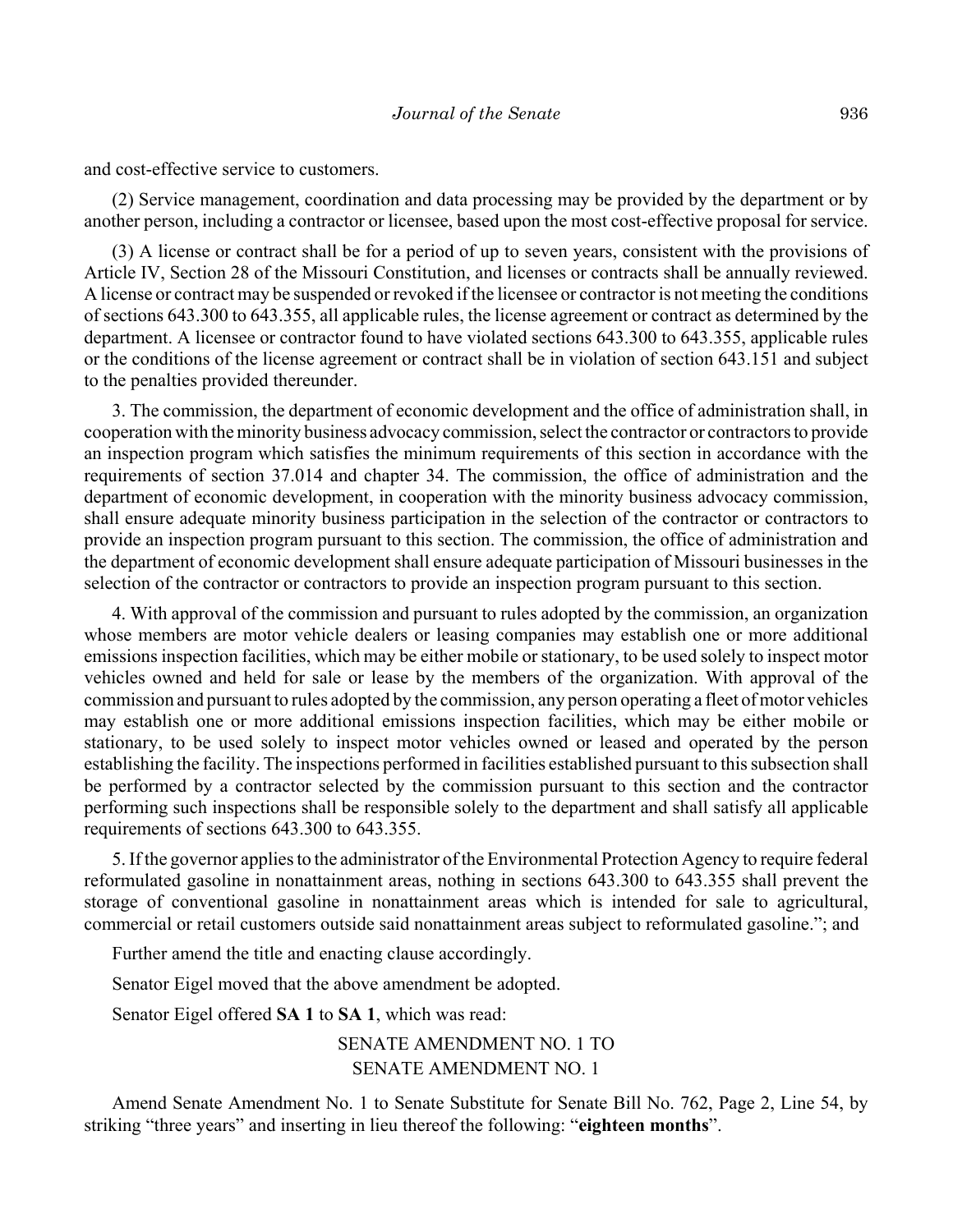Senator Eigel moved that the above amendment be adopted, which motion prevailed.

Senator Hough assumed the Chair.

Senator Eigel moved that **SA 1**, as amended, be adopted, which motion prevailed.

Senator Eslinger offered **SA 2**:

#### SENATE AMENDMENT NO. 2

Amend Senate Substitute for Senate Bill No. 762, Page 14, Section 144.1021, Line 7, by inserting after all of said line the following:

"301.010. As used in this chapter and sections 304.010 to 304.040, 304.120 to 304.260, and sections 307.010 to 307.175, the following terms mean:

(1) "All-terrain vehicle", any motorized vehicle manufactured and used exclusively for off-highway use, with an unladen dry weight of one thousand five hundred pounds or less, traveling on three, four or more nonhighway tires, with either:

(a) A seat designed to be straddled by the operator, and handlebars for steering control, but excluding an electric bicycle; or

(b) A width of fifty inches or less, measured from outside of tire rim to outside of tire rim, regardless of seating or steering arrangement;

(2) "Autocycle", a three-wheeled motor vehicle which the drivers and passengers ride in a partially or completely enclosed nonstraddle seating area, that is designed to be controlled with a steering wheel and pedals, and that has met applicable Department of Transportation National Highway Traffic Safety Administration requirements or federal motorcycle safety standards;

(3) "Automobile transporter", any vehicle combination capable of carrying cargo on the power unit and designed and used for the transport of assembled motor vehicles, including truck camper units;

(4) "Axle load", the total load transmitted to the road by all wheels whose centers are included between two parallel transverse vertical planes forty inches apart, extending across the full width of the vehicle;

(5) "Backhaul", the return trip of a vehicle transporting cargo or general freight, especially when carrying goods back over all or part of the same route;

(6) "Boat transporter", any vehicle combination capable of carrying cargo on the power unit and designed and used specifically to transport assembled boats and boat hulls. Boats may be partially disassembled to facilitate transporting;

(7) "Body shop", a business that repairs physical damage on motor vehicles that are not owned by the shop or its officers or employees by mending, straightening, replacing body parts, or painting;

(8) "Bus", a motor vehicle primarily for the transportation of a driver and eight or more passengers but not including shuttle buses;

(9) "Commercial motor vehicle", a motor vehicle designed or regularly used for carrying freight and merchandise, or more than eight passengers but not including vanpools or shuttle buses;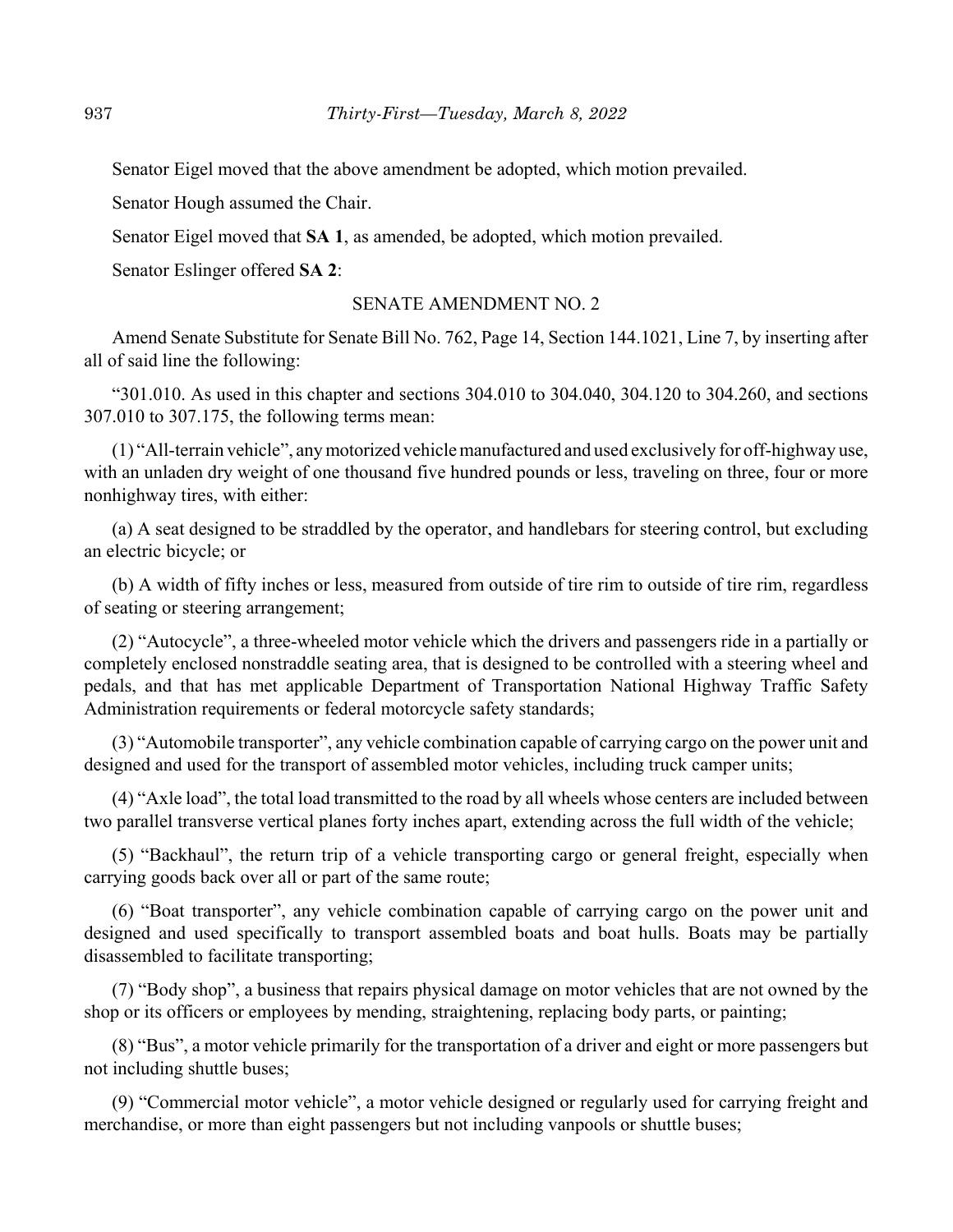(10) "Cotton trailer", a trailer designed and used exclusively for transporting cotton at speeds less than forty miles per hour from field to field or from field to market and return;

(11) "Dealer", any person, firm, corporation, association, agent or subagent engaged in the sale or exchange of new, used or reconstructed motor vehicles or trailers;

(12) "Director" or "director of revenue", the director of the department of revenue;

(13) "Driveaway operation":

(a) The movement of a motor vehicle or trailer by any person or motor carrier other than a dealer over any public highway, under its own power singly, or in a fixed combination of two or more vehicles, for the purpose of delivery for sale or for delivery either before or after sale;

(b) The movement of any vehicle or vehicles, not owned by the transporter, constituting the commodity being transported, by a person engaged in the business of furnishing drivers and operators for the purpose of transporting vehicles in transit from one place to another by the driveaway or towaway methods; or

(c) The movement of a motor vehicle by any person who is lawfully engaged in the business of transporting or delivering vehicles that are not the person's own and vehicles of a type otherwise required to be registered, by the driveaway or towaway methods, from a point of manufacture, assembly or distribution or from the owner of the vehicles to a dealer or sales agent of a manufacturer or to any consignee designated by the shipper or consignor;

(14) "Dromedary", a box, deck, or plate mounted behind the cab and forward of the fifth wheel on the frame of the power unit of a truck tractor-semitrailer combination. A truck tractor equipped with a dromedary may carry part of a load when operating independently or in a combination with a semitrailer;

(15) "Electric bicycle", a bicycle equipped with fully operable pedals, a saddle or seat for the rider, and an electric motor of less than 750 watts that meets the requirements of one of the following three classes:

(a) "Class 1 electric bicycle", an electric bicycle equipped with a motor that provides assistance only when the rider is pedaling and that ceases to provide assistance when the bicycle reaches the speed of twenty miles per hour;

(b) "Class 2 electric bicycle", an electric bicycle equipped with a motor that may be used exclusively to propel the bicycle and that is not capable of providing assistance when the bicycle reaches the speed of twenty miles per hour; or

(c) "Class 3 electric bicycle", an electric bicycle equipped with a motor that provides assistance only when the rider is pedaling and that ceases to provide assistance when the bicycle reaches the speed of twenty-eight miles per hour;

(16) "Farm tractor", a tractor used exclusively for agricultural purposes;

(17) "Fleet", any group of ten or more motor vehicles owned by the same owner;

(18) "Fleet vehicle", a motor vehicle which is included as part of a fleet;

(19) "Fullmount", a vehicle mounted completely on the frame of either the first or last vehicle in a saddlemount combination;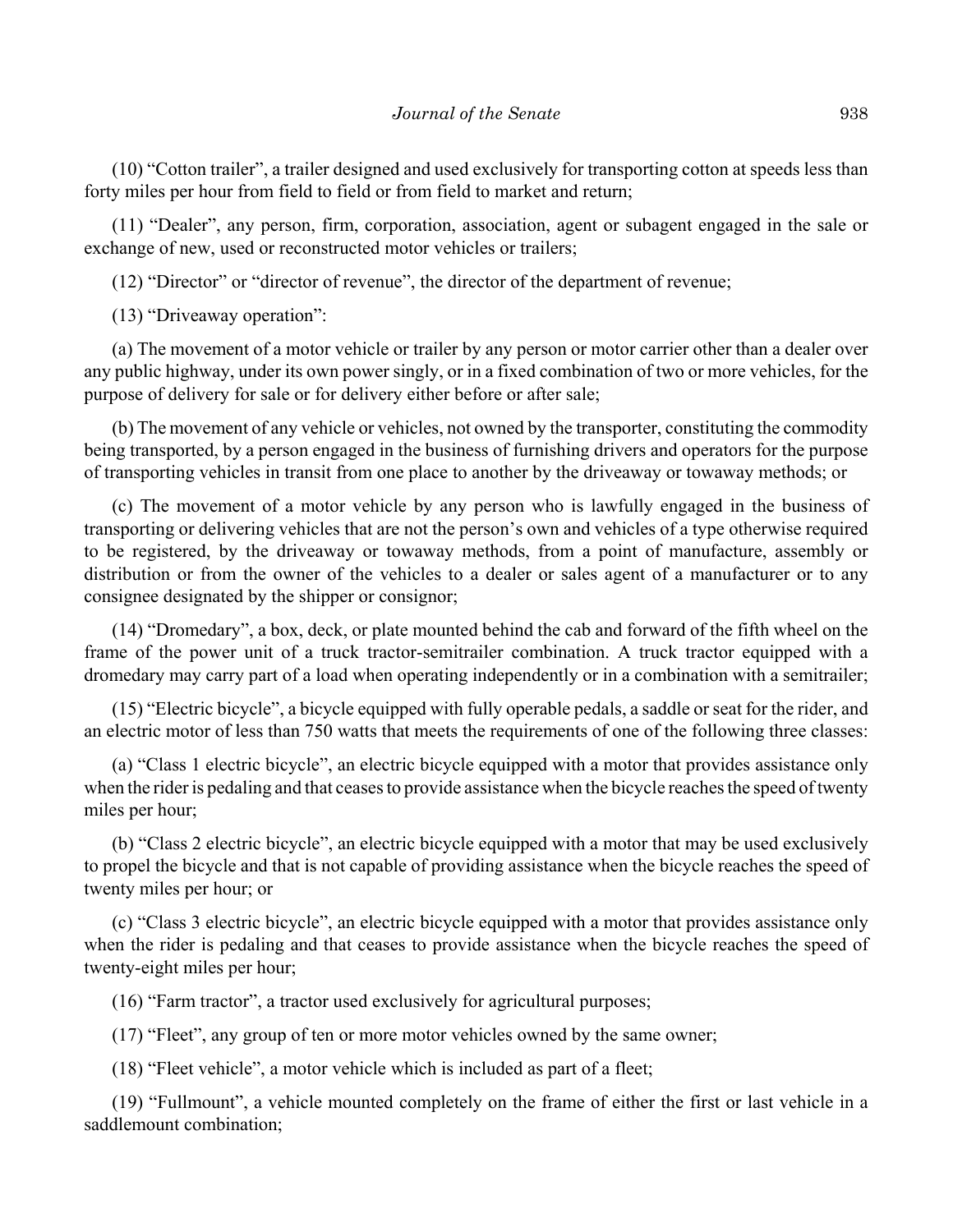(20) "Gross weight", the weight of vehicle and/or vehicle combination without load, plus the weight of any load thereon;

(21) "Hail-damaged vehicle", any vehicle, the body of which has become dented as the result of the impact of hail;

(22) "Highway", any public thoroughfare for vehicles, including state roads, county roads and public streets, avenues, boulevards, parkways or alleys in any municipality;

(23) "Improved highway", a highway which has been paved with gravel, macadam, concrete, brick or asphalt, or surfaced in such a manner that it shall have a hard, smooth surface;

(24) "Intersecting highway", any highway which joins another, whether or not it crosses the same;

(25) "Junk vehicle", a vehicle which:

(a) Is incapable of operation or use upon the highways and has no resale value except as a source of parts or scrap; or

(b) Has been designated as junk or a substantially equivalent designation by this state or any other state;

(26) "Kit vehicle", a motor vehicle assembled by a person other than a generally recognized manufacturer of motor vehicles by the use of a glider kit or replica purchased from an authorized manufacturer and accompanied by a manufacturer's statement of origin;

(27) "Land improvement contractors' commercial motor vehicle", any not-for-hire commercial motor vehicle the operation of which is confined to:

(a) An area that extends not more than a radius of one hundred **fifty** miles from its home base of operations when transporting its owner's machinery, equipment, or auxiliary supplies to or from projects involving soil and water conservation, or to and from equipment dealers' maintenance facilities for maintenance purposes; or

(b) An area that extends not more than a radius of fifty miles from its home base of operations when transporting its owner's machinery, equipment, or auxiliary supplies to or from projects not involving soil and water conservation.

Nothing in this subdivision shall be construed to prevent any motor vehicle from being registered as a commercial motor vehicle or local commercial motor vehicle;

(28) "Local commercial motor vehicle", a commercial motor vehicle whose operations are confined to a municipality and that area extending not more than fifty miles therefrom, or a commercial motor vehicle whose property-carrying operations are confined solely to the transportation of property owned by any person who is the owner or operator of such vehicle to or from a farm owned by such person or under the person's control by virtue of a landlord and tenant lease; provided that any such property transported to any such farm is for use in the operation of such farm;

(29) "Local log truck", a commercial motor vehicle which is registered pursuant to this chapter to operate as a motor vehicle on the public highways of this state**[**,**];** used exclusively in this state**[**,**];** used to transport harvested forest products**[**,**];** operated solely at a forested site and in an area extending not more than a one hundred **fifty** mile radius from such site**[**, carries a load with dimensions not in excess of twenty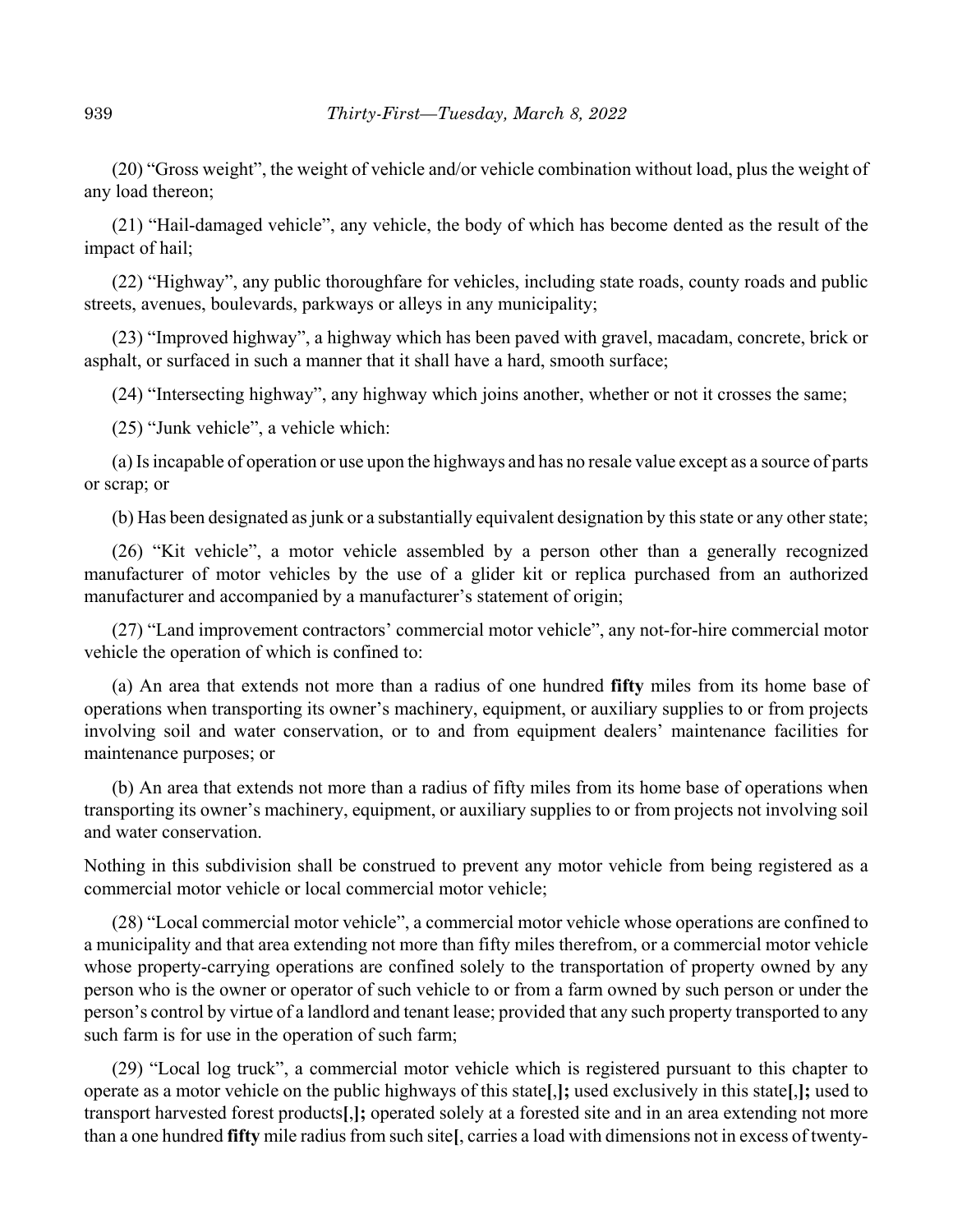five cubic yards per two axles with dual wheels,**];** and when operated on the national system of interstate and defense highways described in 23 U.S.C. Section 103, as amended, or outside the one hundred **fifty** mile radius from such site with an extended distance local log truck permit, **[**such vehicle shall not exceed the weight limits of section 304.180,**]** does not have more than four axles, and does not pull a trailer which has more than three axles. Harvesting equipment which is used specifically for cutting, felling, trimming, delimbing, debarking, chipping, skidding, loading, unloading, and stacking may be transported on a local log truck**[**. A local log truck may not exceed the limits required by law, however, if the truck does exceed such limits as determined by the inspecting officer, then notwithstanding any other provisions of law to the contrary, such truck shall be subject to the weight limits required by such sections as licensed for eighty thousand pounds**]**;

(30) "Local log truck tractor", a commercial motor vehicle which is registered under this chapter to operate as a motor vehicle on the public highways of this state**[**,**];** used exclusively in this state**[**,**];** used to transport harvested forest products, operated at a forested site and in an area extending not more than a one hundred **fifty** mile radius from such site**[**, operates with a weight not exceeding twenty-two thousand four hundred pounds on one axle or with a weight not exceeding forty-four thousand eight hundred pounds on any tandem axle,**];** and when operated on the national system of interstate and defense highways described in 23 U.S.C. Section 103, as amended, or outside the one hundred **fifty** mile radius from such site with an extended distance local log truck permit, **[**such vehicle does not exceed the weight limits contained in section 304.180, and**]** does not have more than three axles and does not pull a trailer which has more than three axles**[**. Violations of axle weight limitations shall be subject to the load limit penalty as described for in sections 304.180 to 304.220**]**;

(31) "Local transit bus", a bus whose operations are confined wholly within a municipal corporation, or wholly within a municipal corporation and a commercial zone, as defined in section 390.020, adjacent thereto, forming a part of a public transportation system within such municipal corporation and such municipal corporation and adjacent commercial zone;

(32) "Log truck", a vehicle which is not a local log truck or local log truck tractor and is used exclusively to transport harvested forest products to and from forested sites which is registered pursuant to this chapter to operate as a motor vehicle on the public highways of this state for the transportation of harvested forest products;

(33) "Major component parts", the rear clip, cowl, frame, body, cab, front-end assembly, and front clip, as those terms are defined by the director of revenue pursuant to rules and regulations or by illustrations;

(34) "Manufacturer", any person, firm, corporation or association engaged in the business of manufacturing or assembling motor vehicles, trailers or vessels for sale;

(35) "Motor change vehicle", a vehicle manufactured prior to August, 1957, which receives a new, rebuilt or used engine, and which used the number stamped on the original engine as the vehicle identification number;

(36) "Motor vehicle", any self-propelled vehicle not operated exclusively upon tracks, except farm tractors and electric bicycles;

(37) "Motor vehicle primarily for business use", any vehicle other than a recreational motor vehicle, motorcycle, motortricycle, or any commercial motor vehicle licensed for over twelve thousand pounds: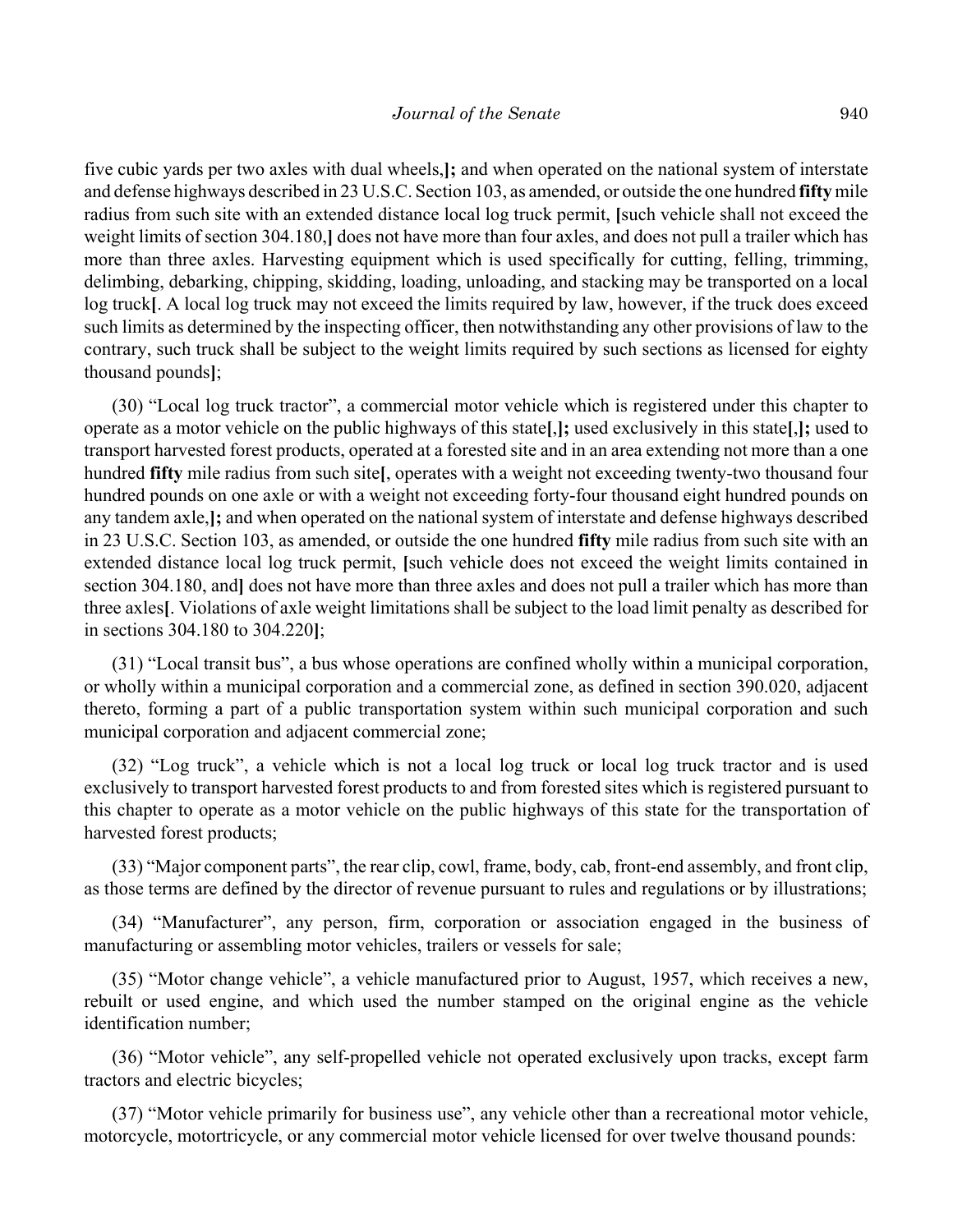(a) Offered for hire or lease; or

(b) The owner of which also owns ten or more such motor vehicles;

(38) "Motorcycle", a motor vehicle operated on two wheels;

(39) "Motorized bicycle", any two-wheeled or three-wheeled device having an automatic transmission and a motor with a cylinder capacity of not more than fifty cubic centimeters, which produces less than three gross brake horsepower, and is capable of propelling the device at a maximum speed of not more than thirty miles per hour on level ground, but excluding an electric bicycle;

(40) "Motortricycle", a motor vehicle upon which the operator straddles or sits astride that is designed to be controlled by handle bars and is operated on three wheels, including a motorcycle while operated with any conveyance, temporary or otherwise, requiring the use of a third wheel, but excluding an electric bicycle. A motortricycle shall not be included in the definition of all-terrain vehicle;

(41) "Municipality", any city, town or village, whether incorporated or not;

(42) "Nonresident", a resident of a state or country other than the state of Missouri;

(43) "Non-USA-std motor vehicle", a motor vehicle not originally manufactured in compliance with United States emissions or safety standards;

(44) "Operator", any person who operates or drives a motor vehicle;

(45) "Owner", any person, firm, corporation or association, who holds the legal title to a vehicle or who has executed a buyer's order or retail installment sales contract with a motor vehicle dealer licensed under sections 301.550 to 301.580 for the purchase of a vehicle with an immediate right of possession vested in the transferee, or in the event a vehicle is the subject of an agreement for the conditional sale or lease thereof with the right of purchase upon performance of the conditions stated in the agreement and with an immediate right of possession vested in the conditional vendee or lessee, or in the event a mortgagor of a vehicle is entitled to possession, then such conditional vendee or lessee or mortgagor shall be deemed the owner;

(46) "Public garage", a place of business where motor vehicles are housed, stored, repaired, reconstructed or repainted for persons other than the owners or operators of such place of business;

(47) "Rebuilder", a business that repairs or rebuilds motor vehicles owned by the rebuilder, but does not include certificated common or contract carriers of persons or property;

(48) "Reconstructed motor vehicle", a vehicle that is altered from its original construction by the addition or substitution of two or more new or used major component parts, excluding motor vehicles made from all new parts, and new multistage manufactured vehicles;

(49) "Recreational motor vehicle", any motor vehicle designed, constructed or substantially modified so that it may be used and is used for the purposes of temporary housing quarters, including therein sleeping and eating facilities which are either permanently attached to the motor vehicle or attached to a unit which is securely attached to the motor vehicle. Nothing herein shall prevent any motor vehicle from being registered as a commercial motor vehicle if the motor vehicle could otherwise be so registered;

(50) "Recreational off-highway vehicle", any motorized vehicle manufactured and used exclusively for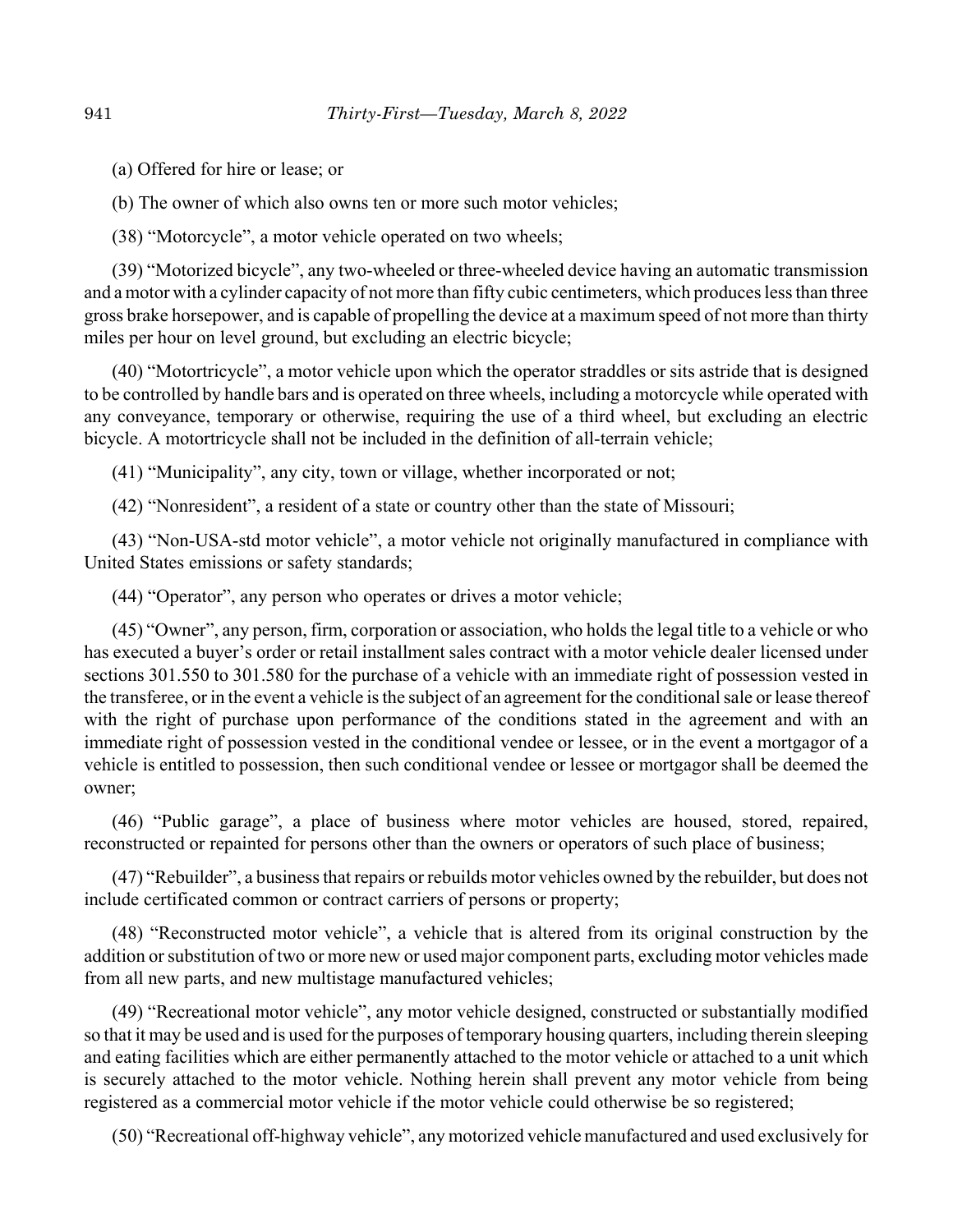off-highway use which is more than fifty inches but no more than eighty inches in width, measured from outside of tire rim to outside of tire rim, with an unladen dry weight of three thousand five hundred pounds or less, traveling on four or more nonhighway tires and which may have access to ATV trails;

(51) "Recreational trailer", any trailer designed, constructed, or substantially modified so that it may be used and is used for the purpose of temporary housing quarters, including therein sleeping or eating facilities, which can be temporarily attached to a motor vehicle or attached to a unit which is securely attached to a motor vehicle;

(52) "Rollback or car carrier", any vehicle specifically designed to transport wrecked, disabled or otherwise inoperable vehicles, when the transportation is directly connected to a wrecker or towing service;

(53) "Saddlemount combination", a combination of vehicles in which a truck or truck tractor tows one or more trucks or truck tractors, each connected by a saddle to the frame or fifth wheel of the vehicle in front of it. The "saddle" is a mechanism that connects the front axle of the towed vehicle to the frame or fifth wheel of the vehicle in front and functions like a fifth wheel kingpin connection. When two vehicles are towed in this manner the combination is called a "double saddlemount combination". When three vehicles are towed in this manner, the combination is called a "triple saddlemount combination";

(54) "Salvage dealer and dismantler", a business that dismantles used motor vehicles for the sale of the parts thereof, and buys and sells used motor vehicle parts and accessories;

(55) "Salvage vehicle", a motor vehicle, semitrailer, or house trailer which:

(a) Was damaged during a year that is no more than six years after the manufacturer's model year designation for such vehicle to the extent that the total cost of repairs to rebuild or reconstruct the vehicle to its condition immediately before it was damaged for legal operation on the roads or highways exceeds eighty percent of the fair market value of the vehicle immediately preceding the time it was damaged;

(b) By reason of condition or circumstance, has been declared salvage, either by its owner, or by a person, firm, corporation, or other legal entity exercising the right of security interest in it;

(c) Has been declared salvage by an insurance company as a result of settlement of a claim;

(d) Ownership of which is evidenced by a salvage title; or

(e) Is abandoned property which is titled pursuant to section 304.155 or section 304.157 and designated with the words "salvage/abandoned property". The total cost of repairs to rebuild or reconstruct the vehicle shall not include the cost of repairing, replacing, or reinstalling inflatable safety restraints, tires, sound systems, or damage as a result of hail, or any sales tax on parts or materials to rebuild or reconstruct the vehicle. For purposes of this definition, "fair market value" means the retail value of a motor vehicle as:

a. Set forth in a current edition of any nationally recognized compilation of retail values, including automated databases, or from publications commonly used by the automotive and insurance industries to establish the values of motor vehicles;

b. Determined pursuant to a market survey of comparable vehicles with regard to condition and equipment; and

c. Determined by an insurance company using any other procedure recognized by the insurance industry, including market surveys, that is applied by the company in a uniform manner;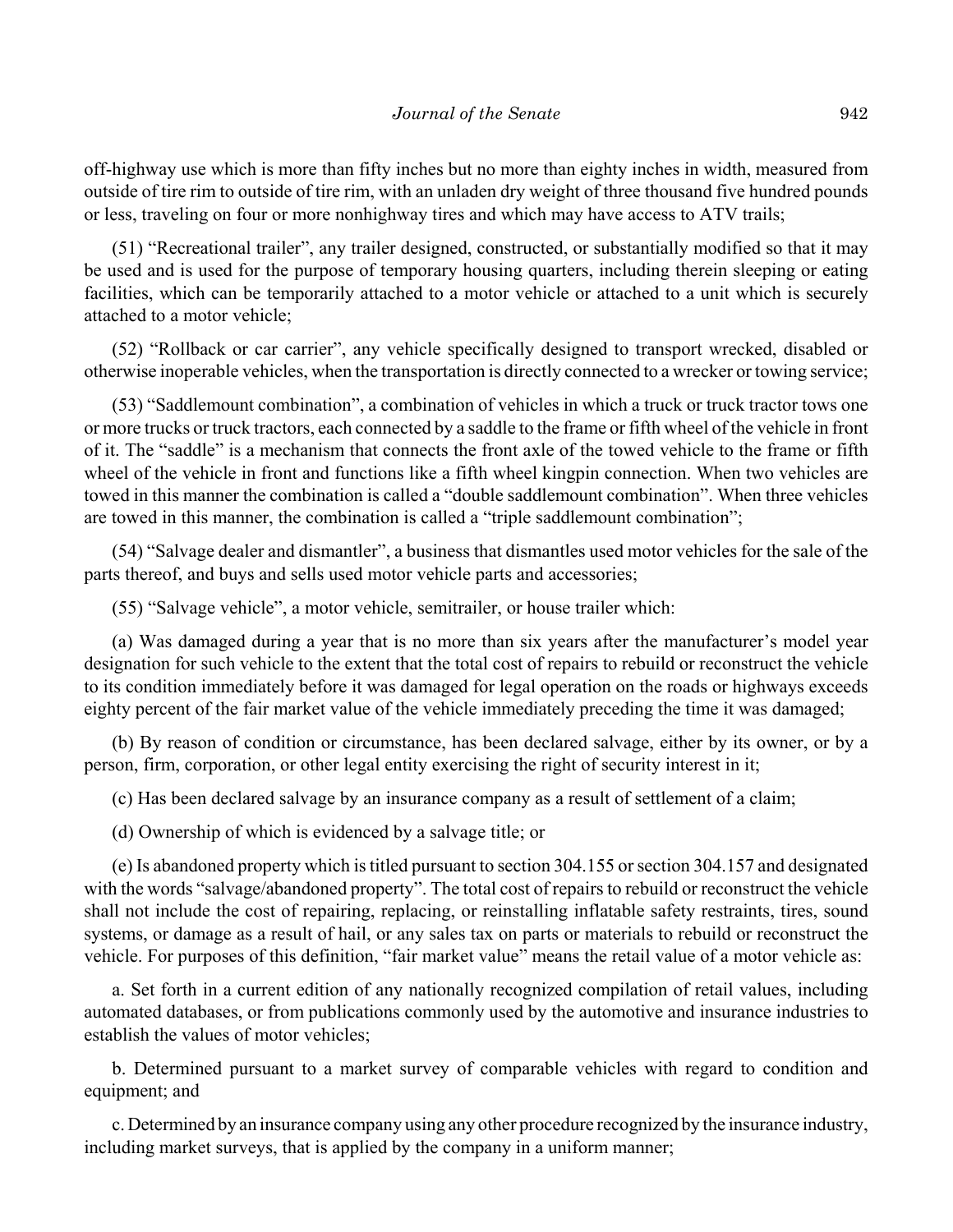(56) "School bus", any motor vehicle used solely to transport students to or from school or to transport students to or from any place for educational purposes;

(57) "Scrap processor", a business that, through the use of fixed or mobile equipment, flattens, crushes, or otherwise accepts motor vehicles and vehicle parts for processing or transportation to a shredder or scrap metal operator for recycling;

(58) "Shuttle bus", a motor vehicle used or maintained by any person, firm, or corporation as an incidental service to transport patrons or customers of the regular business of such person, firm, or corporation to and from the place of business of the person, firm, or corporation providing the service at no fee or charge. Shuttle buses shall not be registered as buses or as commercial motor vehicles;

(59) "Special mobile equipment", every self-propelled vehicle not designed or used primarily for the transportation of persons or property and incidentally operated or moved over the highways, including farm equipment, implements of husbandry, road construction or maintenance machinery, ditch-digging apparatus, stone crushers, air compressors, power shovels, cranes, graders, rollers, well-drillers and wood-sawing equipment used for hire, asphalt spreaders, bituminous mixers, bucket loaders, ditchers, leveling graders, finished machines, motor graders, road rollers, scarifiers, earth-moving carryalls, scrapers, drag lines, concrete pump trucks, rock-drilling and earth-moving equipment. This enumeration shall be deemed partial and shall not operate to exclude other such vehicles which are within the general terms of this section;

(60) "Specially constructed motor vehicle", a motor vehicle which shall not have been originally constructed under a distinctive name, make, model or type by a manufacturer of motor vehicles. The term specially constructed motor vehicle includes kit vehicles;

(61) "Stinger-steered combination", a truck tractor-semitrailer wherein the fifth wheel is located on a drop frame located behind and below the rearmost axle of the power unit;

(62) "Tandem axle", a group of two or more axles, arranged one behind another, the distance between the extremes of which is more than forty inches and not more than ninety-six inches apart;

(63) "Towaway trailer transporter combination", a combination of vehicles consisting of a trailer transporter towing unit and two trailers or semitrailers, with a total weight that does not exceed twenty-six thousand pounds; and in which the trailers or semitrailers carry no property and constitute inventory property of a manufacturer, distributer, or dealer of such trailers or semitrailers;

(64) "Tractor", "truck tractor" or "truck-tractor", a self-propelled motor vehicle designed for drawing other vehicles, but not for the carriage of any load when operating independently. When attached to a semitrailer, it supports a part of the weight thereof;

(65) "Trailer", any vehicle without motive power designed for carrying property or passengers on its own structure and for being drawn by a self-propelled vehicle, except those running exclusively on tracks, including a semitrailer or vehicle of the trailer type so designed and used in conjunction with a selfpropelled vehicle that a considerable part of its own weight rests upon and is carried by the towing vehicle. The term trailer shall not include cotton trailers as defined in this section and shall not include manufactured homes as defined in section 700.010;

(66) "Trailer transporter towing unit", a power unit that is not used to carry property when operating in a towaway trailer transporter combination;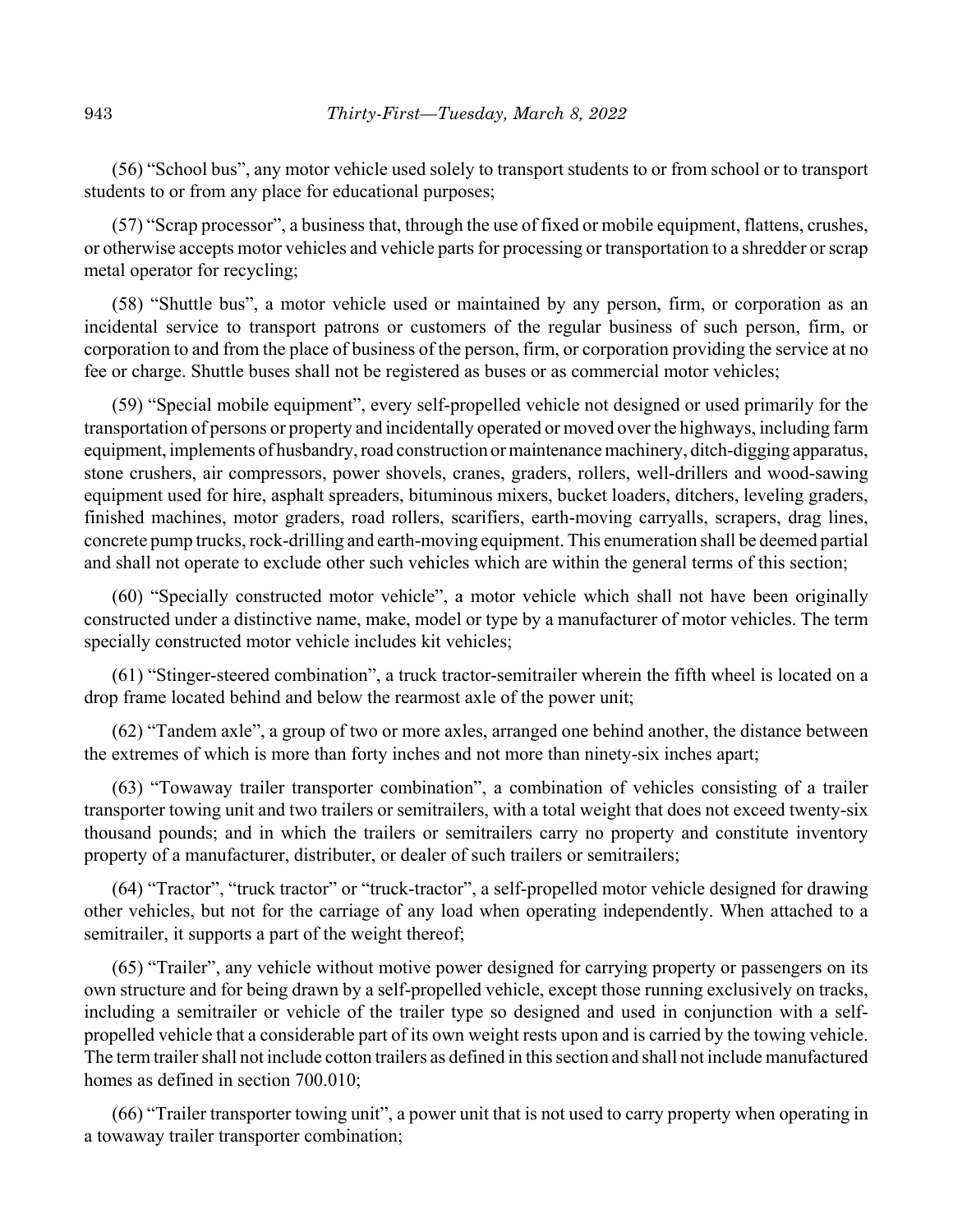(67) "Truck", a motor vehicle designed, used, or maintained for the transportation of property;

(68) "Truck-tractor semitrailer-semitrailer", a combination vehicle in which the two trailing units are connected with a B-train assembly which is a rigid frame extension attached to the rear frame of a first semitrailer which allows for a fifth-wheel connection point for the second semitrailer and has one less articulation point than the conventional A-dolly connected truck-tractor semitrailer-trailer combination;

(69) "Truck-trailer boat transporter combination", a boat transporter combination consisting of a straight truck towing a trailer using typically a ball and socket connection with the trailer axle located substantially at the trailer center of gravity rather than the rear of the trailer but so as to maintain a downward force on the trailer tongue;

(70) "Used parts dealer", a business that buys and sells used motor vehicle parts or accessories, but not including a business that sells only new, remanufactured or rebuilt parts. Business does not include isolated sales at a swap meet of less than three days;

(71) "Utility vehicle", any motorized vehicle manufactured and used exclusively for off-highway use which is more than fifty inches but no more than eighty inches in width, measured from outside of tire rim to outside of tire rim, with an unladen dry weight of three thousand five hundred pounds or less, traveling on four or six wheels, to be used primarily for landscaping, lawn care, or maintenance purposes;

(72) "Vanpool", any van or other motor vehicle used or maintained by any person, group, firm, corporation, association, city, county or state agency, or any member thereof, for the transportation of not less than eight nor more than forty-eight employees, per motor vehicle, to and from their place of employment; however, a vanpool shall not be included in the definition of the term bus or commercial motor vehicle as defined in this section, nor shall a vanpool driver be deemed a chauffeur as that term is defined by section 303.020; nor shall use of a vanpool vehicle for ride-sharing arrangements, recreational, personal, or maintenance uses constitute an unlicensed use of the motor vehicle, unless used for monetary profit other than for use in a ride-sharing arrangement;

(73) "Vehicle", any mechanical device on wheels, designed primarily for use, or used, on highways, except motorized bicycles, electric bicycles, vehicles propelled or drawn by horses or human power, or vehicles used exclusively on fixed rails or tracks, or cotton trailers or motorized wheelchairs operated by handicapped persons;

(74) "Wrecker" or "tow truck", any emergency commercial vehicle equipped, designed and used to assist or render aid and transport or tow disabled or wrecked vehicles from a highway, road, street or highway rights-of-way to a point of storage or repair, including towing a replacement vehicle to replace a disabled or wrecked vehicle;

(75) "Wrecker or towing service", the act of transporting, towing or recovering with a wrecker, tow truck, rollback or car carrier any vehicle not owned by the operator of the wrecker, tow truck, rollback or car carrier for which the operator directly or indirectly receives compensation or other personal gain."; and

Further amend said bill, page 17, section 301.033, line 77, by inserting after all of said line the following:

"301.062. 1. The annual registration fee for a local log truck, registered pursuant to this chapter, is three hundred dollars.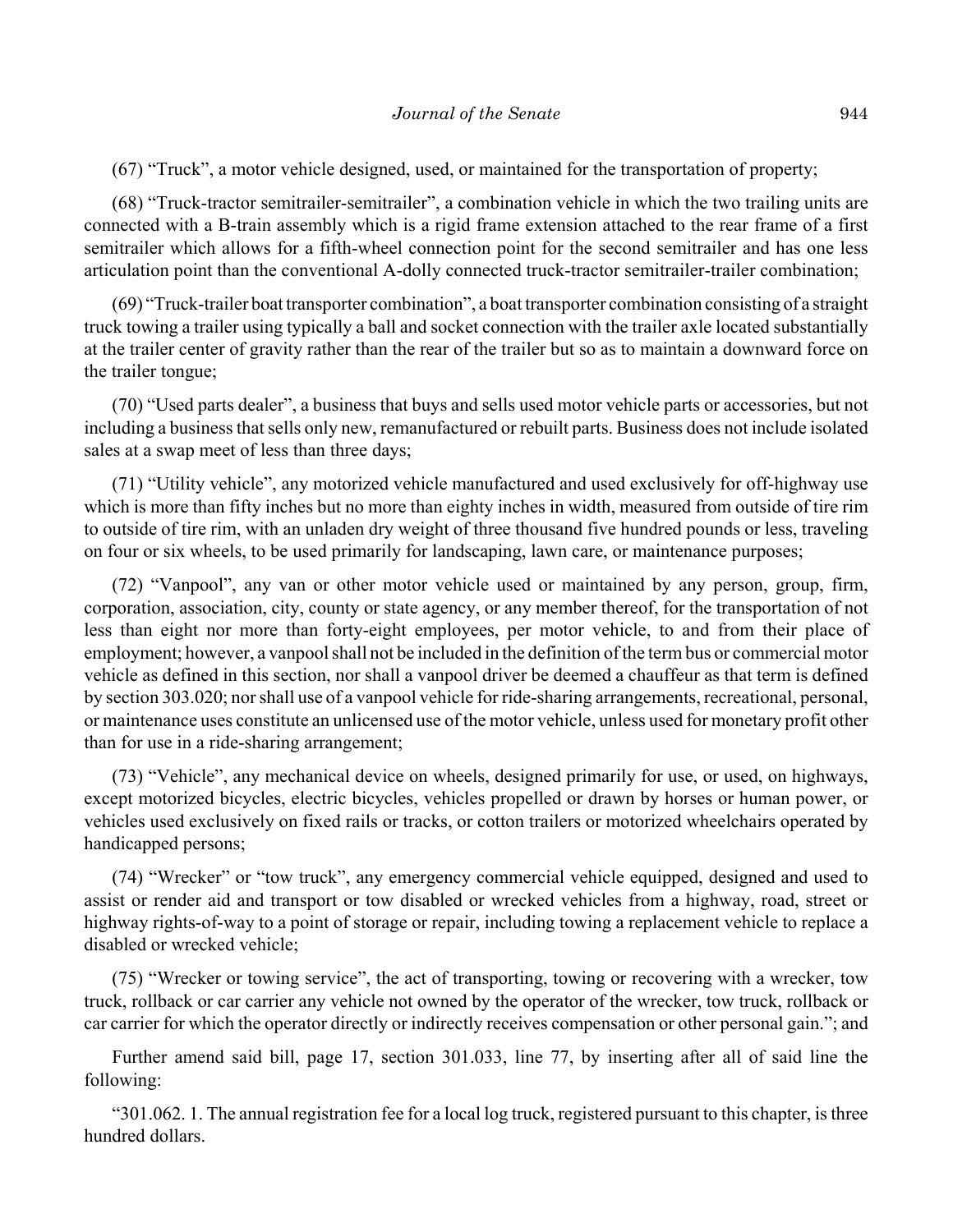2. A local log truck may receive an extended distance local log truck permit for an additional fee of three hundred dollars. A local log truck with an extended distance local log truck permit shall be allowed to transport harvested or processed forest products outside of the **[**one hundred mile**]** radius from the forested site **specified in section 301.010** at the weight limits for commercial vehicles specified in section 304.180. For the purposes of this section, "processed forest products" shall mean wood products that are produced from the initial processing of a round log and have received no additional manufacturing or packaging to prepare the material for any retail market including, but not limited to, sawdust, wood chips, bark, slabs, and green square edged lumber products."; and

Further amend said bill, page 18, section 301.147, line 46, by inserting after all of said line the following:

"303.025. 1. No owner of a motor vehicle registered in this state, or required to be registered in this state, shall operate, register or maintain registration of a motor vehicle, or permit another person to operate such vehicle, unless the owner maintains the financial responsibility which conforms to the requirements of the laws of this state. No nonresident shall operate or permit another person to operate in this state a motor vehicle registered to such nonresident unless the nonresident maintains the financial responsibility which conforms to the requirements of the laws of the nonresident's state of residence. Furthermore, no person shall operate a motor vehicle owned by another with the knowledge that the owner has not maintained financial responsibility unless such person has financial responsibility which covers the person's operation of the other's vehicle; however, no owner or nonresident shall be in violation of this subsection if he or she fails to maintain financial responsibility on a motor vehicle which is inoperable or being stored and not in operation**. The director of the department of revenue shall establish by rule a process for voluntary suspension of motor vehicle registration for vehicles which are inoperable or being stored and not in operation. The owner or nonresident shall not further operate the vehicle until the owner or nonresident notifies the department of revenue that the vehicle will be in use, and the department shall reinstate the motor vehicle registration upon receipt of proof of financial responsibility. Owners or nonresidents who operate a motor vehicle during a period of inoperability or storage claimed under this subsection shall be guilty of a class B misdemeanor and may additionally be guilty of a violation of this subsection. Notwithstanding any provision of law to the contrary, the department of revenue may verify motor vehicle financial responsibility as provided by law, but shall not otherwise take legal or administrative action to enforce the requirements of this section unless, in the discretion of the director, the motor vehicle is determined to have been operated in violation of this section, a motor vehicle registration is applied for in violation of this section, or the motor vehicle on two separate occasions thirty days apart is determined to have its registration maintained in violation of this section**. The director may prescribe rules and regulations for the implementation of this section.

2. A motor vehicle owner shall maintain the owner's financial responsibility in a manner provided for in section 303.160, or with a motor vehicle liability policy which conforms to the requirements of the laws of this state. A nonresident motor vehicle owner shall maintain the owner's financial responsibility which conforms to the requirements of the laws of the nonresident's state of residence.

3. Any person who violates this section is guilty of a misdemeanor. A first violation of this section shall be punishable as a class D misdemeanor. A second or subsequent violation of this section **[**shall**] may** be **[**punishable**] punished** by imprisonment in the county jail for a term not to exceed fifteen days **[**and/or**] and shall be punished by** a fine **not less than two hundred dollars but** not to exceed five hundred dollars.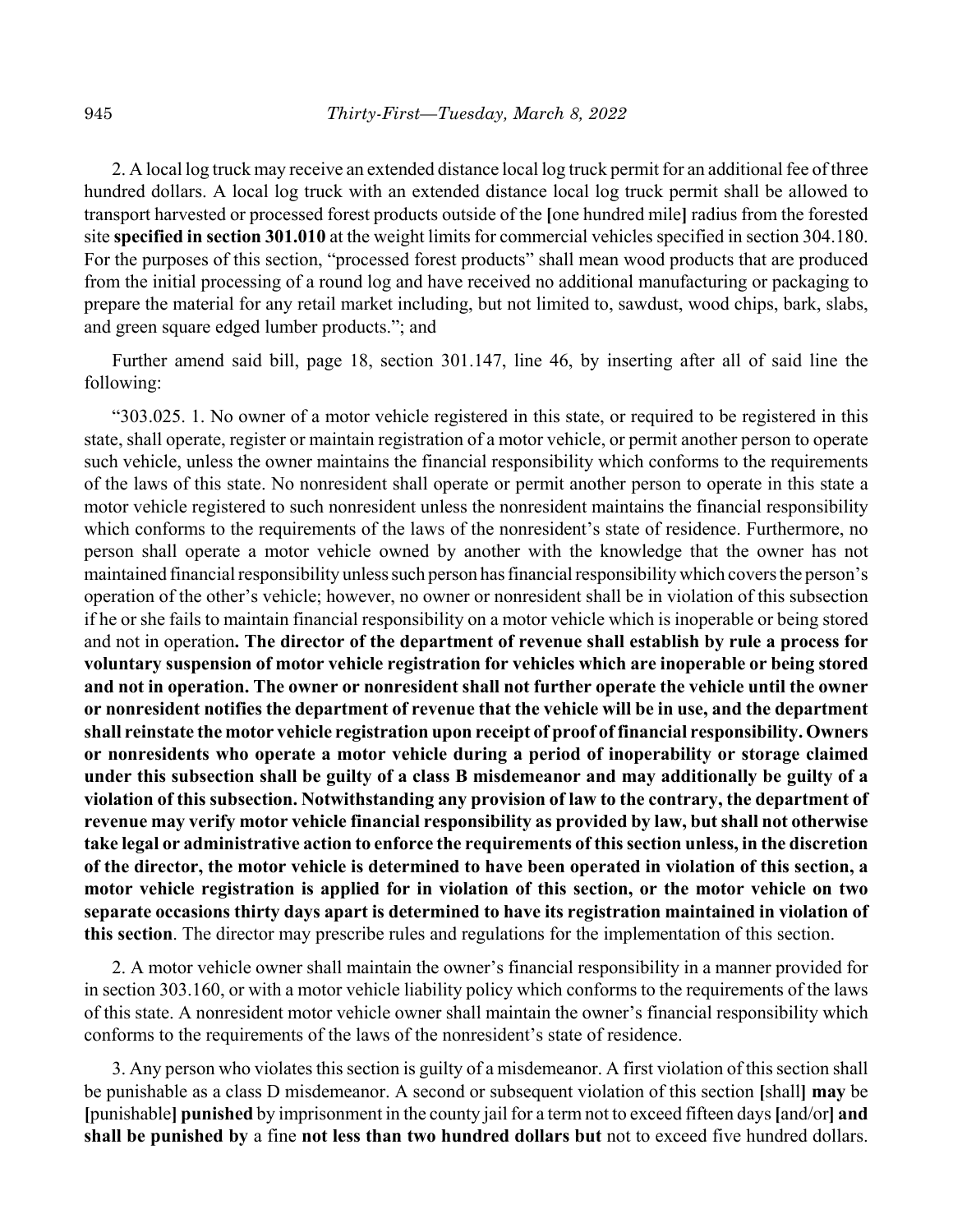Prior pleas of guilty and prior findings of guilty shall be pleaded and proven in the same manner as required by section 558.021. However, no person shall be found guilty of violating this section if the operator demonstrates to the court that he or she met the financial responsibility requirements of this section at the time the peace officer, commercial vehicle enforcement officer or commercial vehicle inspector wrote the citation. In addition to any other authorized punishment, the court shall notify the director of revenue of any person convicted pursuant to this section and shall do one of the following:

(1) Enter an order suspending the driving privilege as of the date of the court order. If the court orders the suspension of the driving privilege, the court shall require the defendant to surrender to it any driver's license then held by such person. The length of the suspension shall be as prescribed in subsection 2 of section 303.042. The court shall forward to the director of revenue the order of suspension of driving privilege and any license surrendered within ten days;

(2) Forward the record of the conviction for an assessment of four points;

(3) In lieu of an assessment of points, render an order of supervision as provided in section 302.303. An order of supervision shall not be used in lieu of points more than one time in any thirty-six-month period. Every court having jurisdiction pursuant to the provisions of this section shall forward a record of conviction to the Missouri state highway patrol, or at the written direction of the Missouri state highway patrol, to the department of revenue, in a manner approved by the director of the department of public safety. The director shall establish procedures for the record keeping and administration of this section; or

(4) For a nonresident, suspend the nonresident's driving privileges in this state in accordance with section 303.030 and notify the official in charge of the issuance of licenses and registration certificates in the state in which such nonresident resides in accordance with section 303.080.

4. Nothing in sections 303.010 to 303.050, 303.060, 303.140, 303.220, 303.290, 303.330 and 303.370 shall be construed as prohibiting the department of commerce and insurance from approving or authorizing those exclusions and limitations which are contained in automobile liability insurance policies and the uninsured motorist provisions of automobile liability insurance policies.

5. If a court enters an order of suspension, the offender may appeal such order directly pursuant to chapter 512 and the provisions of section 302.311 shall not apply.

# **6. Any fines owed to the state pursuant to this section may be eligible for payment in installments. The director shall promulgate rules for the application of payment plans, which shall take into account individuals' ability to pay.**

303.041. 1. **Except as otherwise provided in subsection 7 of section 303.425,** if the director determines **[**that as a result of a verification sample or accident report that the owner of a motor vehicle has not maintained financial responsibility, or if the director determines as a result of an order of supervision**]** that the **owner or** operator of a motor vehicle has not maintained the financial responsibility as required in this chapter, the director shall thirty-three days after mailing notice, suspend the driving privilege of the owner or operator and/or the registration of the vehicle failing to meet such requirement. The notice of suspension shall be mailed to the person at the last known address shown on the department's records. The notice of suspension is deemed received three days after mailing. The notice of suspension shall clearly specify the reason and statutory grounds for the suspension and the effective date of the suspension, the right of the person to request a hearing, the procedure for requesting a hearing, and the date by which that request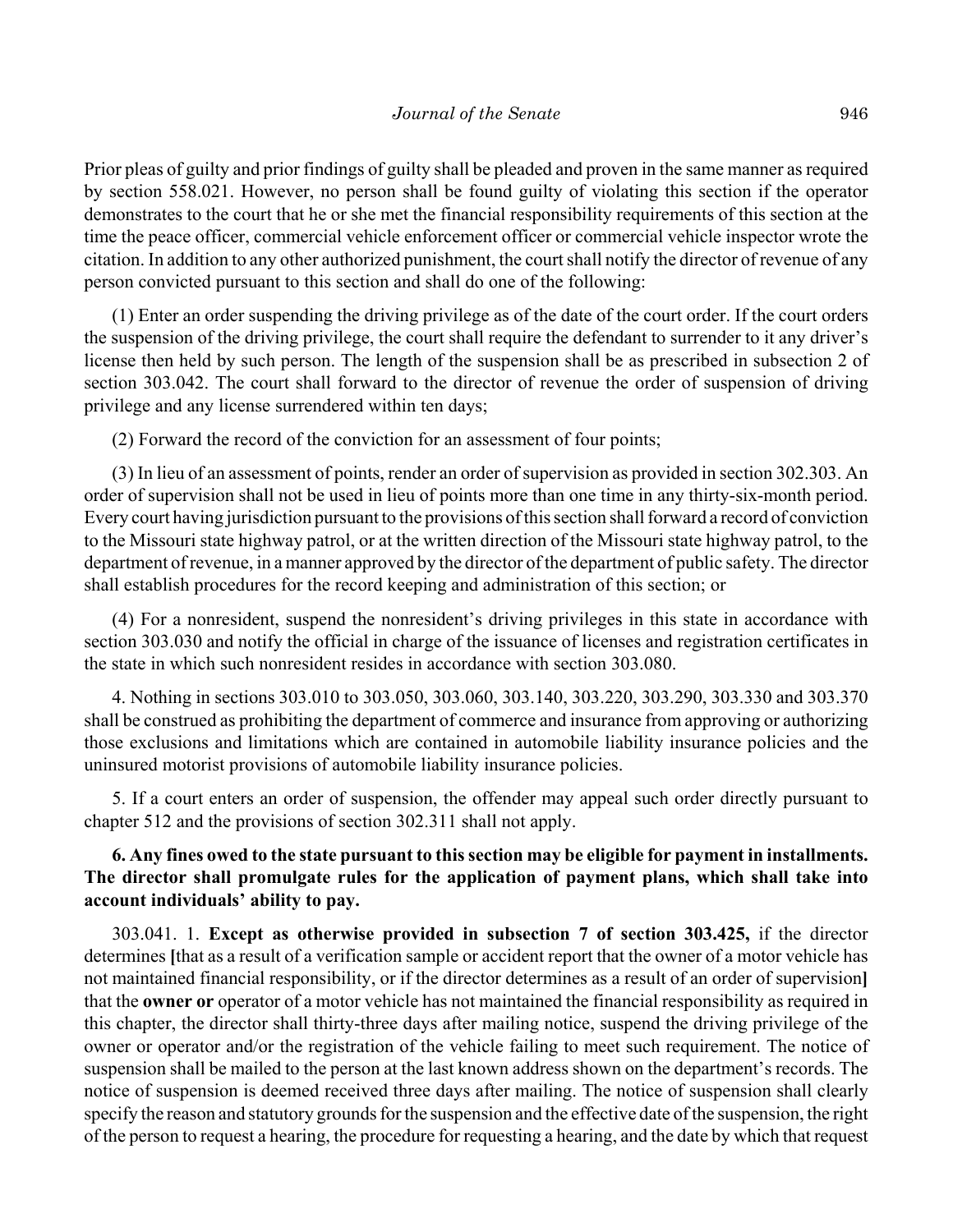for a hearing must be made. If the request for a hearing is received by the department prior to the effective date of the suspension, the effective date of the suspension will be stayed until a final order is issued following the hearing.

2. **Except as otherwise provided by law,** neither the fact that subsequent to the date of verification or conviction, the owner acquired the required liability insurance policy nor the fact that the owner terminated ownership of the motor vehicle, shall have any bearing upon the director's decision to suspend. Until it is terminated, the suspension shall remain in force after the registration is renewed or a new registration is acquired for the motor vehicle. The suspension also shall apply to any motor vehicle to which the owner transfers the registration. Effective January 1, 2000, the department shall not extend any suspension for failure to pay a delinquent late surrender fee pursuant to this subsection.

**303.420. 1. As used in sections 303.420 to 303.440, unless the context requires otherwise, the following terms shall mean:**

**(1) "Law enforcement agency", the department of revenue, the Missouri state highway patrol, the prosecuting attorney or sheriff's office of any county or city not within a county, the chiefs of police of any city or municipality, or any other authorized law enforcement agency recognized by the state;**

**(2) "Program", the motor vehicle financial responsibility enforcement and compliance incentive program established under section 303.425;**

**(3) "System" or "verification system", the web-based resource established under section 303.430 for online verification of motor vehicle financial responsibility.**

**303.422. 1. There is hereby created in the state treasury the "Motor Vehicle Financial Responsibility Verification and Enforcement Fund", which shall consist of money received by the department of revenue under sections 303.420 to 303.440. The state treasurer shall be custodian of the fund. In accordance with sections 30.170 and 30.180, the state treasurer may approve disbursements. The fund shall be a dedicated fund and money in the fund shall be used solely by the department of revenue for the administration of sections 303.420 to 303.440.**

**2. Notwithstanding the provisions of section 33.080 to the contrary, any moneys remaining in the fund at the end of the biennium shall not revert to the credit of the general revenue fund.**

**3. The state treasurer shall invest moneys in the fund in the same manner as other funds are invested. Any interest and moneys earned on such investments shall be credited to the fund.**

**303.425. 1. (1) There is hereby created within the department of revenue the motor vehicle financial responsibility enforcement and compliance incentive program. The department of revenue may enter into contractual agreements with third-party vendors to facilitate the necessary technology and equipment, maintenance thereof, and associated program management services, and may enter into contractual agreements with the Missouri office of prosecution services as provided in sections 303.420 to 303.440. Where sections 303.420 to 303.440 authorize the department of revenue to enter into contracts with a third-party vendor or the Missouri office of prosecution services at its option, the department of revenue shall contract with the Missouri office of prosecution services unless the Missouri office of prosecution services declines to enter into the contract.**

**(2) The department of revenue or a third-party vendor shall utilize technology to compare vehicle**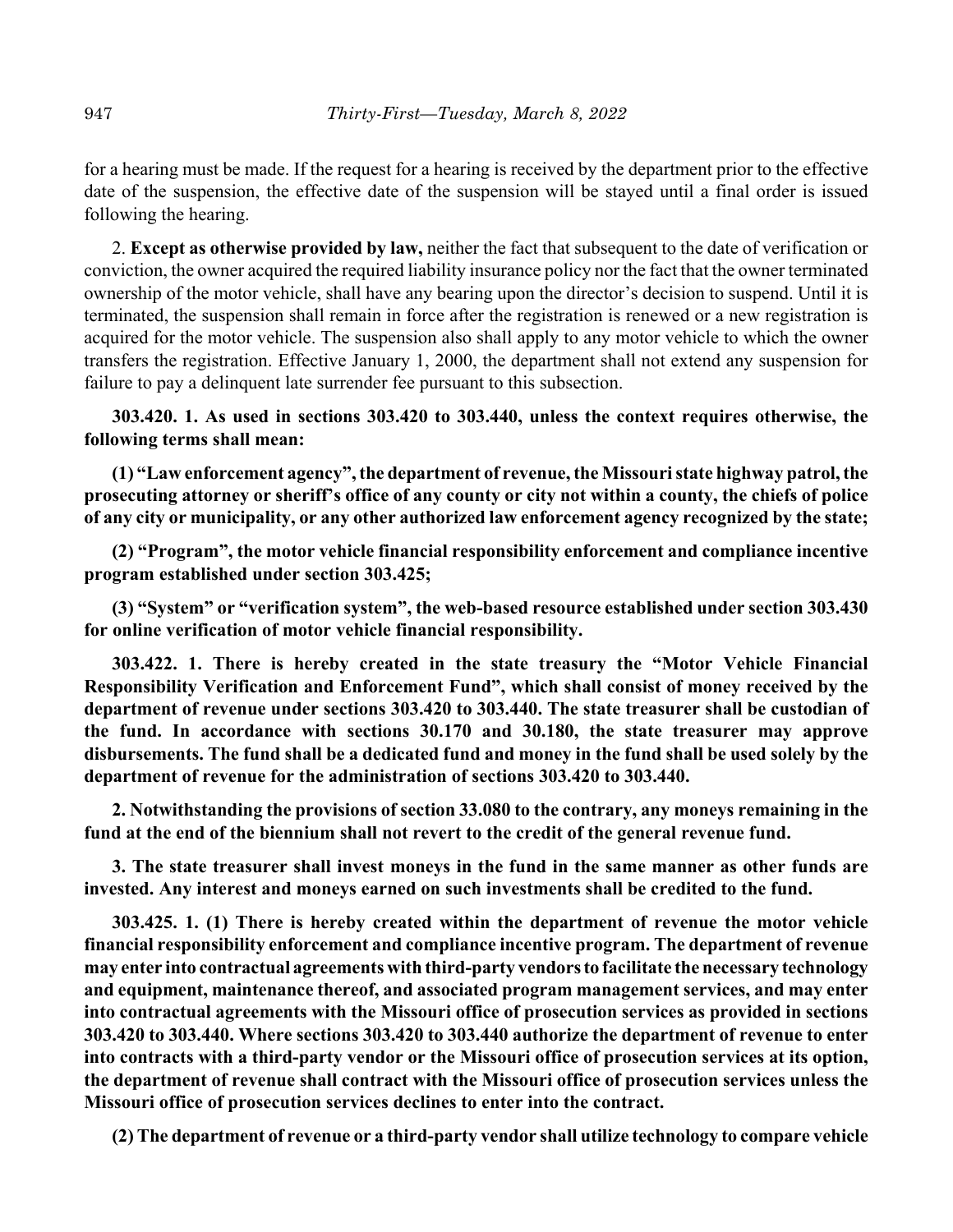**registration information with the financial responsibility information accessible through the system. The department of revenue shall utilize this information to identify motorists who are in violation of the motor vehicle financial responsibility law. The department of revenue may offer offenders under this program the option of pretrial diversion as an alternative to statutory fines or reinstatement fees prescribed under the motor vehicle financial responsibility law as a method of encouraging compliance and discouraging recidivism.**

**(3) All fees paid to or collected by third-party vendors or the Missouri office of prosecution services under sections 303.420 to 303.440 may come from violator diversion fees generated by the pretrial diversion option established under this section. A contractual agreement between the department of revenue and the Missouri office of prosecution services under sections 303.420 to 303.440 may provide for retention by the Missouri office of prosecution services of part or all of the violator diversion fees as consideration for the contract.**

**2. The department of revenue may authorize law enforcement agencies or third-party vendors to use technology to collect data for the investigation, detection, analysis, and enforcement of the motor vehicle financial responsibility law.**

**3. The department of revenue may authorize traffic enforcement officers, third-party vendors, or the Missouri office of prosecution services to administer the processing and issuance of notices of violation, the collection of fees for a violation of the motor vehicle financial responsibility law, or the referral of cases for prosecution, under the program.**

**4. Access to the system shall be restricted to authorized law enforcement agency users in the program, the department of revenue, and the third-party vendors with which the department of revenue contracts for purposes of the program, provided that any third-party vendor with which a contract is executed to provide necessary technology, equipment, or maintenance for the program shall be authorized as necessary to collaborate for required updates and maintenance of system software.**

**5. For purposes of the program, any data collected and matched to a corresponding vehicle insurance record as verified through the system, and any Missouri vehicle registration database, may be used to identify violations of the motor vehicle financial responsibility law. Such images and corresponding data shall constitute evidence of the violations.**

**6. Except as otherwise provided in this section, the department of revenue shall suspend, in accordance with section 303.041, the registration of any motor vehicle that is determined under the program to be in violation of the motor vehicle financial responsibility law.**

**7. The department of revenue shall send to an owner whose vehicle is identified under the program as being in violation of the motor vehicle financial responsibility law a notice that the vehicle's registration may be suspended unless the owner, within thirty days, provides proof of financial responsibility for the vehicle or proof, in a form specified by the department of revenue, that the owner has a pending criminal charge for a violation of the motor vehicle financial responsibility law. The notice shall include information on steps an individual may take to obtain proof of financial responsibility and a web address to a page on the department of revenue's website where information on obtaining proof of financial responsibility shall be provided. If proof of financial responsibility or a pending criminal charge is not provided within the time allotted, the department of revenue shall**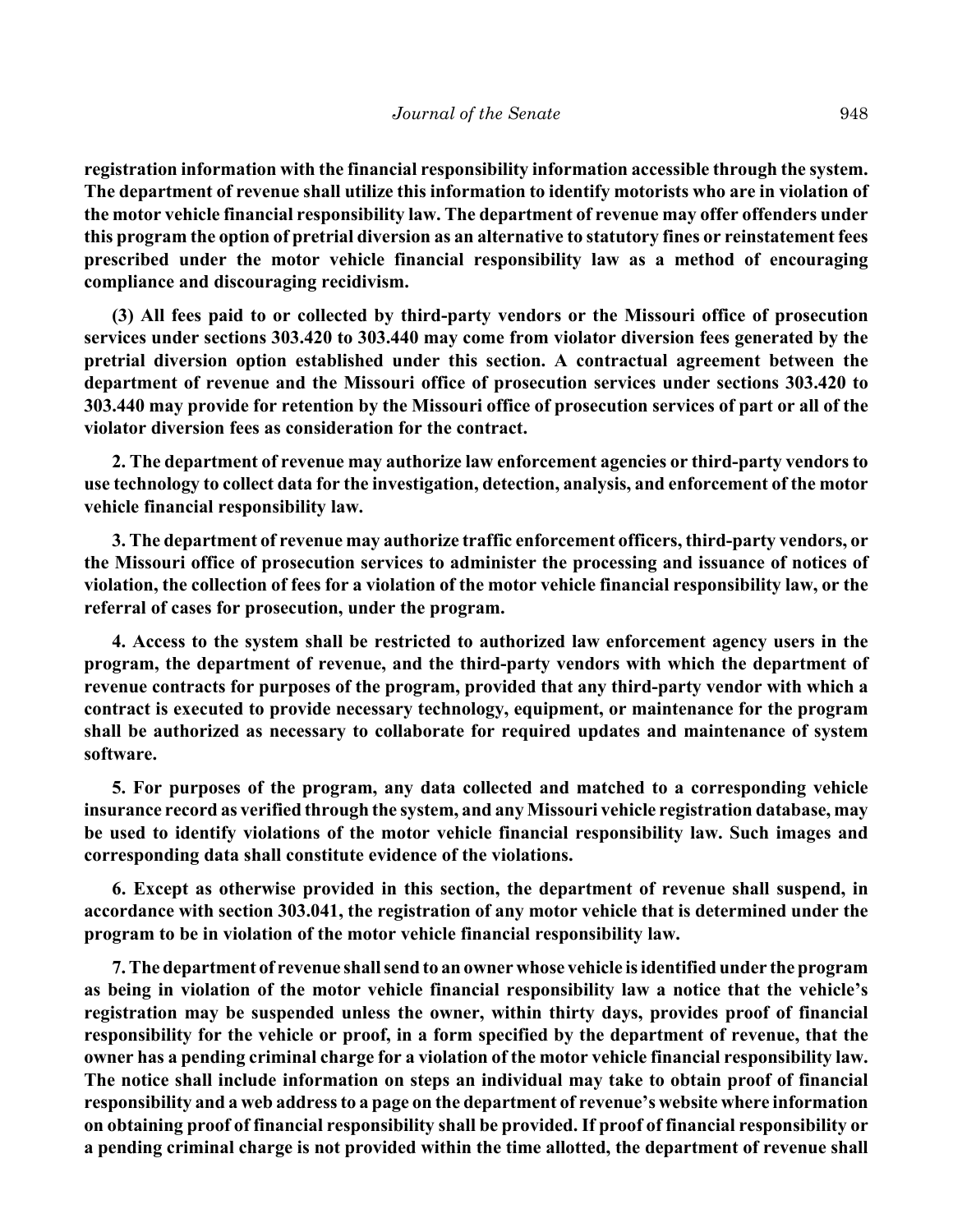**provide a notice of suspension and suspend the vehicle's registration in accordance with section 303.041, or shall send a notice of vehicle registration suspension, clearly specifying the reason and statutory grounds for the suspension and the effective date of the suspension, the right of the vehicle owner to request a hearing, the procedure for requesting a hearing, and the date by which that request for a hearing must be made, as well as informing the owner that the matter will be referred for prosecution if a satisfactory response is not received in the time allotted, informing the owner that the minimum penalty for the violation is three hundred dollars and four license points, and offering the owner participation in a pretrial diversion option to preclude referral for prosecution and registration suspension under sections 303.420 to 303.440. The notice of vehicle registration suspension shall give a period of thirty-three days from mailing for the vehicle owner to respond, and shall be deemed received three days after mailing. If no request for a hearing or agreement to participate in the diversion option is received by the department of revenue prior to the date provided on the notice of vehicle registration suspension, the director shall suspend the vehicle's registration, effective immediately, and refer the case to the appropriate prosecuting attorney. If an agreement by the vehicle owner to participate in the diversion option is received by the department of revenue prior to the effective date provided on the notice of vehicle registration suspension, then upon payment of a diversion participation fee not to exceed two hundred dollars, agreement to secure proof of financial responsibility within the time provided on the notice of suspension, and agreement that such financial responsibility shall be maintained for a minimum of two years, no points shall be assessed to the vehicle owner's driver's license under section 302.302 and the department of revenue shall not take further action against the vehicle owner under sections 303.420 to 303.440, subject to compliance with the terms of the pretrial diversion option. The department of revenue shall suspend the vehicle registration of, and shall refer the case to the appropriate prosecuting attorney for prosecution of, participating vehicle owners who violate the terms of the pretrial diversion option. If a request for hearing is received by the department of revenue prior to the effective date provided on the notice of vehicle registration suspension, then for all purposes other than eligibility for participation in the diversion option, the effective date of the suspension shall be stayed until a final order is issued following the hearing. The department of revenue shall suspend the registration of vehicles determined under the final order to have violated the motor vehicle financial responsibility law, and shall refer the case to the appropriate prosecuting attorney for prosecution. Notices under this subsection shall be mailed to the vehicle owner at the last known address shown on the department of revenue's records. The department of revenue or its third-party vendor or the Missouri office of prosecution services shall issue receipts for the collection of diversion participation fees. Except as otherwise provided in subsection 1 of this section, all such fees shall be deposited into the motor vehicle financial responsibility verification and enforcement fund established in section 303.422. A vehicle owner whose registration has been suspended under sections 303.420 to 303.440 may obtain reinstatement of the registration upon providing proof of financial responsibility and payment to the department of revenue of a nonrefundable reinstatement fee equal to the fee that would be applicable under subsection 2 of section 303.042 if the registration had been suspended under section 303.041.**

**8. Data collected or retained under the program shall not be used by any entity for purposes other than enforcement of the motor vehicle financial responsibility law. Data collected and stored by law enforcement under the program shall be considered evidence if noncompliance with the motor vehicle financial responsibility law is confirmed. The evidence, and an affidavit stating that the evidence and system have identified a particular vehicle as being in violation of the motor vehicle financial**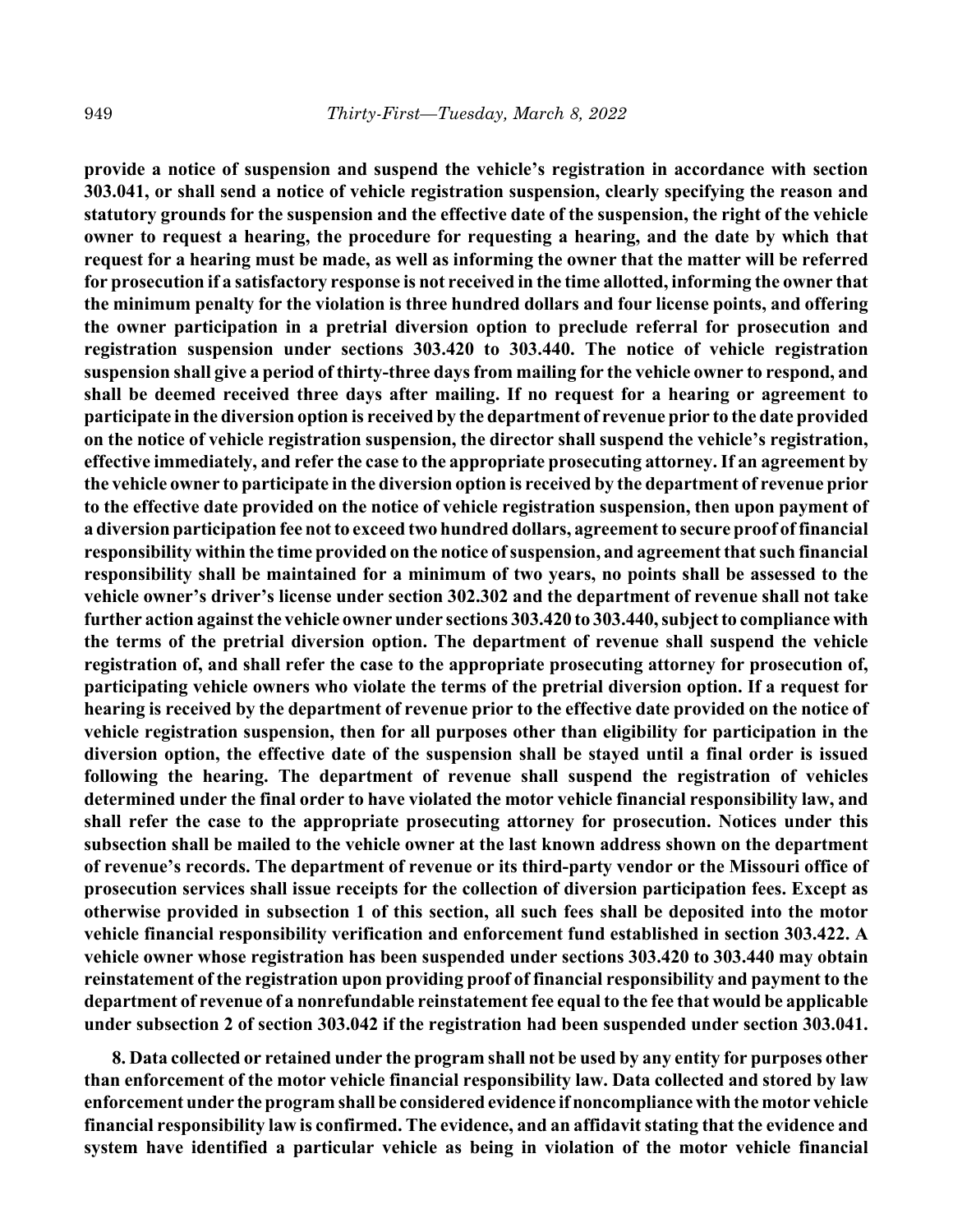**responsibility law, shall constitute probable cause for prosecution and shall be forwarded in accordance with subsection 7 of this section to the appropriate prosecuting attorney.**

**9. Owners of vehicles identified under the program as being in violation of the motor vehicle financial responsibility law shall be provided with options for disputing such claims which do not require appearance at any state or local court of law, or administrative facility. Any person who presents timely proof that he or she was in compliance with the motor vehicle financial responsibility law at the time of the alleged violation shall be entitled to dismissal of the charge with no assessment of fees or fines. Proof provided by a vehicle owner to the department of revenue that the vehicle was in compliance at the time of the suspected violation of the motor vehicle financial responsibility law shall be recorded in the system established by the department of revenue under section 303.430.**

**10. The collection of data or use of any technology pursuant to this section shall be done in a manner that prohibits any bias towards a specific community, race, gender, or socioeconomic status of vehicle owner.**

**11. Law enforcement agencies, third-party vendors, or other entities authorized to operate under the program shall not sell data collected or retained under the program for any purpose or share it for any purpose not expressly authorized in this section. All data shall be secured and any third-party vendor or other entity authorized to operate under the program may be liable for any data security breach.**

**12. The department of revenue shall not take action under sections 303.420 to 303.440 against vehicles registered as fleet vehicles under section 301.032, or against vehicles known to the department of revenue to be insured under a policy of commercial auto coverage, as such term is defined in subdivision (10) of subsection 2 of section 303.430.**

**13. Following one year after the implementation of the program, and every year thereafter, the department of revenue shall provide a report to the president pro tempore of the senate, the speaker of the house of representatives, the chairs of the house and senate committees with jurisdictions over insurance or transportation matters, and the chairs of the house budget and senate appropriations committees. The report shall include an evaluation of program operations, information as to the costs of the program incurred by the department of revenue, insurers, and the public, information as to the effectiveness of the program in reducing the number of uninsured motor vehicles, and anonymized demographic information including the race and zip code of vehicle owners identified under the program as being in violation of the motor vehicle financial responsibility law, and may include any additional information and recommendations for improvement of the program deemed appropriate by the department of revenue. The department of revenue may, by rule, require the state, counties, and municipalities to provide information in order to complete the report.**

**14. The Missouri office of prosecution services in consultation with the department of revenue may promulgate rules as necessary for the implementation of this section. Any rule or portion of a rule, as that term is defined in section 536.010, that is created under the authority delegated in this section shall become effective only if it complies with and is subject to all of the provisions of chapter 536 and, if applicable, section 536.028. This section and chapter 536 are nonseverable and if any of the powers vested with the general assembly pursuant to chapter 536 to review, to delay the effective date, or to disapprove and annul a rule are subsequently held unconstitutional, then the grant of rulemaking**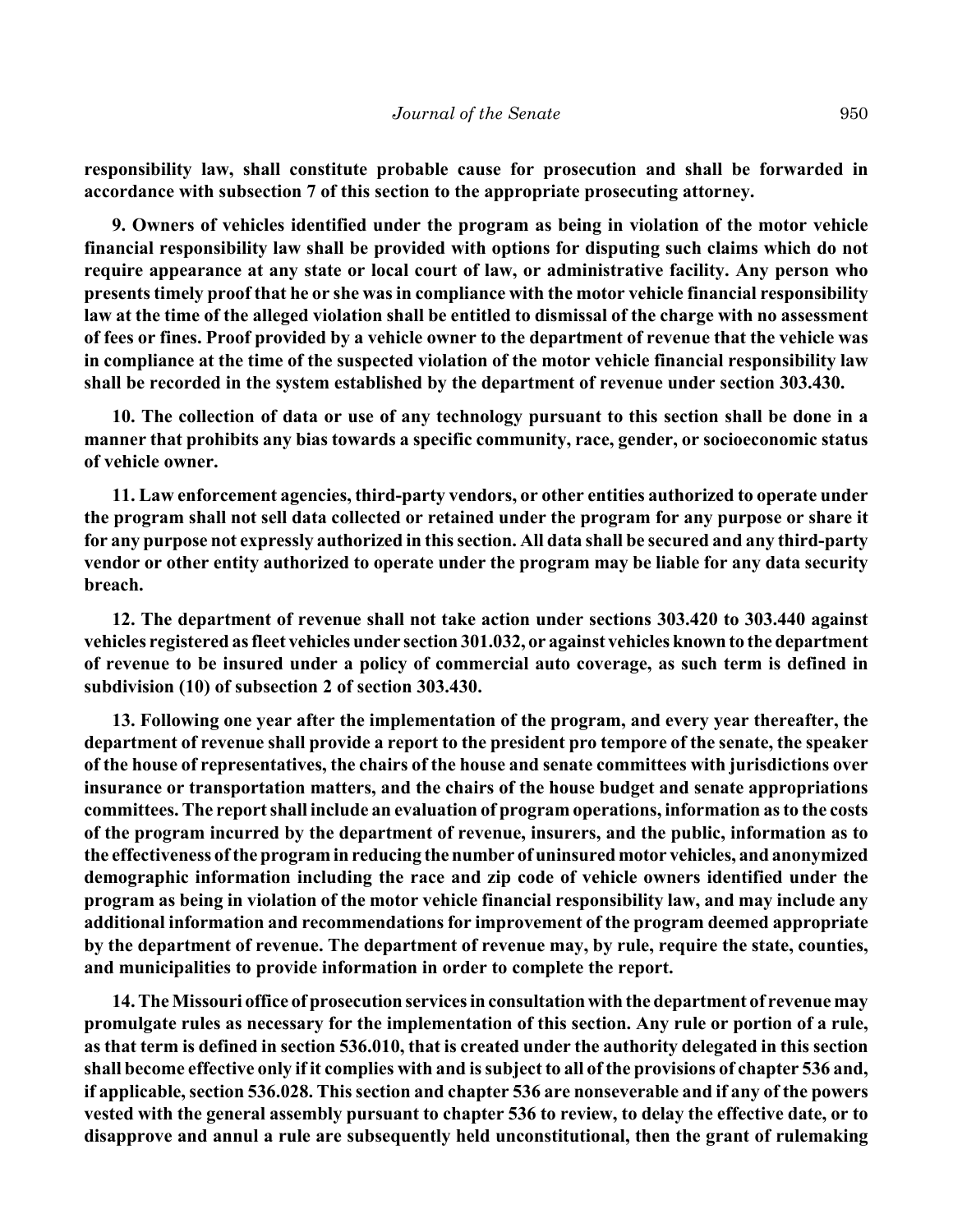**authority and any rule proposed or adopted after August 28, 2022, shall be invalid and void.**

**303.430. 1. The department of revenue shall establish and maintain a web-based system for the verification of motor vehicle financial responsibility, shall provide access to insurance reporting data and vehicle registration and financial responsibility data, and shall require motor vehicle insurers to establish functionality for the verification system, as provided in sections 303.420 to 303.440. The verification system, including any exceptions as provided for in sections 303.420 to 303.440 or in the implementation guide developed to support the program, shall supersede any existing verification system, and shall be the sole system used for the purpose of verifying financial responsibility required under this chapter.**

**2. The system established pursuant to subsection 1 of this section shall be subject to the following:**

**(1) The verification system shall transmit requests to insurers for verification of motor vehicle insurance coverage via web services established by the insurers through the internet in compliance with the specifications and standards of the Insurance Industry Committee on Motor Vehicle Administration, or "IICMVA". Insurance company systems shall respond to each request with a prescribed response upon evaluation of the data provided in the request. The system shall include appropriate protections to secure its data against unauthorized access, and the department of revenue shall maintain a historical record of the system data for a period of no more than twelve months from the date of all requests and responses. The system shall be used for verification of the financial responsibility required under this chapter. The system shall be accessible to authorized personnel of the department of revenue, the courts, law enforcement personnel, and other entities authorized by the state as permitted by state or federal privacy laws, and it shall be interfaced, wherever appropriate, with existing state systems. The system shall include information enabling the department of revenue to submit inquiries to insurers regarding motor vehicle insurance which are consistent with insurance industry and IICMVA recommendations, specifications, and standards by using the following data elements for greater matching accuracy: insurer National Association of Insurance Commissioners, or "NAIC", company code; vehicle identification number; policy number; verification date; or as otherwise described in the specifications and standards of the IICMVA. The department of revenue shall promulgate rules to offer insurers who insure one thousand or fewer vehicles within this state an alternative method for verifying motor vehicle insurance coverage in lieu of web services, and to provide for the verification of financial responsibility when financial responsibility is proven to the department to be maintained by means other than a policy of motor vehicle insurance. Insurers shall not be required to verify insurance coverage for vehicles registered in other jurisdictions;**

**(2) The verification system shall respond to each request within a time period established by the department of revenue. An insurer's system shall respond within the time period prescribed by the IICMVA's specifications and standards. Insurer systems shall be permitted reasonable system downtime for maintenance and other work with advance notice to the department of revenue. Insurers shall not be subject to enforcement fees or other sanctions under such circumstances, or when systems are not available because of emergency, outside attack, or other unexpected outages not planned by the insurer and reasonably outside its control;**

**(3) The system shall assist in identifying violations of the motor vehicle financial responsibility law in the most effective way possible. Responses to individual insurance verification requests shall have**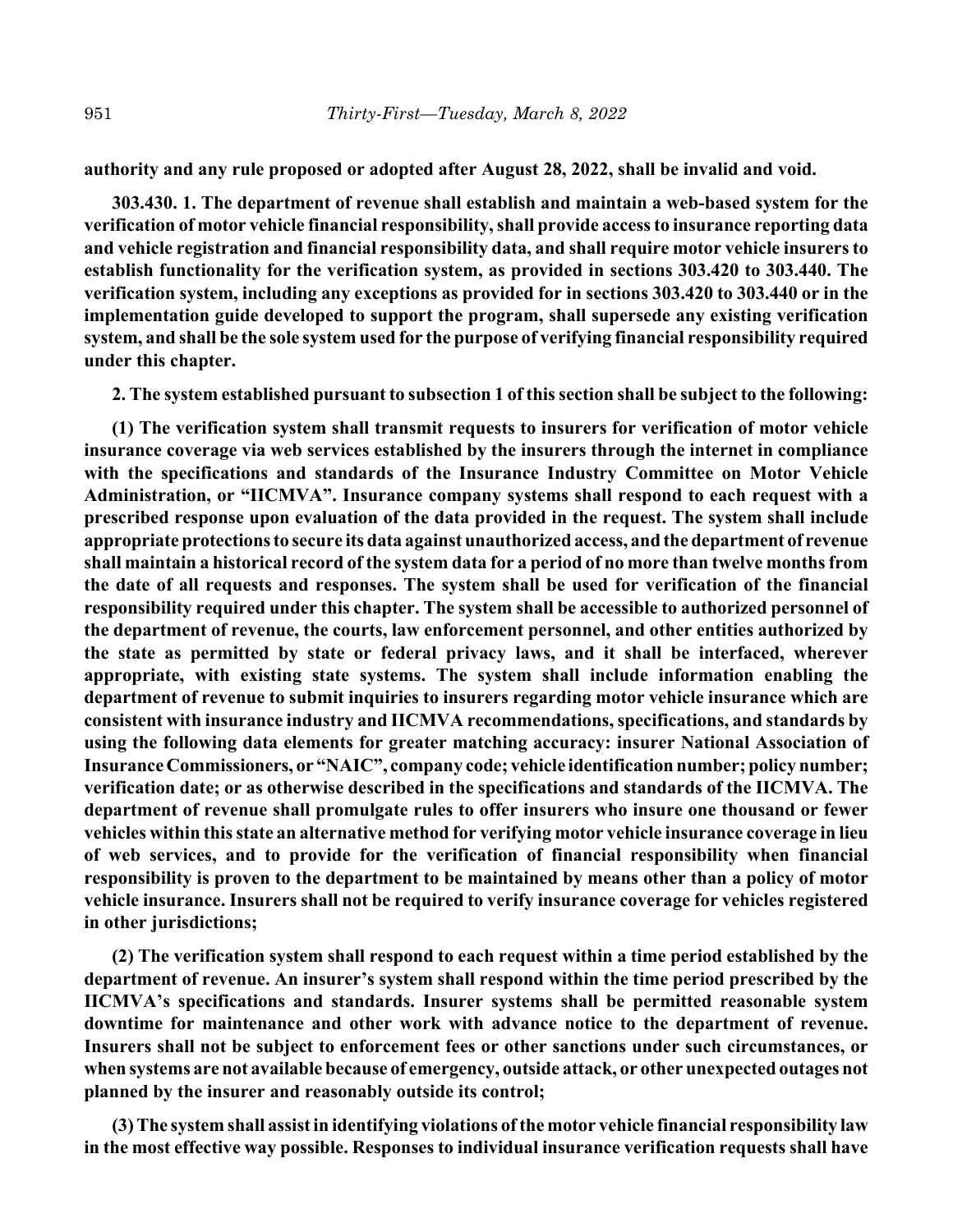**no bearing on whether insurance coverage is determined to be in force at the time of a claim. Claims shall be individually investigated to determine the existence of coverage. Nothing in sections 303.420 to 303.440 shall prohibit the department of revenue from contracting with a third-party vendor or vendors who have successfully implemented similar systems in other states to assist in establishing and maintaining this verification system;**

**(4) The department of revenue shall consult with representatives of the insurance industry and may consult with third-party vendors to determine the objectives, details, and deadlines related to the system by establishment of an advisory council. The advisory council shall consist of voting members comprised of:**

**(a) The director of the department of commerce and insurance, or his or her designee, who shall serve as chair;**

**(b) Two representatives of the department of revenue, to be appointed by the director of the department of revenue;**

**(c) One representative of the department of commerce and insurance, to be appointed by the director of the department of commerce and insurance;**

**(d) Three representatives of insurance companies, to be appointed by the director of the department of commerce and insurance;**

**(e) One representative from the Missouri Insurance Coalition;**

**(f) One representative chosen by the National Association of Mutual Insurance Companies;**

**(g) One representative chosen by the American Property and Casualty Insurance Association;**

**(h) One representative chosen by the Missouri Independent Agents Association; and**

**(i) Such other representatives as may be appointed by the director of the department of commerce and insurance;**

**(5) The department of revenue shall publish for comment, and then issue, a detailed implementation guide for its online verification system;**

**(6) The department of revenue and its third-party vendors, if any, shall each maintain a contact person for insurers during the establishment, implementation, and operation of the system;**

**(7) If the department of revenue has reason to believe a vehicle owner does not maintain financial responsibility as required under this chapter, it may also request an insurer to verify the existence of such financial responsibility in a form approved by the department of revenue. In addition, insurers shall cooperate with the department of revenue in establishing and maintaining the verification system established under this section, and shall provide motor vehicle insurance policy status information as provided in the rules promulgated by the department of revenue;**

**(8) Every property and casualty insurance company licensed to issue motor vehicle insurance or authorized to do business in this state shall comply with sections 303.420 to 303.440, and corresponding rules promulgated by the department of revenue, for the verification of such insurance for every vehicle insured by that company in this state;**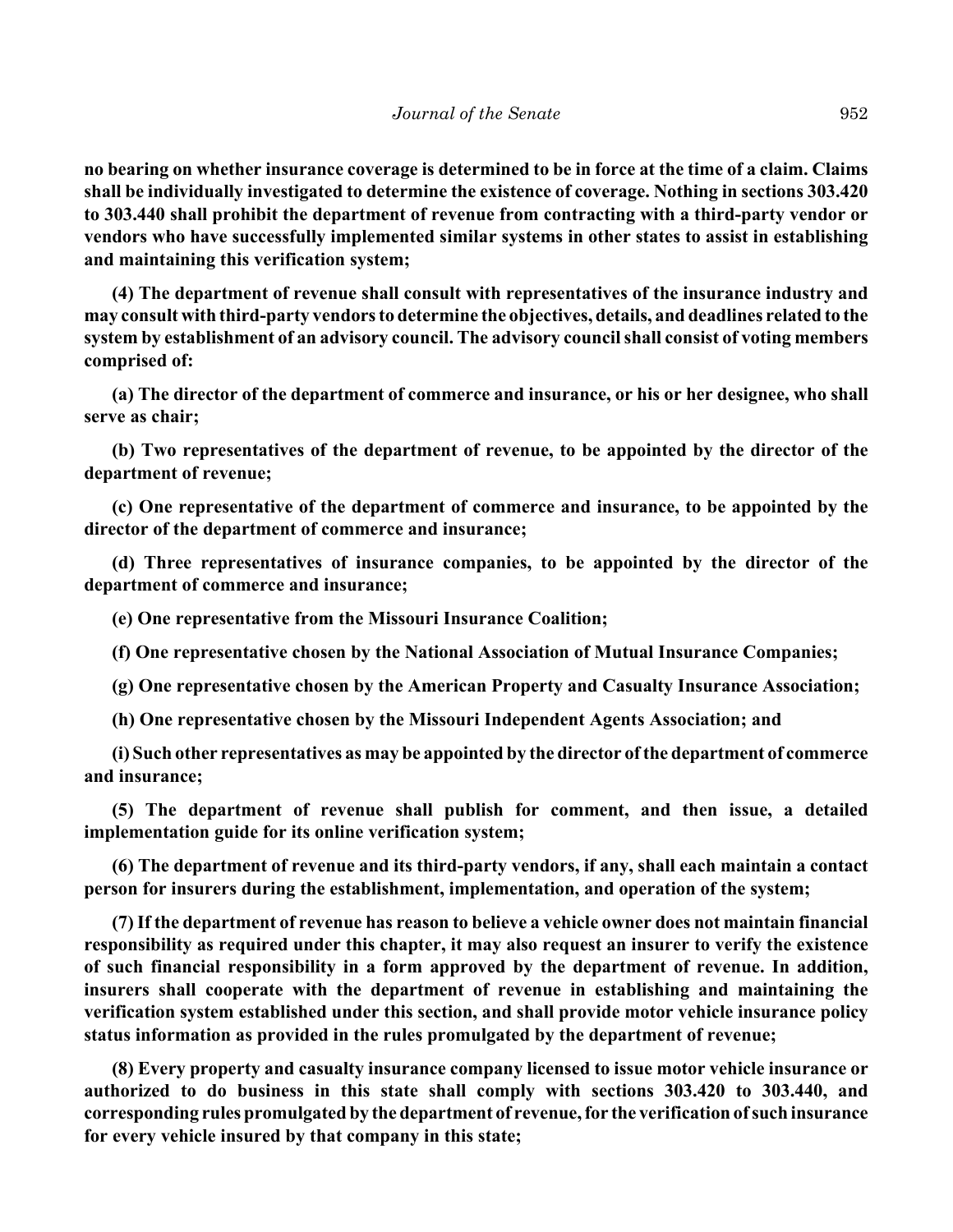**(9) Insurers shall maintain a historical record of insurance data for a minimum period of six months from the date of policy inception or policy change for the purpose of historical verification inquiries;**

**(10) For the purposes of this section, "commercial auto coverage" shall mean any coverage provided to an insured, regardless of number of vehicles or entities covered, under a commercial coverage form and rated from a commercial manual approved by the department of commerce and insurance. Sections 303.420 to 303.440 shall not apply to vehicles insured under commercial auto coverage; however, insurers of such vehicles may participate on a voluntary basis, and vehicle owners may provide proof at or subsequent to the time of vehicle registration that a vehicle is insured under commercial auto coverage, which the department of revenue shall record in the system;**

**(11) Insurers shall provide commercial or fleet automobile customers with evidence reflecting that the vehicle is insured under a commercial or fleet automobile liability policy. Sufficient evidence shall include an insurance identification card clearly marked with a suitable identifier such as "commercial auto insurance identification card", "fleet auto insurance identification card", or other clear identification that the vehicle is insured under a fleet or commercial policy;**

**(12) Notwithstanding any provision of sections 303.420 to 303.440, insurers shall be immune from civil and administrative liability for good faith efforts to comply with the terms of sections 303.420 to 303.440;**

**(13) Nothing in this section shall prohibit an insurer from using the services of a third-party vendor for facilitating the verification system required under sections 303.420 to 303.440.**

**3. The department of revenue shall promulgate rules as necessary for the implementation of sections 303.420 to 303.440. Any rule or portion of a rule, as that term is defined in section 536.010, that is created under the authority delegated in this section shall become effective only if it complies with and is subject to all of the provisions of chapter 536 and, if applicable, section 536.028. This section and chapter 536 are nonseverable and if any of the powers vested with the general assembly pursuant to chapter 536 to review, to delay the effective date, or to disapprove and annul a rule are subsequently held unconstitutional, then the grant of rulemaking authority and any rule proposed or adopted after August 28, 2022, shall be invalid and void.**

**303.440. The verification system established under section 303.430 shall be installed and fully operational on January 1, 2024, following an appropriate testing or pilot period of not less than nine months. Until the successful completion of the testing or pilot period in the judgment of the director of the department of revenue, no enforcement action shall be taken based on the system, including but not limited to action taken under the program established under section 303.425.**

304.180. 1. No vehicle or combination of vehicles shall be moved or operated on any highway in this state having a greater weight than twenty thousand pounds on one axle, no combination of vehicles operated by transporters of general freight over regular routes as defined in section 390.020 shall be moved or operated on any highway of this state having a greater weight than the vehicle manufacturer's rating on a steering axle with the maximum weight not to exceed twelve thousand pounds on a steering axle, and no vehicle shall be moved or operated on any state highway of this state having a greater weight than thirtyfour thousand pounds on any tandem axle; the term "tandem axle" shall mean a group of two or more axles, arranged one behind another, the distance between the extremes of which is more than forty inches and not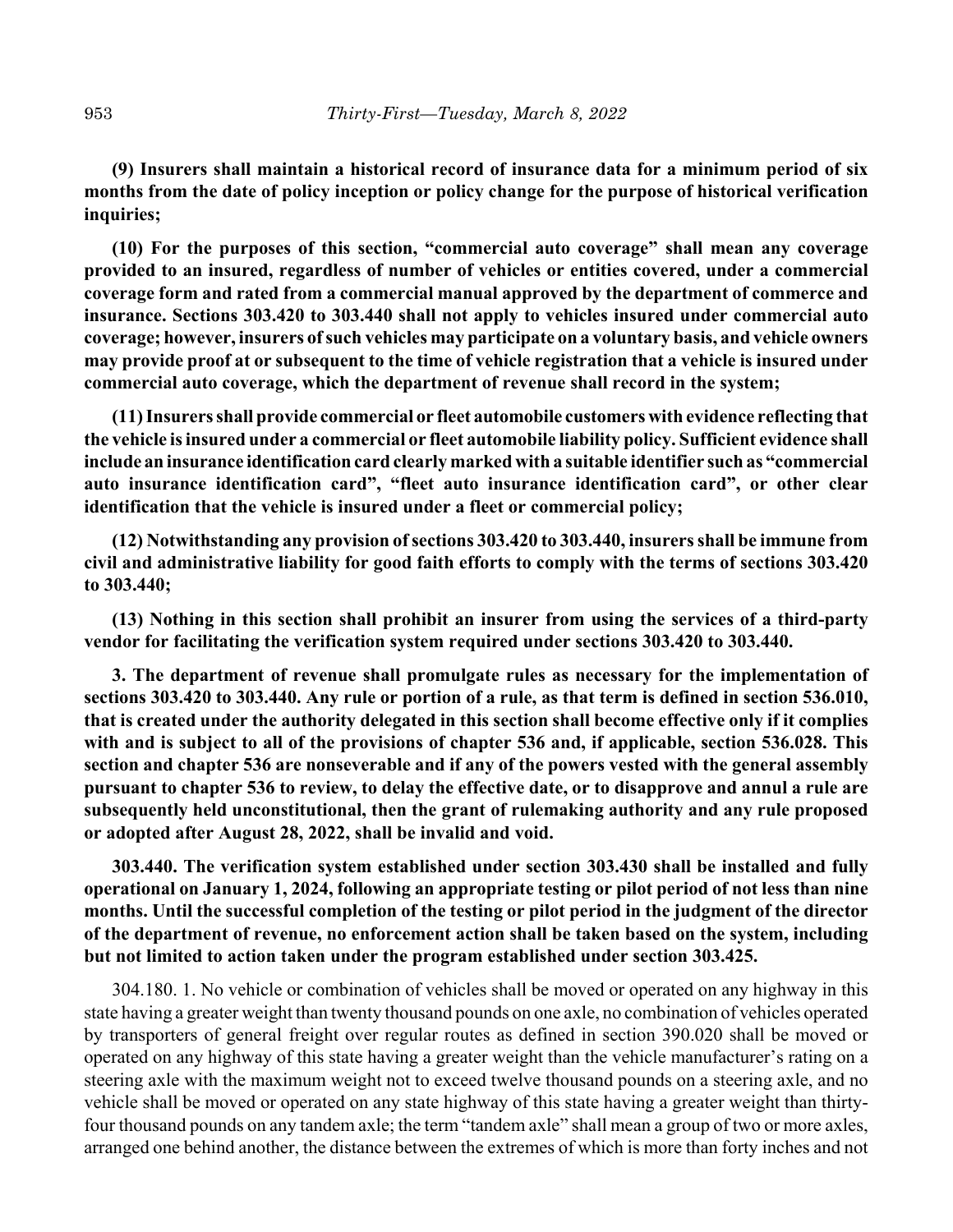more than ninety-six inches apart.

2. An "axle load" is defined as the total load transmitted to the road by all wheels whose centers are included between two parallel transverse vertical planes forty inches apart, extending across the full width of the vehicle.

3. Subject to the limit upon the weight imposed upon a highway of this state through any one axle or on any tandem axle, the total gross weight with load imposed by any group of two or more consecutive axles of any vehicle or combination of vehicles shall not exceed the maximum load in pounds as set forth in the following table:

| Distance in feet between the extremes of any group of<br>two or more consecutive axles, measured to the<br>nearest foot, except where indicated otherwise |                        |         |         |         |         |
|-----------------------------------------------------------------------------------------------------------------------------------------------------------|------------------------|---------|---------|---------|---------|
|                                                                                                                                                           | Maximum load in pounds |         |         |         |         |
| feet                                                                                                                                                      | 2 axles                | 3 axles | 4 axles | 5 axles | 6 axles |
| $\overline{4}$                                                                                                                                            | 34,000                 |         |         |         |         |
| $\overline{5}$                                                                                                                                            | 34,000                 |         |         |         |         |
| 6                                                                                                                                                         | 34,000                 |         |         |         |         |
| $\overline{7}$                                                                                                                                            | 34,000                 |         |         |         |         |
| 8                                                                                                                                                         | 34,000                 | 34,000  |         |         |         |
| More than 8                                                                                                                                               | 38,000                 | 42,000  |         |         |         |
| 9                                                                                                                                                         | 39,000                 | 42,500  |         |         |         |
| 10                                                                                                                                                        | 40,000                 | 43,500  |         |         |         |
| $\overline{11}$                                                                                                                                           | 40,000                 | 44,000  |         |         |         |
| $\overline{12}$                                                                                                                                           | 40,000                 | 45,000  | 50,000  |         |         |
| 13                                                                                                                                                        | 40,000                 | 45,500  | 50,500  |         |         |
| 14                                                                                                                                                        | 40,000                 | 46,500  | 51,500  |         |         |
| 15                                                                                                                                                        | 40,000                 | 47,000  | 52,000  |         |         |
| $\overline{16}$                                                                                                                                           | 40,000                 | 48,000  | 52,500  | 58,000  |         |
| $\overline{17}$                                                                                                                                           | 40,000                 | 48,500  | 53,500  | 58,500  |         |
| 18                                                                                                                                                        | 40,000                 | 49,500  | 54,000  | 59,000  |         |
| 19                                                                                                                                                        | 40,000                 | 50,000  | 54,500  | 60,000  |         |
| 20                                                                                                                                                        | 40,000                 | 51,000  | 55,500  | 60,500  | 66,000  |
| 21                                                                                                                                                        | 40,000                 | 51,500  | 56,000  | 61,000  | 66,500  |
| $\overline{22}$                                                                                                                                           | 40,000                 | 52,500  | 56,500  | 61,500  | 67,000  |
| 23                                                                                                                                                        | 40,000                 | 53,000  | 57,500  | 62,500  | 68,000  |
| 24                                                                                                                                                        | 40,000                 | 54,000  | 58,000  | 63,000  | 68,500  |
| 25                                                                                                                                                        | 40,000                 | 54,500  | 58,500  | 63,500  | 69,000  |
| 26                                                                                                                                                        | 40,000                 | 55,500  | 59,500  | 64,000  | 69,500  |
| $\overline{27}$                                                                                                                                           | 40,000                 | 56,000  | 60,000  | 65,000  | 70,000  |
| 28                                                                                                                                                        | 40,000                 | 57,000  | 60,500  | 65,500  | 71,000  |
| 29                                                                                                                                                        | 40,000                 | 57,500  | 61,500  | 66,000  | 71,500  |
| 30                                                                                                                                                        | 40,000                 | 58,500  | 62,000  | 66,500  | 72,000  |
| 31                                                                                                                                                        | 40,000                 | 59,000  | 62,500  | 67,500  | 72,500  |
| $\overline{32}$                                                                                                                                           | 40,000                 | 60,000  | 63,500  | 68,000  | 73,000  |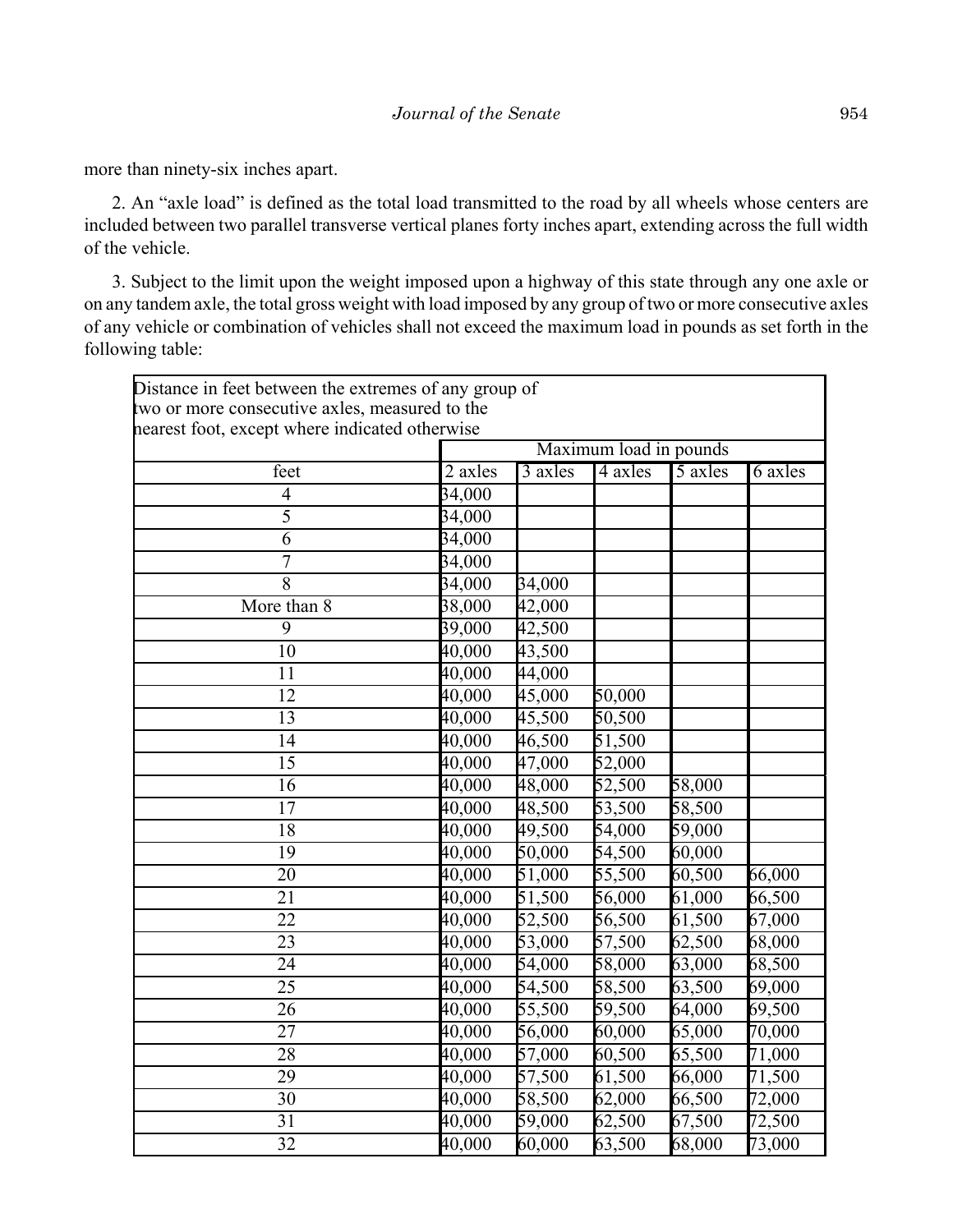| 33              | 40,000                | 60,000                | 64,000 | 68,500     | 74,000                |
|-----------------|-----------------------|-----------------------|--------|------------|-----------------------|
| 34              | 40,000                | 60,000                | 64,500 | 69,000     | 74,500                |
| $\overline{35}$ | $40,\!\overline{000}$ | 60,000                | 65,500 | $70,\!000$ | 75,000                |
| 36              |                       | 60,000                | 66,000 | 70,500     | 75,500                |
| 37              |                       | $60,\!00\overline{0}$ | 66,500 | 71,000     | 76,000                |
| 38              |                       | 60,000                | 67,500 | 72,000     | 77,000                |
| 39              |                       | 60,000                | 68,000 | 72,500     | 77,500                |
| 40              |                       | 60,000                | 68,500 | 73,000     | 78,000                |
| 41              |                       | 60,000                | 69,500 | 73,500     | 78,500                |
| 42              |                       | 60,000                | 70,000 | 74,000     | 79,000                |
| 43              |                       | 60,000                | 70,500 | 75,000     | $80,\!00\overline{0}$ |
| 44              |                       | 60,000                | 71,500 | 75,500     | 80,000                |
| 45              |                       | 60,000                | 72,000 | 76,000     | 80,000                |
| 46              |                       | 60,000                | 72,500 | 76,500     | 80,000                |
| $\overline{47}$ |                       | 60,000                | 73,500 | 77,500     | 80,000                |
| 48              |                       | 60,000                | 74,000 | 78,000     | 80,000                |
| 49              |                       | 60,000                | 74,500 | 78,500     | 80,000                |
| $\overline{50}$ |                       | 60,000                | 75,500 | 79,000     | $80,\!000$            |
| 51              |                       | 60,000                | 76,000 | 80,000     | 80,000                |
| 52              |                       | 60,000                | 76,500 | 80,000     | 80,000                |
| 53              |                       | 60,000                | 77,500 | 80,000     | 80,000                |
| 54              |                       | 60,000                | 78,000 | 80,000     | 80,000                |
| 55              |                       | 60,000                | 78,500 | 80,000     | 80,000                |
| 56              |                       | 60,000                | 79,500 | 80,000     | 80,000                |
| 57              |                       | 60,000                | 80,000 | 80,000     | 80,000                |

Notwithstanding the above table, two consecutive sets of tandem axles may carry a gross load of thirty-four thousand pounds each if the overall distance between the first and last axles of such consecutive sets of tandem axles is thirty-six feet or more.

4. Whenever the state highways and transportation commission finds that any state highway bridge in the state is in such a condition that use of such bridge by vehicles of the weights specified in subsection 3 of this section will endanger the bridge, or the users of the bridge, the commission may establish maximum weight limits and speed limits for vehicles using such bridge. The governing body of any city or county may grant authority by act or ordinance to the commission to enact the limitations established in this section on those roadways within the purview of such city or county. Notice of the weight limits and speed limits established by the commission shall be given by posting signs at a conspicuous place at each end of any such bridge.

5. Nothing in this section shall be construed as permitting lawful axle loads, tandem axle loads or gross loads in excess of those permitted under the provisions of P.L. 97-424 codified in Title 23 of the United States Code (23 U.S.C. Section 101, et al.), as amended.

6. Notwithstanding the weight limitations contained in this section, any vehicle or combination of vehicles operating on highways other than the interstate highway system may exceed single axle, tandem axle and gross weight limitations in an amount not to exceed two thousand pounds. However, total gross weight shall not exceed eighty thousand pounds, except as provided in subsections 9, 10, 12, **[**and**]** 13**, and 14** of this section.

7. Notwithstanding any provision of this section to the contrary, the commission shall issue a single-use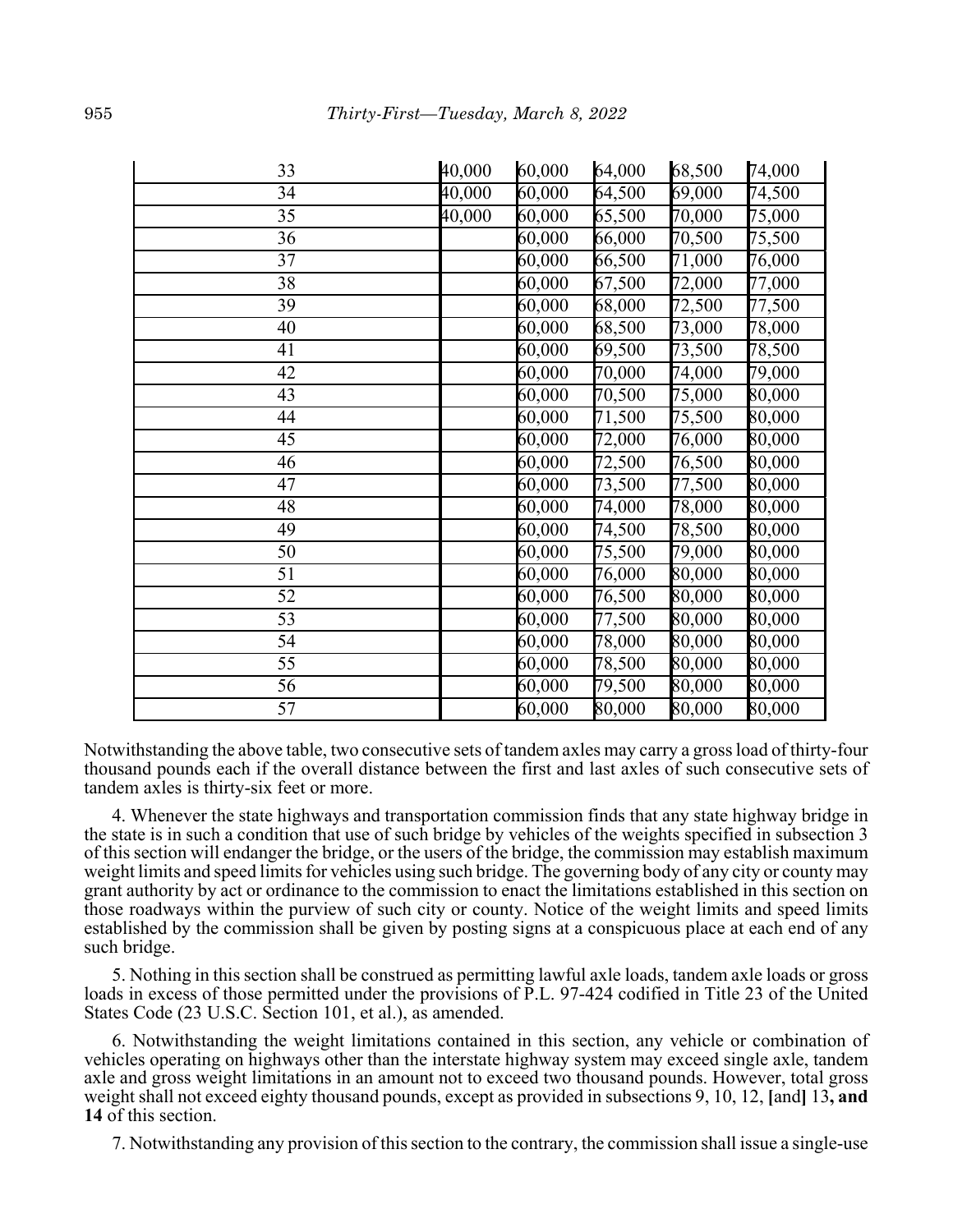special permit, or upon request of the owner of the truck or equipment shall issue an annual permit, for the transporting of any crane or concrete pump truck or well-drillers' equipment. The commission shall set fees for the issuance of permits and parameters for the transport of cranes pursuant to this subsection. Notwithstanding the provisions of section 301.133, cranes, concrete pump trucks, or well-drillers' equipment may be operated on state-maintained roads and highways at any time on any day.

8. Notwithstanding the provision of this section to the contrary, the maximum gross vehicle limit and axle weight limit for any vehicle or combination of vehicles equipped with an idle reduction technology may be increased by a quantity necessary to compensate for the additional weight of the idle reduction system as provided for in 23 U.S.C. Section 127, as amended. In no case shall the additional weight increase allowed by this subsection be greater than five hundred fifty pounds. Upon request by an appropriate law enforcement officer, the vehicle operator shall provide proof that the idle reduction technology is fully functional at all times and that the gross weight increase is not used for any purpose other than for the use of idle reduction technology.

9. Notwithstanding any provision of this section or any other law to the contrary, the total gross weight of any vehicle or combination of vehicles hauling milk from a farm to a processing facility or livestock may be as much as, but shall not exceed, eighty-five thousand five hundred pounds while operating on highways other than the interstate highway system. The provisions of this subsection shall not apply to vehicles operated and operating on the Dwight D. Eisenhower System of Interstate and Defense Highways.

10. Notwithstanding any provision of this section or any other law to the contrary, any vehicle or combination of vehicles hauling grain or grain coproducts during times of harvest may be as much as, but not exceeding, ten percent over the maximum weight limitation allowable under subsection 3 of this section while operating on highways other than the interstate highway system. The provisions of this subsection shall not apply to vehicles operated and operating on the Dwight D. Eisenhower System of Interstate and Defense Highways.

11. Notwithstanding any provision of this section or any other law to the contrary, the commission shall issue emergency utility response permits for the transporting of utility wires or cables, poles, and equipment needed for repair work immediately following a disaster where utility service has been disrupted. Under exigent circumstances, verbal approval of such operation may be made either by the department of transportation motor carrier compliance supervisor or other designated motor carrier services representative. Utility vehicles and equipment used to assist utility companies granted special permits under this subsection may be operated and transported on state-maintained roads and highways at any time on any day. The commission shall promulgate all necessary rules and regulations for the administration of this section. Any rule or portion of a rule, as that term is defined in section 536.010, that is created under the authority delegated in this section shall become effective only if it complies with and is subject to all of the provisions of chapter 536 and, if applicable, section 536.028. This section and chapter 536 are nonseverable and if any of the powers vested with the general assembly pursuant to chapter 536 to review, to delay the effective date, or to disapprove and annul a rule are subsequently held unconstitutional, then the grant of rulemaking authority and any rule proposed or adopted after August 28, 2014, shall be invalid and void.

12. Notwithstanding any provision of this section to the contrary, emergency vehicles designed to be used under emergency conditions to transport personnel and equipment and to support the suppression of fires and mitigate hazardous situations may have a maximum gross vehicle weight of eighty-six thousand pounds inclusive of twenty-four thousand pounds on a single steering axle; thirty-three thousand five hundred pounds on a single drive axle; sixty-two thousand pounds on a tandem axle; or fifty-two thousand pounds on a tandem rear-drive steer axle; except that, such emergency vehicles shall only operate on the Dwight D. Eisenhower National System of Interstate and Defense Highways.

13. Notwithstanding any provision of this section to the contrary, a vehicle operated by an engine fueled primarily by natural gas may operate upon the public highways of this state in excess of the vehicle weight limits set forth in this section by an amount that is equal to the difference between the weight of the vehicle attributable to the natural gas tank and fueling system carried by that vehicle and the weight of a comparable diesel tank and fueling system. In no event shall the maximum gross vehicle weight of the vehicle operating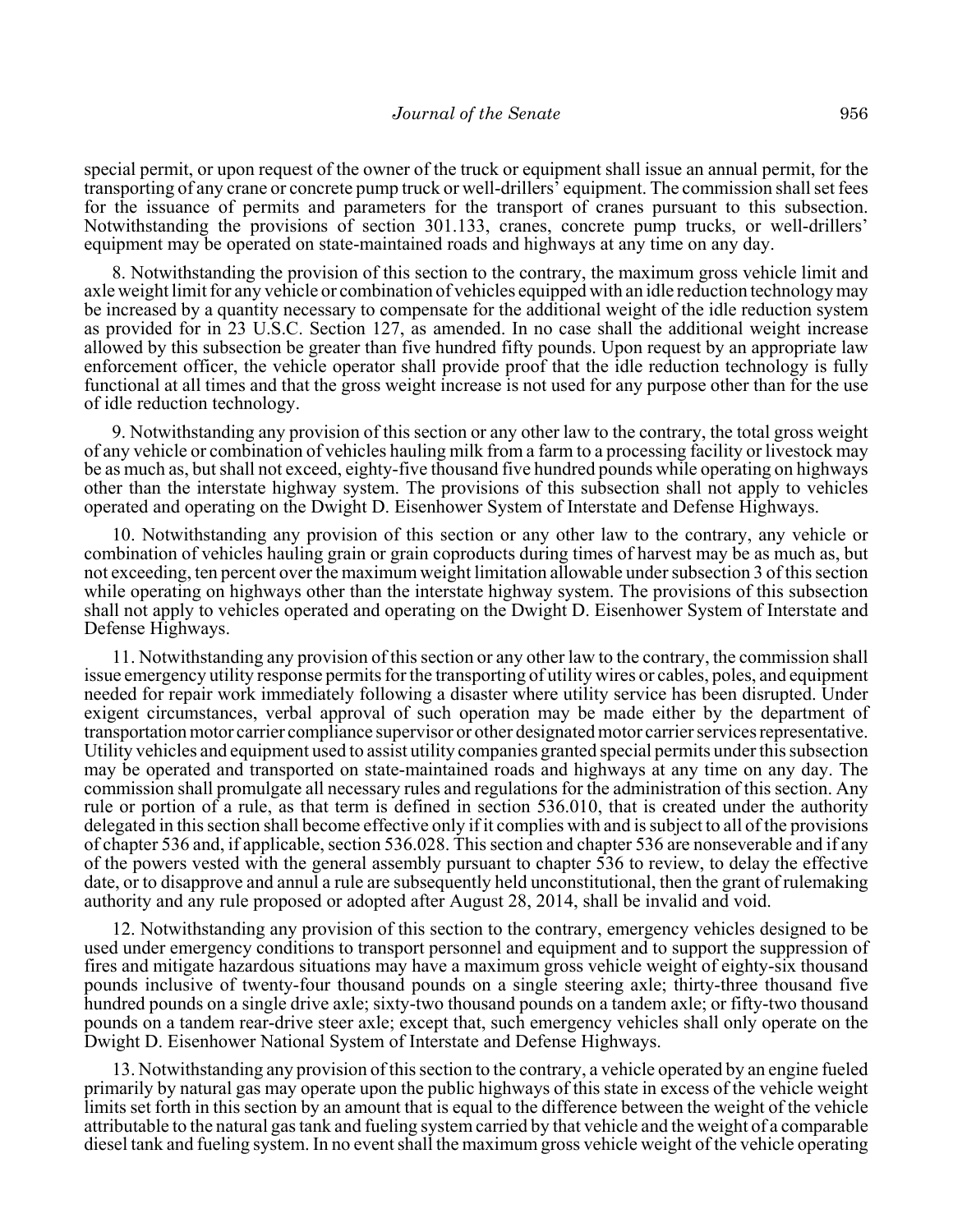with a natural gas engine exceed eighty-two thousand pounds.

**14. Notwithstanding any provision of law to the contrary, local log trucks and local log truck tractors, as defined in section 301.010, may be operated with a weight not exceeding twenty-two thousand four hundred pounds on one axle or a weight not exceeding forty-four thousand eight hundred pounds on any tandem axle, except the front steering axle shall not exceed fifteen thousand pounds or the gross vehicle weight rating set by the manufacturer, and may have a total weight of up to one hundred five thousand pounds. Provided however, when operating on the national system of interstate and defense highways described in 23 U.S.C. Section 103, as amended, or outside the radius from the forested site specified in section 301.010 with an extended distance local log truck permit, the vehicle shall not exceed the weight limits otherwise specified in this section.**

304.240. **1.** Any person, firm, corporation, partnership or association violating any of the provisions of sections 304.170 to 304.230 shall be deemed guilty of a misdemeanor and upon conviction thereof shall be punished by a fine of not less than five dollars or by confinement in a county jail for not more than twelve months, or by both the fine and confinement; provided, however, that where load limits as defined in sections 304.180 to 304.220 have been violated, the fine shall be two cents for each pound of excess weight up to and including five hundred, and five cents for each pound of excess weight above five hundred and not exceeding one thousand, and ten cents for each pound in excess weight above one thousand; provided that, when any vehicle is being operated under a special permit as provided in section 304.200, the term "excess weight" means only weight in excess of the amount permitted in the permit as issued. The court may, in its discretion, cause to be impounded the motor vehicle operated by any person violating the provisions of this section until such time as the fine and cost assessed by the court under this section is paid.

**2. Notwithstanding subsection 1 of this section, the fine for a load-limit violation under sections 304.180 to 304.220 involving a local log truck or a local log truck tractor, as such terms are defined in section 301.010, shall be as follows:**

**(1) If the weight exceeds the limit by one pound to four thousand nine hundred ninety-nine pounds, the fine shall be ten cents for each pound of excess weight;**

**(2) If the weight exceeds the limit by five thousand pounds to nine thousand nine hundred ninetynine pounds, the fine shall be twenty cents for each pound of excess weight; and**

**(3) If the weight exceeds the limit by ten thousand pounds or more, the fine shall be fifty cents for each pound of excess weight.**"; and

Further amend said bill, page 25, Section 643.315, line 140, by inserting after all of said line the following:

"Section B. The repeal and reenactment of sections 303.025 and 303.041 shall take effect on January 1, 2024."; and

Further amend the title and enacting clause accordingly.

Senator Eslinger moved that the above amendment be adopted, which motion prevailed.

Senator May offered **SA 3**:

#### SENATE AMENDMENT NO. 3

Amend Senate Substitute for Senate Bill No. 762, Page 20, Section 307.350, Line 74, by inserting after all of said line the following:

"454.1005. 1. To show cause why suspension of a license may not be appropriate, the obligor shall request a hearing from the court or division that issued the notice of intent to suspend the license. The request shall be made within sixty days of the date of service of notice.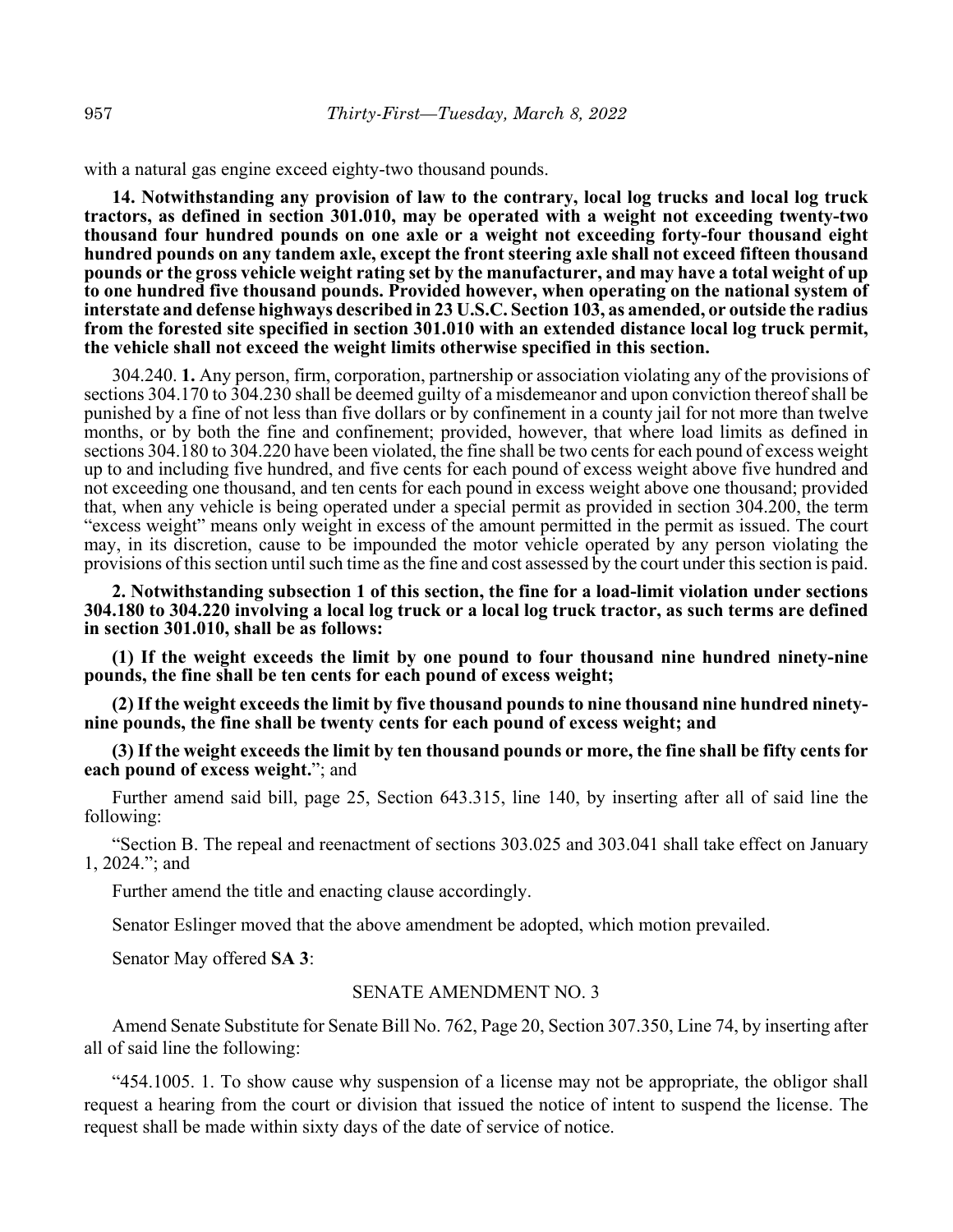2. If an obligor fails to respond, without good cause, to a notice of intent to suspend a license**[**,**] or to** timely request a hearing or comply with a payment plan, **[**the obligor's defenses and objections shall be considered to be without merit and**]** the court or director may enter an order suspending the obligor's license and ordering the obligor to refrain from engaging in the licensed activity.

3. Upon timely receipt of a request for hearing from an obligor, the court or director shall schedule a hearing **that complies with due process** to determine if suspension of the obligor's license is appropriate **considering all relevant factors, including those factors listed in subsection 4 of this section**. The court or director shall stay suspension of the license pending the outcome of the hearing.

4. **[**If the action involves an arrearage, the only issues that may be determined in a hearing pursuant to this section are**]In determining whether the license suspension is appropriate under the circumstances, the court or director shall consider and issue written findings of fact and conclusions of law within thirty days following the hearing regarding the following**:

(1) The identity of the obligor;

(2) Whether the arrearage is in an amount greater than or equal to three months of support payments or two thousand five hundred dollars, whichever is less, by the date of service of a notice of intent to suspend; **[**and**]**

(3) Whether the obligor has entered a payment plan. If the action involves a failure to comply with a subpoena or order, the only issues that may be determined are the identity of the obligor and whether the obligor has complied with the subpoena or order**;**

**(4) Whether the obligor had the ability to make the payments that are in arrearage;**

**(5) Whether the obligor has the current ability to make the payments;**

**(6) The reasons the obligor needs the license, including, but not limited to:**

**(a) Transportation of family members to and from work, school, or medical treatment;**

**(b) Transportation of the obligor or family members to extra curricular activities; or**

**(c) A requirement for employment;**

**(7) Whether the obligor is unemployed or underemployed;**

**(8) Whether the obligor is actively seeking employment;**

**(9) Whether the obligor has engaged in job search and job readiness assistance, including utilization of the state employment database website;**

**(10) Whether the obligor has a physical or mental impairment affecting his or her capacity to work; and**

**(11) Any other relevant factors that affect the obligor's ability to make the child support payments**.

5. **If the court or director, after the hearing, determines that the obligor has failed to comply with the child support payment obligation and an arrearage exists in excess of two thousand five hundred dollars for good cause, then the court or director shall not issue an order suspending the obligor's**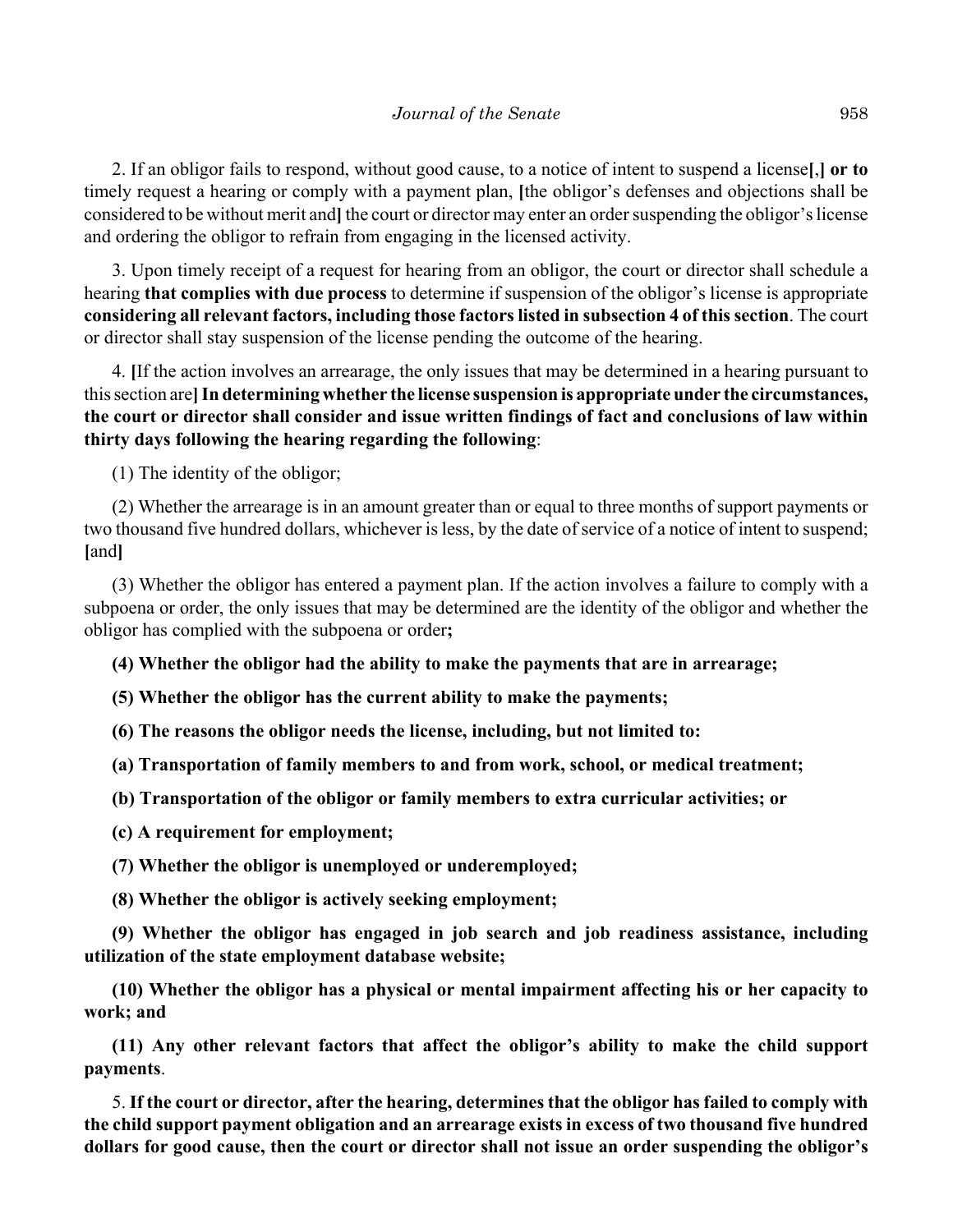**license and ordering the obligor to refrain from engaging in the licensed activity or, if an order is in place, shall stay such order. Good cause may include loss of employment, excluding voluntarily quitting or a dismissal due to poor job performance or failure to meet a condition of employment; catastrophic illness or accident of the obligor or a family member; severe inclement weather, including a natural disaster; or the obligor experiences a family emergency or other life-changing event, including divorce or domestic violence.**

**6.** If the court or director, after hearing, determines that the obligor has failed**, without good cause,** to comply with any of the requirements in subsection 4 of this section, the court or director shall issue an order suspending the obligor's license and ordering the obligor to refrain from engaging in the licensed activity.

**[**6.**] 7.** The court or division shall send a copy of the order suspending a license to the licensing authority and the obligor by certified mail.

**[**7.**] 8.** The determination of the director, after a hearing pursuant to this section, shall be a final agency decision and shall be subject to judicial review pursuant to chapter 536. Administrative hearings held pursuant to this section shall be conducted by hearing officers appointed by the director of the department pursuant to subsection 1 of section 454.475.

**[**8.**] 9.** A determination made by the court or division pursuant to this section is independent of any proceeding of the licensing authority to suspend, revoke, deny, terminate or renew a license."; and

Further amend the title and enacting clause accordingly.

Senator May moved that the above amendment be adopted, which motion prevailed.

Senator Eigel offered **SA 4**:

#### SENATE AMENDMENT NO. 4

Amend Senate Substitute for Senate Bill No. 762, Page 2, Section 32.095, Line 26, by inserting after all of said line the following:

"142.803. 1. A tax is levied and imposed on all motor fuel used or consumed in this state as follows:

(1) Motor fuel, seventeen cents per gallon;

(2) Alternative fuels, not subject to the decal fees as provided in section 142.869, with a power potential equivalent of motor fuel. In the event alternative fuel, which is not commonly sold or measured by the gallon, is used in motor vehicles on the highways of this state, the director is authorized to assess and collect a tax upon such alternative fuel measured by the nearest power potential equivalent to that of one gallon of regular grade gasoline. The determination by the director of the power potential equivalent of such alternative fuel shall be prima facie correct;

(3) Aviation fuel used in propelling aircraft with reciprocating engines, nine cents per gallon as levied and imposed by section 155.080 to be collected as required under this chapter;

(4) Compressed natural gas fuel, five cents per gasoline gallon equivalent until December 31, 2019, eleven cents per gasoline gallon equivalent from January 1, 2020, until December 31, 2024, and then seventeen cents per gasoline gallon equivalent thereafter. The gasoline gallon equivalent and method of sale for compressed natural gas shall be as published by the National Institute of Standards and Technology in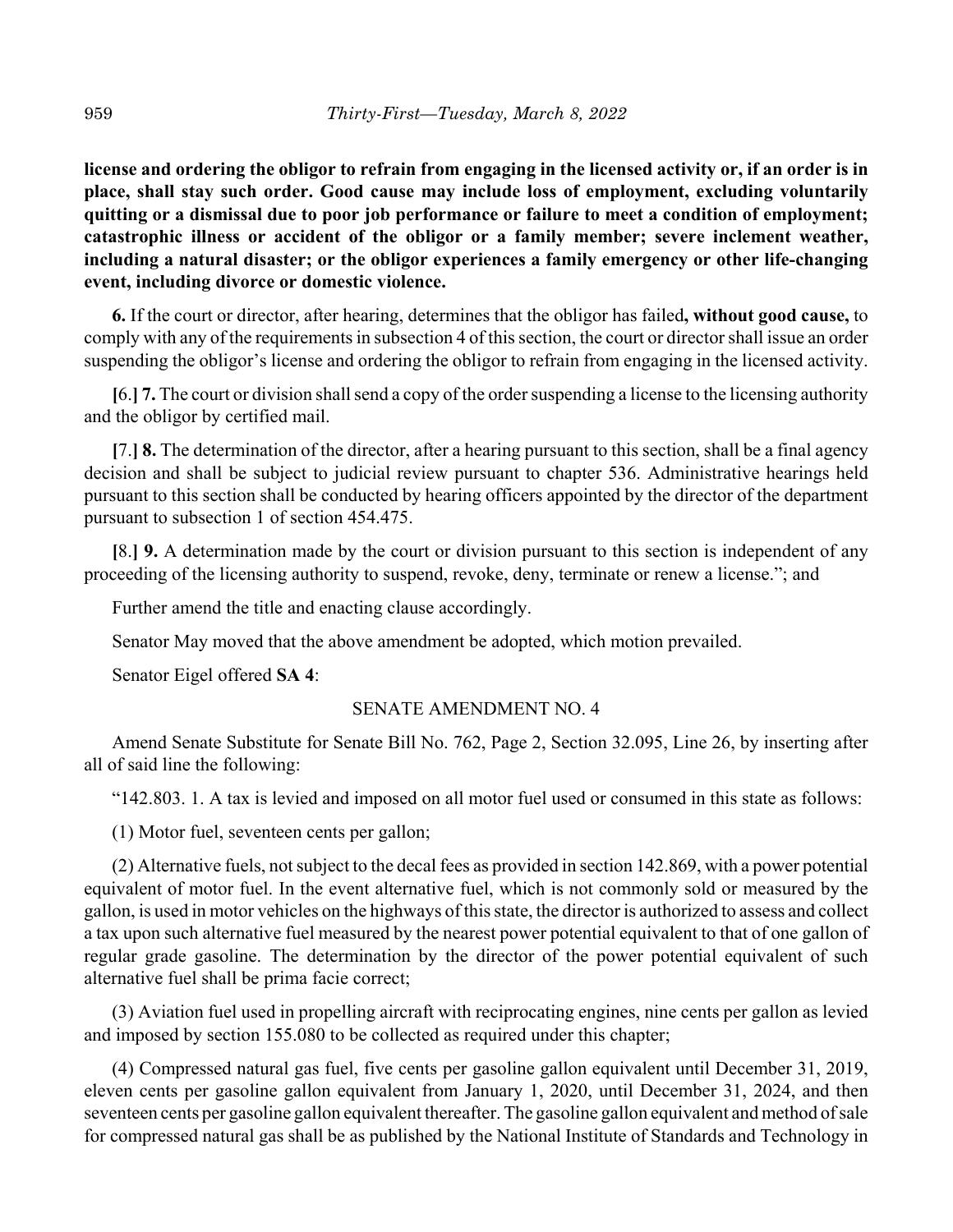Handbooks 44 and 130, and supplements thereto or revisions thereof. In the absence of such standard or agreement, the gasoline gallon equivalent and method of sale for compressed natural gas shall be equal to five and sixty-six-hundredths pounds of compressed natural gas. All applicable provisions contained in this chapter governing administration, collections, and enforcement of the state motor fuel tax shall apply to the tax imposed on compressed natural gas, including but not limited to licensing, reporting, penalties, and interest;

(5) Liquefied natural gas fuel, five cents per diesel gallon equivalent until December 31, 2019, eleven cents per diesel gallon equivalent from January 1, 2020, until December 31, 2024, and then seventeen cents per diesel gallon equivalent thereafter. The diesel gallon equivalent and method of sale for liquefied natural gas shall be as published by the National Institute of Standards and Technology in Handbooks 44 and 130, and supplements thereto or revisions thereof. In the absence of such standard or agreement, the diesel gallon equivalent and method of sale for liquefied natural gas shall be equal to six and six-hundredths pounds of liquefied natural gas. All applicable provisions contained in this chapter governing administration, collections, and enforcement of the state motor fuel tax shall apply to the tax imposed on liquefied natural gas, including but not limited to licensing, reporting, penalties, and interest;

(6) Propane gas fuel, five cents per gallon until December 31, 2019, eleven cents per gallon from January 1, 2020, until December 31, 2024, and then seventeen cents per gallon thereafter. All applicable provisions contained in this chapter governing administration, collection, and enforcement of the state motor fuel tax shall apply to the tax imposed on propane gas including, but not limited to, licensing, reporting, penalties, and interest;

(7) If a natural gas, compressed natural gas, liquefied natural gas, electric, or propane connection is used for fueling motor vehicles and for another use, such as heating, the tax imposed by this section shall apply to the entire amount of natural gas, compressed natural gas, liquefied natural gas, electricity, or propane used unless an approved separate metering and accounting system is in place.

2. All taxes, surcharges and fees are imposed upon the ultimate consumer, but are to be precollected as described in this chapter, for the facility and convenience of the consumer. The levy and assessment on other persons as specified in this chapter shall be as agents of this state for the precollection of the tax.

**[**3. In addition to any tax collected under subdivision (1) of subsection 1 of this section, the following tax is levied and imposed on all motor fuel used or consumed in this state, subject to the exemption on tax liability set forth in section 142.822: from October 1, 2021, to June 30, 2022, two and a half cents per gallon; from July 1, 2022, to June 30, 2023, five cents per gallon; from July 1, 2023, to June 30, 2024, seven and a half cents per gallon; from July 1, 2024, to June 30, 2025, ten cents per gallon; and on and after July 1, 2025, twelve and a half cents per gallon.**]"**; and

Further amend said bill, page 25, section 643.315, line 140, by inserting after all of said line the following:

<sup>&</sup>quot;[142.822. 1. Motor fuel used for purposes of propelling motor vehicles on highways shall<br>be exempt from the fuel tax collected under subsection 3 of section 142.803, and an exemption and<br>refund may be claimed by the taxp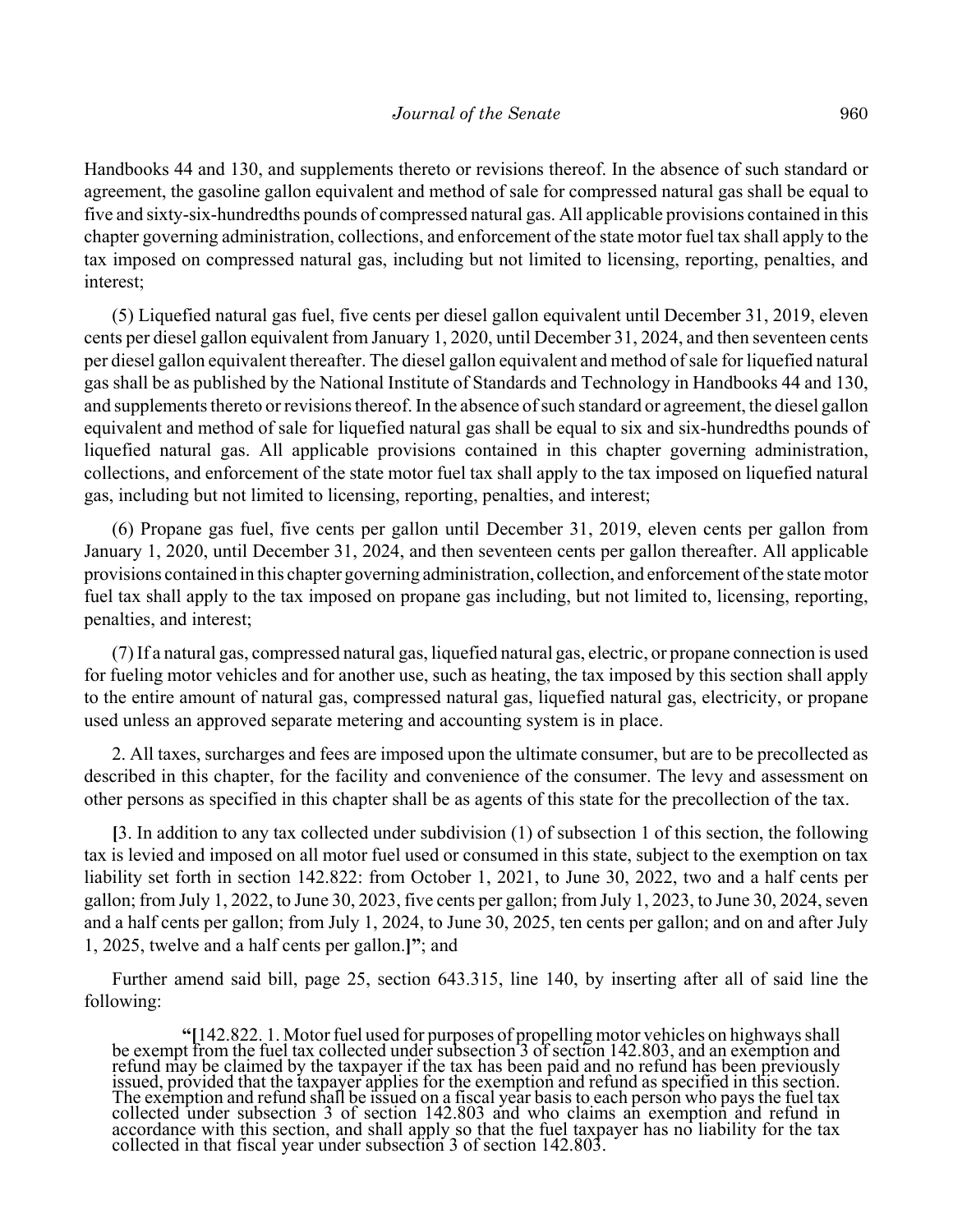2. To claim an exemption and refund in accordance with this section, a person shall present<br>to the director a statement containing a written verification that the claim is made under penalty of<br>perjury and that states the

(1) Vehicle identification number of the motor vehicle into which the motor fuel was delivered;

(2) Date of sale;

(3) Name and address of purchaser;

(4) Name and address of seller;

(5) Number of gallons purchased; and

(6) Number of gallons purchased and charged Missouri fuel tax, as a separate item.

3. Every person shall maintain and keep records supporting the claim statement filed with the department of revenue for a period of three years to substantiate all claims for exemption and refund of the motor fuel tax, together with invoices, original sales receipts marked paid by the seller, bills of lading, and other pertinent records and paper as may be required by the directo administration of this chapter.

4. The director may make any investigation necessary before issuing an exemption and refund under this section, and may investigate an exemption and refund under this section after it has been issued and within the time fr making adjustments to the tax pursuant to this chapter.

5. If an exemption and refund is not issued within forty-five days of an accurate and complete filing, as required by this chapter, the director shall pay interest at the rate provided in section 32.065 accruing after the

6. The exemption and refund specified in this section shall be available only with regard to motor fuel delivered into a motor vehicle with a gross weight, as defined in section 301.010, of twenty-six thousand pounds or le

7. The director shall promulgate rules as necessary to implement the provisions of this section. Any rule or portion of a rule, as that term is defined in section 536.010, that is created under the authority delegated in this section shall become effective only if it complies with and is subject to all of the provisions of chapter 536 and, if applicable, section 536.028. This section and chapter 536 are nonseverable and if any of the powers vested with the general assembly pursuant<br>to chapter 536 to review, to delay the effective date, or to disapprove and annul<br>a rule are subsequently held unconstitutional, then the gran

Further amend the title and enacting clause accordingly.

Senator Eigel moved that the above amendment be adopted.

At the request of Senator Brown, **SB 762**, with **SS** and **SA 4** (pending), was placed on the Informal Calendar.

At the request of Senator Bean, **SB 850**, with **SCS**, was placed on the Informal Calendar.

At the request of Senator Bernskoetter, **SB 664** was placed on the Informal Calendar.

Senator Thompson Rehder moved that **SB 775**, **SB 751** and **SB 640**, with **SCS**, be taken up for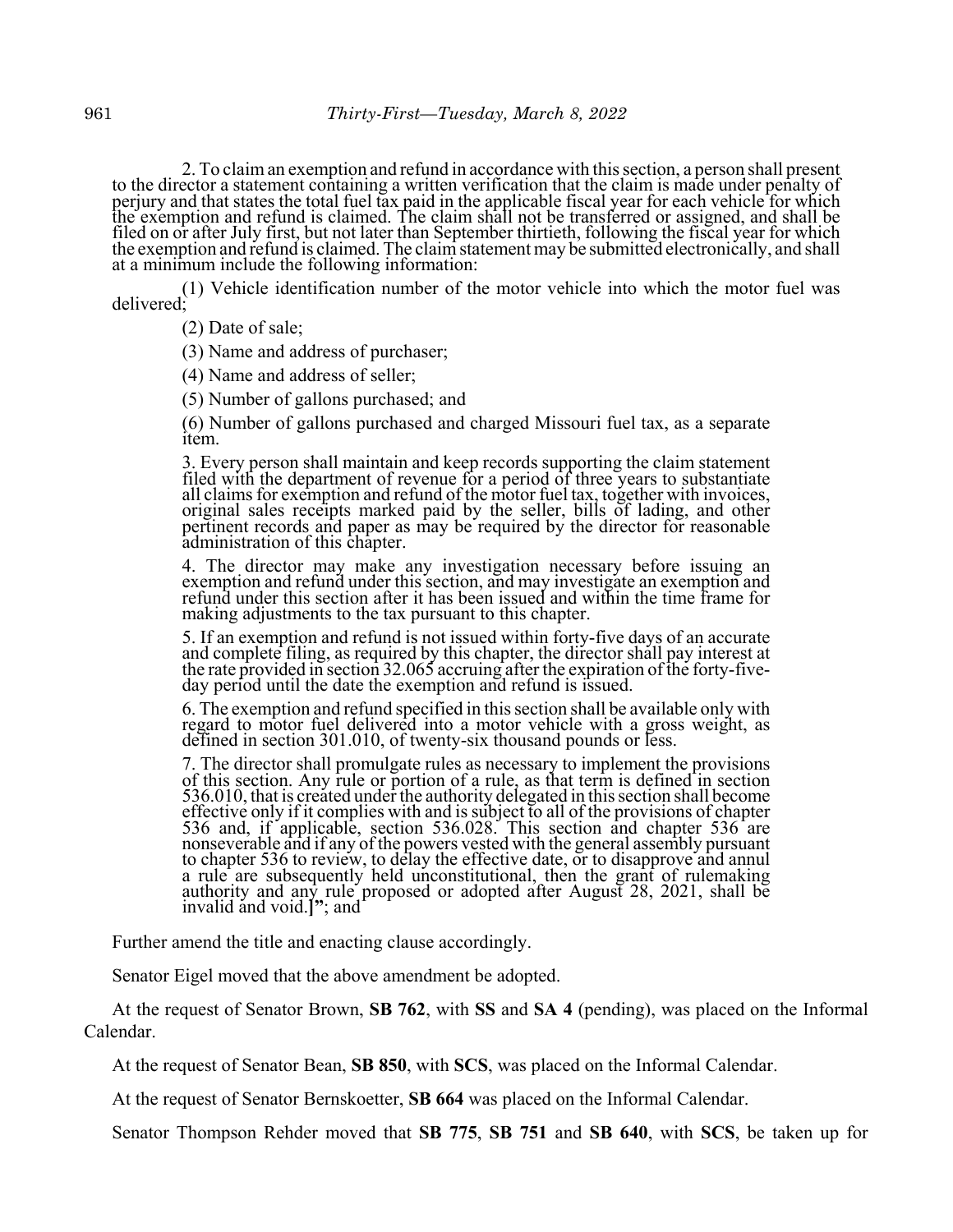perfection, which motion prevailed.

**SCS** for **SBs 775**, **751** and **640**, entitled:

# SENATE COMMITTEE SUBSTITUTE FOR SENATE BILLS NOS. 775, 751, and 640

An Act to repeal sections 491.015, 566.150, and 595.201, RSMo, and to enact in lieu thereof three new sections relating to sexual offenses, with penalty provisions.

Was taken up.

Senator Thompson Rehder moved that **SCS** for **SBs 775**, **751** and **640** be adopted.

Senators Thompson Rehder and Schupp offered **SS** for **SCS** for **SBs 775**, **751** and **640**, entitled:

# SENATE SUBSTITUTE FOR SENATE COMMITTEE SUBSTITUTE FOR SENATE BILLS NOS. 775, 751, and 640

An Act to repeal sections 491.015, 566.149, 566.150, 566.155, 595.201, and 595.226, RSMo, and to enact in lieu thereof six new sections relating to sexual offenses, with penalty provisions.

Senator Thompson Rehder moved that **SS** for **SCS** for **SBs 775**, **751** and **640** be adopted.

Senator Brattin offered **SA 1**:

#### SENATE AMENDMENT NO. 1

Amend Senate Substitute for Senate Committee Substitute for Senate Bills Nos. 775, 751, and 640, Page 6, Section 566.155, Line 20, by inserting after all of said line the following:

"**573.550. 1. A person commits the offense of providing obscene material to a student if such person is affiliated with a public or private elementary or secondary school in an official capacity and, knowing of its content and character, such person provides, assigns, supplies, distributes, loans, or coerces acceptance of or approving of the providing of obscene material to a student or possesses with the purpose of providing, assigning, supplying, distributing, loaning, or coercing acceptance of or approving of the providing of obscene material to a student.**

**2. The offense of providing obscene material to a student is a class A misdemeanor.**

**3. As used in this section, the following terms shall mean:**

**(1) "Person affiliated with a public or private elementary or secondary school in an official capacity", an administrator, teacher, librarian, media center personnel, substitute teacher, teacher's assistant, student teacher, law enforcement officer, school board member, school bus driver, guidance counselor, coach, guest lecturer, guest speaker, or other nonschool employee who is invited to present information to students by a teacher, administrator, or other school employee. Such term shall not include a student enrolled in the elementary or secondary school;**

**(2) "Obscene material", any material or performance if, taken as a whole:**

**(a) Applying contemporary community standards, its predominant appeal is to prurient interest**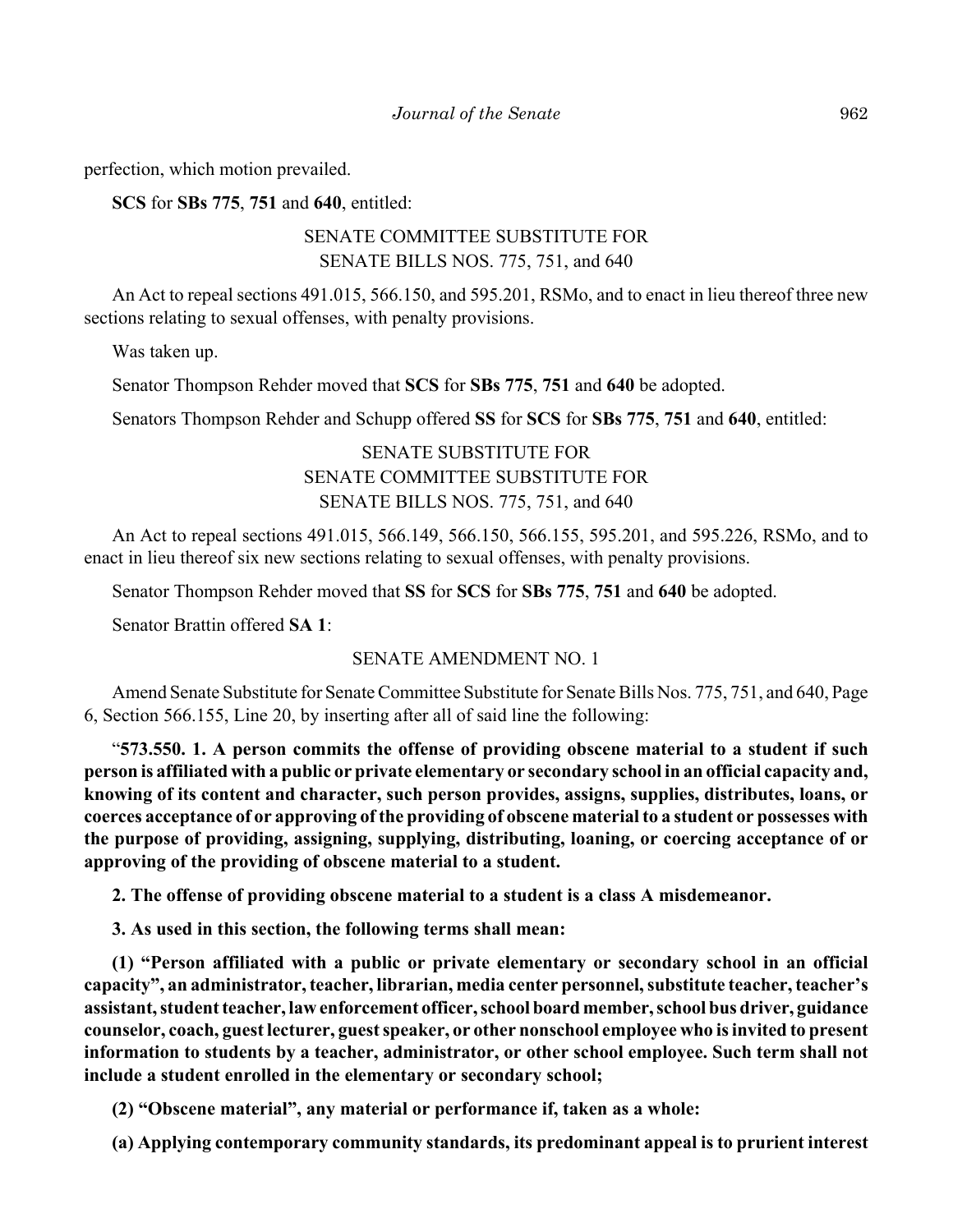#### **in sex;**

**(b) The average person, applying contemporary community standards, would find the material depicts or describes sexual conduct in a patently offensive way; and**

**(c) A reasonable person would find the material lacks serious literary, artistic, political, or scientific value.**"; and

Further amend the title and enacting clause accordingly.

Senator Brattin moved that the above amendment be adopted.

Senator Bean assumed the Chair.

Senator Hough assumed the Chair.

Senator Brattin requested a roll call vote be taken and was joined in his request by Senators Eigel, Hoskins, Moon and Onder.

At the request of Senator Thompson Rehder, **SB 775**, **SB 751** and **SB 640**, with **SCS**, **SS** for **SCS** and **SA 1** (pending), was placed on the Informal Calendar.

#### **REPORTS OF STANDING COMMITTEES**

Senator Rowden, Chairman of the Committee on Rules, Joint Rules, Resolutions and Ethics, submitted the following report:

Mr. President: Your Committee on Rules, Joint Rules, Resolutions and Ethics, to which was referred **SS No. 2** for **SJR 38**, begs leave to report that it has examined the same and finds that the joint resolution has been truly perfected and that the printed copies furnished the Senators are correct.

#### **RESOLUTIONS**

Senator Thompson Rehder offered Senate Resolution No. 609, regarding Lambert's Café, Sikeston, which was adopted.

Senator O'Laughlin offered Senate Resolution No. 610, regarding Harvey Robert Jones, Kirksville, which was adopted.

# **INTRODUCTION OF GUESTS**

Senator Mosley introduced to the Senate, Monica Butler; and Antonio Parker.

Senator White introduced to the Senate, Missouri Coalition Recovery Support providers, Teddy Steen; Jennifer Harris; and Carl Perkins; and MO Developmental Disabilities Council, Vicky Davidson; Emily Hartley; Leigh Anne Haun; Katheryne Staeger-Wilson; Danielle Eads; Stacy Morse; Sara Williamson; and Miranda Fredrick; and Missouri State Teachers Association, Jennifer Wagoner, Carthage; Linda Vselmann, Webb City; and Carlos Gumucio, Webb City; Kelly Perkins; and Jessica Wagner, Jasper County.

On motion of Senator Rowden, the Senate adjourned under the rules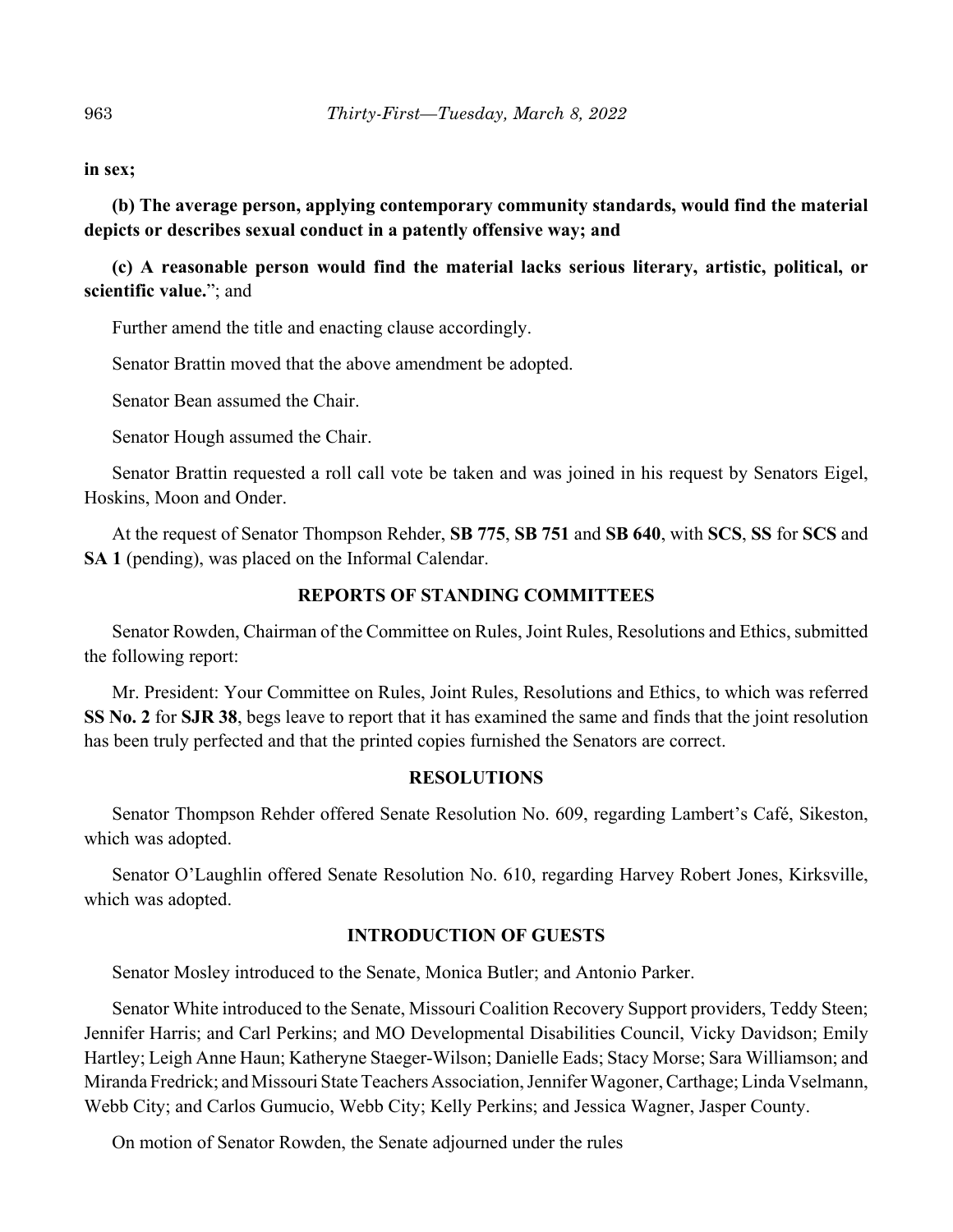*Journal of the Senate* 964

# SENATE CALENDAR

 $\frac{1}{2}$ 

# THIRTY-SECOND DAY–WEDNESDAY, MARCH 9, 2022

 $\overline{\phantom{a}}$ 

# FORMAL CALENDAR

# SECOND READING OF SENATE BILLS

| SB 1134-Eslinger and Bean | SB 1158-Brown              |
|---------------------------|----------------------------|
| SB 1135-Hegeman           | SB 1159-Eslinger           |
| SB 1136-Roberts           | SB 1160-Eslinger           |
| SB 1137-Roberts           | SB 1161-Eslinger           |
| SB 1138-Hough             | SB 1162-Rowden             |
| SB 1139-Crawford          | SB 1163-Hegeman            |
| SB 1140-Schupp            | SB 1164-Eigel              |
| SB 1141-Razer             | SB 1165-Roberts            |
| SB 1142-Hough             | SB 1166-Gannon             |
| SB 1143-Brown             | SB 1167-Gannon             |
| SB 1144-Crawford          | SB 1168-Gannon             |
| SB 1145-Washington        | SB 1169-Razer              |
| SB 1146-Washington        | SB 1170-Schupp             |
| SB 1147-Washington        | SB 1171-Moon               |
| SB 1148-Roberts           | SB 1172-Washington         |
| SB 1149-White             | SB 1173-Schupp             |
| SB 1150-Rowden            | SB 1174-Eslinger           |
| SB 1151-Roberts           | SB 1175-Eslinger           |
| SB 1152-Eslinger          | SB 1176-Schupp             |
| SB 1153-Eslinger          | SB 1177-Cierpiot           |
| SB 1154-Koenig            | SB 1178-White and Cierpiot |
| SB 1155-Luetkemeyer       | SB 1179-Hough              |
| SB 1156-Brown             | SB 1180-Hough              |
| SB 1157-Brown             | SB 1181-Luetkemeyer        |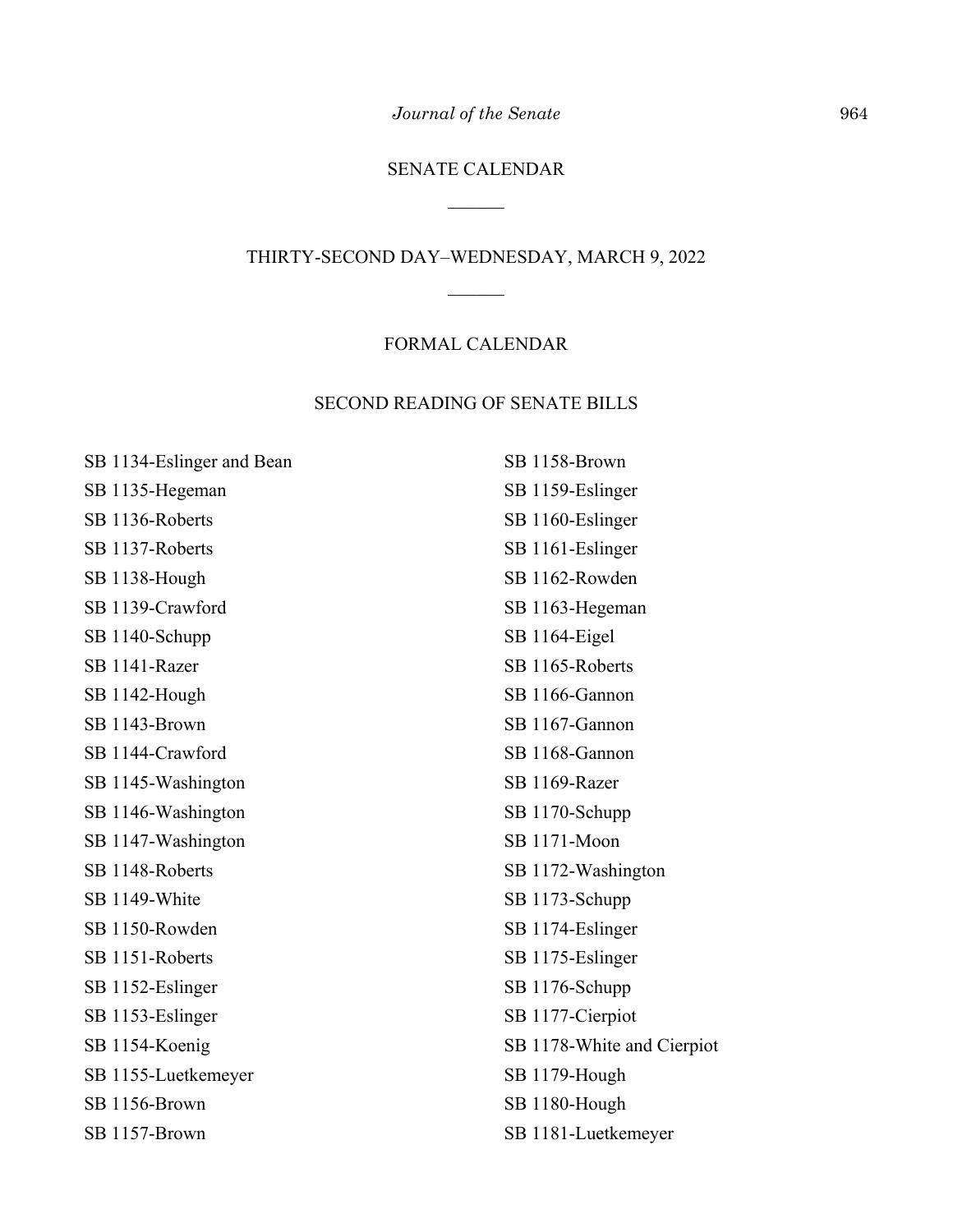| SB 1216-Cierpiot     |
|----------------------|
| SB 1217-Hegeman      |
| SB 1218-Hegeman      |
| SB 1219-Gannon       |
| SB 1220-Gannon       |
| SB 1221-Eslinger     |
| SB 1222-Eslinger     |
| SB 1223-Brattin      |
| SB 1224-Brattin      |
| SB 1225-Brattin      |
| SB 1226-Brattin      |
| SB 1227-Brattin      |
| SB 1228-Bernskoetter |
| SB 1229-Brown        |
| SB 1230-Washington   |
| SB 1231-O'Laughlin   |
| SB 1232-O'Laughlin   |
| SB 1233-Roberts      |
| SB 1234-Roberts      |
| SB 1235-May          |
| SB 1236-Schatz       |
| SB 1237-Schatz       |
| SB 1238-Schatz       |
| SB 1239-Rizzo        |
| SB 1240-Brattin      |
| SB 1241-Brattin      |
| SB 1242-Brattin      |
| SB 1243-Hegeman      |
| SJR 47-Moon          |
| SJR 48-Moon          |
| SJR 49-Mosley        |
| SJR 50-Eigel         |
| SJR 51-Cierpiot      |
| SJR 52-Koenig        |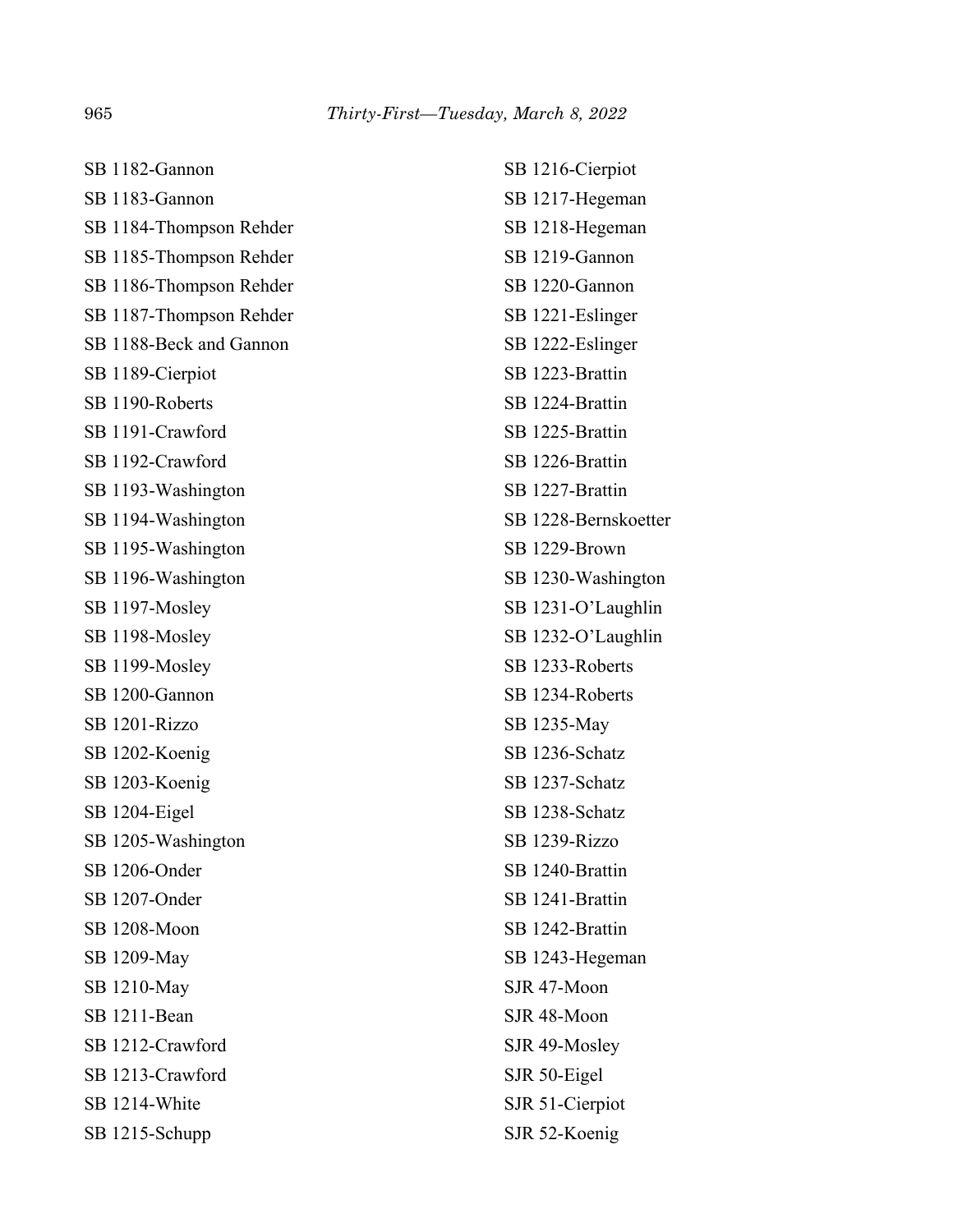SJR 53-Onder SJR 54-Bernskoetter SJR 55-Schatz SJR 56-Schatz

SJR 57-Schatz SJR 58-Schatz SJR 59-Brattin

# HOUSE BILLS ON SECOND READING

HCS for HB 1986

#### THIRD READING OF SENATE BILLS

SS for SB 678-Luetkemeyer SB 652-Rizzo (In Fiscal Oversight) SB 655-Crawford SS#2 for SCS for SB 649-Eigel

SS for SCS for SBs 681 & 662-O'Laughlin and Arthur (In Fiscal Oversight) SB 820-Burlison (In Fiscal Oversight) SS#2 for SJR 38-Luetkemeyer

## SENATE BILLS FOR PERFECTION

1. SB 799-Hegeman, with SCS 2. SB 690-Thompson Rehder 3. SB 743-Crawford 4. SB 724-Hegeman, with SCS 5. SBs 702, 636, 651, & 693-Eslinger, with SCS 6. SB 710-Beck 7. SB 807-Hoskins

8. SB 665-Bernskoetter

9. SB 834-Luetkemeyer and Thompson Rehder, with SCS 10. SB 798-Mosley 11. SB 667-Burlison 12. SB 758-Hough, with SCS 13. SB 726-Onder 14. SB 761-Brown 15. SB 657-Cierpiot

#### INFORMAL CALENDAR

#### SENATE BILLS FOR PERFECTION

| SB 631-Hegeman, with SCS      |
|-------------------------------|
| SB 648-Rowden                 |
| SB 663-Bernskoetter, with SCS |

SB 664-Bernskoetter SBs 698 & 639-Gannon, et al, with SCS, SA 1 & SA 1 to SA 1 (pending)